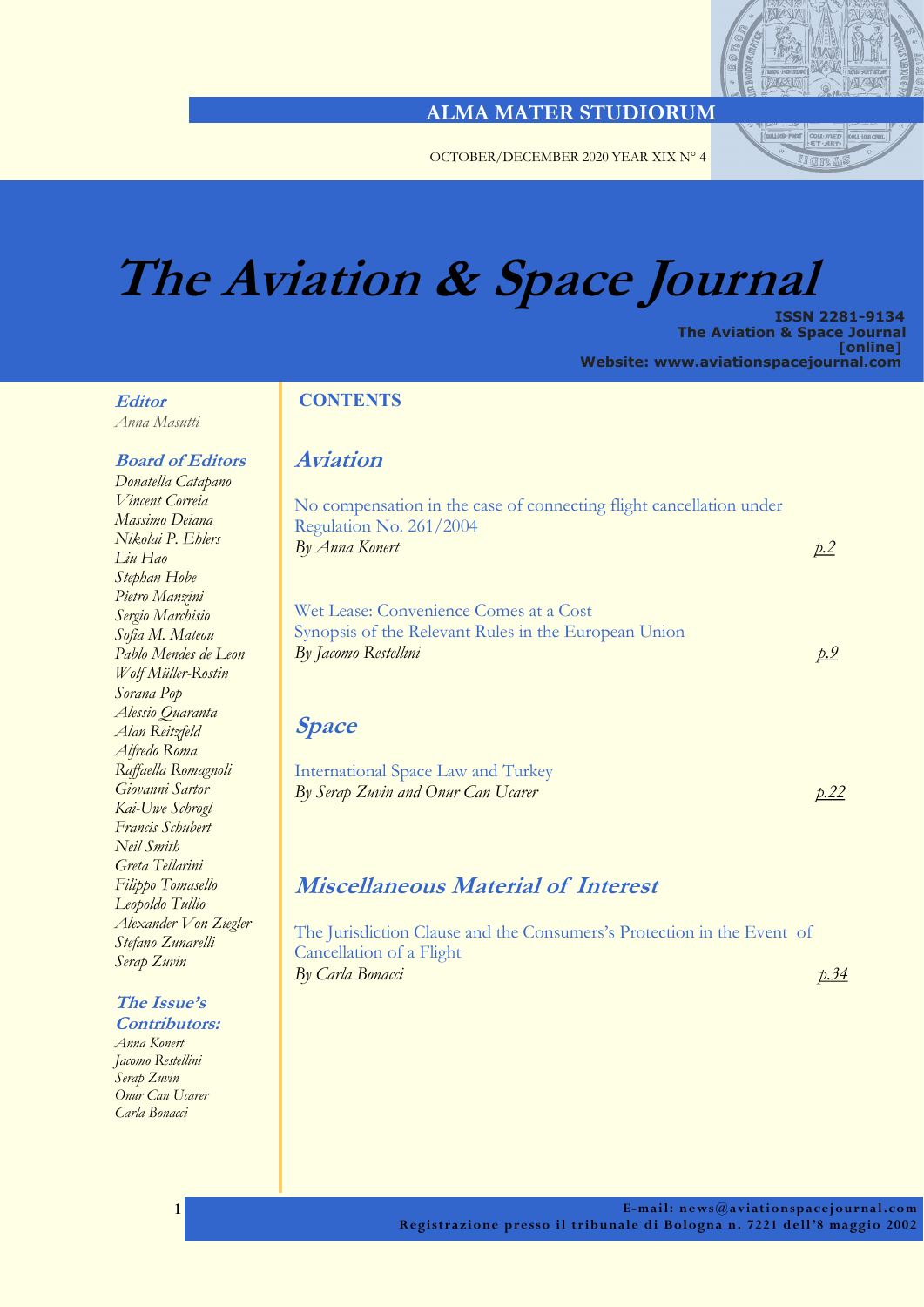

<span id="page-1-0"></span>**AVIATION**



#### **No compensation in the case of connecting flight cancellation under Regulation No. 261/2004**

*Anna Konert\**

#### **Abstract**

*This article refers to the question whether under the provisions of the Regulation (EC) No. 261/2004 of the European Parliament and of the Council of 11 February 2004 establishing common rules on compensation and assistance to passengers in the event of denied boarding and of cancellation or long delay of flights, and repealing Regulation (EEC) No. 295/91<sup>1</sup> , a passenger of a cancelled flight should receive compensation due to a change that concerned another section of their journey, which*  takes place pursuant to a separate contract made with a different carrier and is not *related to the contract for that part of their journey with respect to which the first flight was cancelled.* 

#### **Introduction**

If a flight delay leads to a passenger missing a connecting flight, and their delay at the final destination is 3 hours or more, then that passenger has a valid claim for compensation. However, their flight plans need to have been made under one booking for this to apply. If a passenger has booked all legs of their journey with one single booking, then an airline must offer alternative transportation as soon as possible. But what happens when a passenger has booked their flights separately with different airlines and part of their journey is delayed or cancelled?

Should the passenger of a cancelled flight receive compensation due to a change that concerned another section of their journey, which takes place pursuant to a separate contract made with a different carrier and is not in any way related to the contract for another part of their journey?

The goal of this article is to analyze a decision made by the Polish Supreme Court on February 24 2014, the provisions of Regulation No. 261/2004 and national law in light of the abovementioned issue.

#### **Main Heading**

On February 24 2014, Poland's Supreme Court published its reasoning in the case W.C. vs. LOT Polish Airlines<sup>2</sup>. The court held that passengers were not entitled to compensation under art. 12 of EU Regulation No. 261/2004 if said passengers incurred costs resulting from a change in the time of their flight, with the change concerning another section of their journey which takes place pursuant to a separate contract made with a different carrier, and is not related to the contract for that part of the journey with respect to which the first flight was cancelled. The goal of this article is to analyze this judgment, the provisions of Regulation No. 261/2004 and the Polish Civil Code in light of the abovementioned issue.

\*Profesor in Aviation Law, Director of the Institute of Air and Space Law, Dean of the Faculty of Law, Lazarski University in Warsaw (a.konert@lazarski.edu.pl ), Attorney at Law.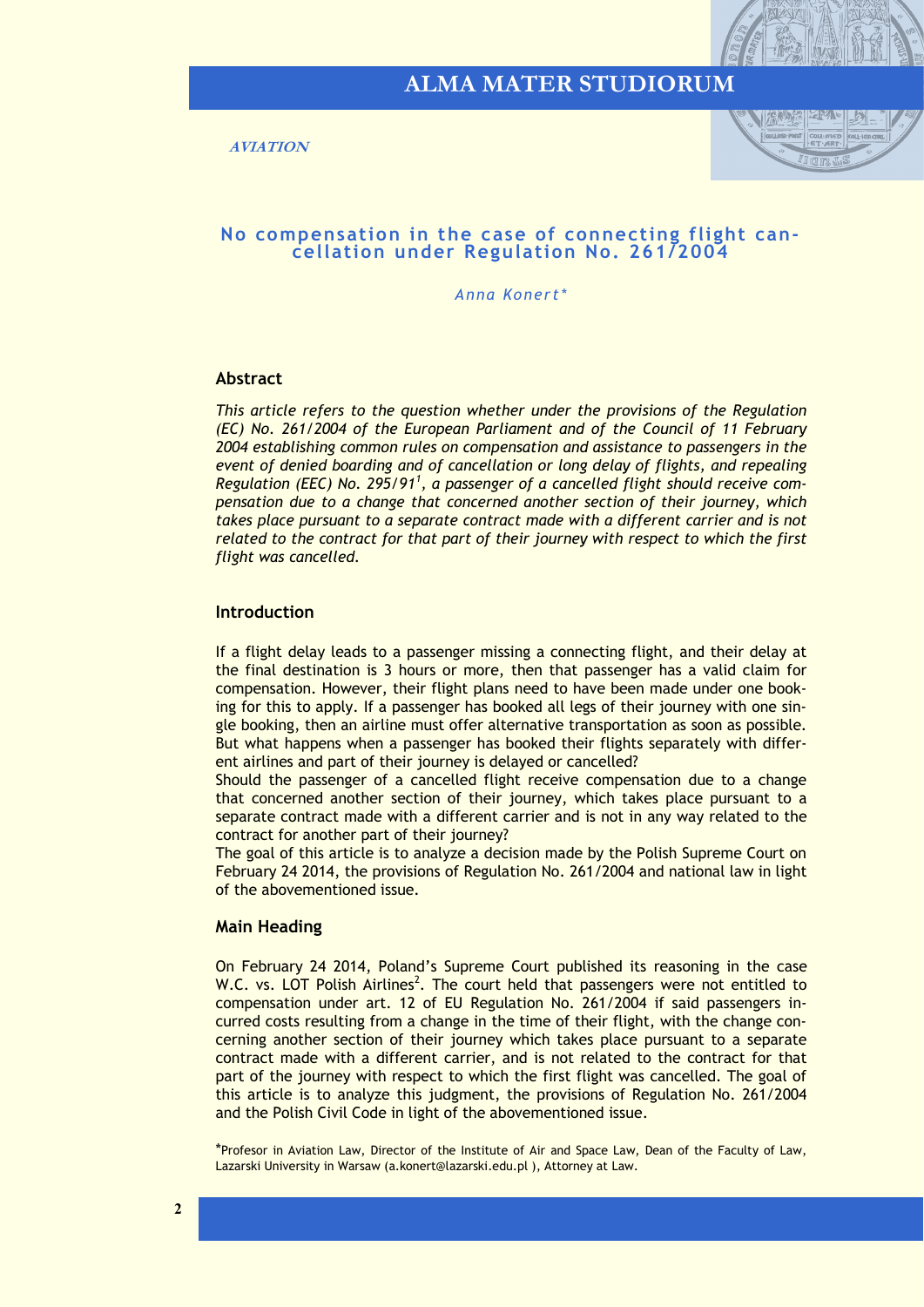#### **AVIATION**



The facts of the case were as follows – the claimant was to fly from Warsaw to Detroit based on two separate flight contracts, one made with PLL LOT S.A. for a flight from Warsaw to Chicago, and the other one with UNITED Airlines for a flight from Chicago to Detroit. The Warsaw-Chicago flight was cancelled on 13 April 2013. The claimant had their ticked booked for this flight for a long time, and was informed about the cancellation of the flight on 21 March 2013. Her next flight from Chicago was purchased separately from an American airline, and she had to change her booking after LOT had cancelled its flight, meaning that she had to pay extra.

The Regional Court in Warsaw (later referred to as W.), having heard the appeal filed by the defendant, Polskie Linie Lotnicze LOT S.A. in W. against the judgment of the District Court in W. dated 25 February 2014, amended that judgment by way of the judgment of the Regional Court dated 23 September 2014, in that the Court dismissed W.C.'s claim for compensation for the difference paid between the price originally paid by the claimant, before the change in the date of flight with the American airline, and the final price, caused by the cancellation of the flight by the defendant.

The claim was dismissed as the second instance court recognized that as the provisions of Regulation (EC) No. 261/2004 apply, the passenger is not entitled to compensation if they were informed about the cancellation of a flight at least two weeks prior to its planned departure time (art.  $5(1)(c)(i)$ ). The Regional Court did not agree with the position of the court of first instance on art. 12 of the Regulation, which paves the way for claiming further compensation, as the Regional Court believes that this provision first and foremost supplements the compensation over what the passenger is eligible for in line with the Regulation's tariff.

According to art. 5 para. 1 lit. c i of EU Regulation No. 261/2004, in case of cancellation of a flight, the passengers concerned shall have the right to compensation by the operating air carrier amounting to EUR 250, 400 or 600 unless they are informed of the cancellation at least two weeks before the scheduled time of departure.<sup>3</sup>

Art. 12, entitled "Further compensation", states that the Regulation shall apply without prejudice to a passenger's rights to further compensation. The compensation granted under this Regulation may be deducted from such compensation.

The Supreme Court, in the matter lodged by way of a complaint by W.C. to confirm the non-compliance with the law of the legally binding and enforceable judgment of the Regional Court in W. dated 23 September 2014 and filed by W.C. against Polskie Linie Lotnicze LOT S.A. in W. for payment, having considered the matter at an in camera session at the Civil Chamber on 24 February 2016, decided to dismiss the complaint.

As the carrier informed the passenger about the flight's cancellation three weeks before the planned flight date, no obligations mentioned in EU Regulation No. 261/2004 were incurred by the carrier, including the obligation to pay so-called flatrate compensation for a cancelled flight. In this context, the Supreme Court noted that so-called further compensation under art. 12 was not applicable.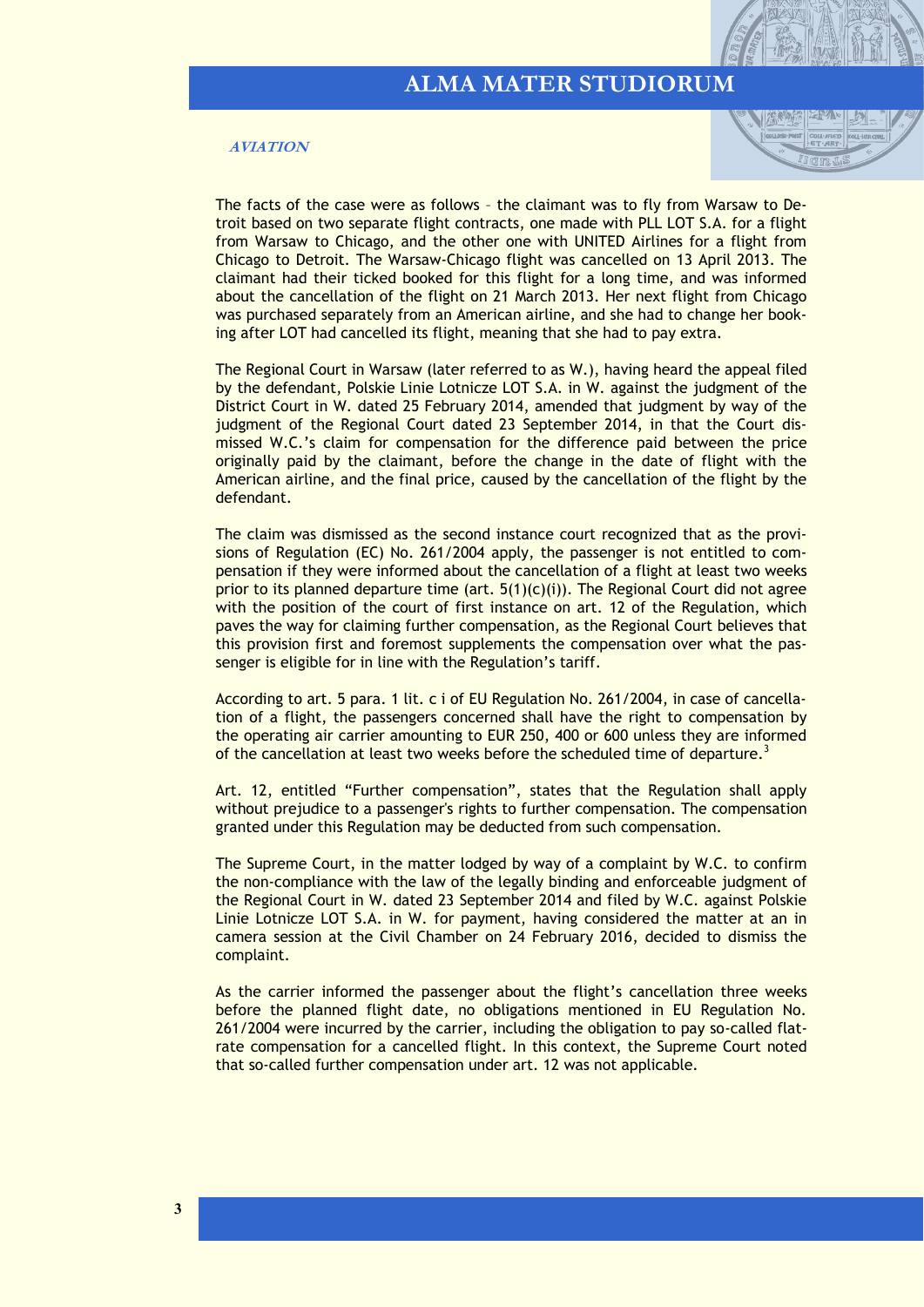#### **AVIATION**



The Supreme Court was correct to state that contracts made at different dates by the claimant were confirmed by separate tickets, and therefore constituted two separate journeys, and the defendant was not liable for the proper course of the second journey. Despite this, the claimant believed that she should be compensated the price difference as reimbursement for costs that she had to incur by changing the flight date to another date, doing so due to the fact that the original flight from W. to Chicago was cancelled.

As noted by the Supreme Court, this provision may be understood as the entitlement to compensation that exceeds the value specified as a flat-rate in art. 7 of the Regulation; therefore, it may only be applied if the passenger is eligible for primary compensation, whose amount may be deducted from such compensation (art. 12 (1), second sentence of the Regulation), or it might mean the ability to enforce claims pursuant to art. 471 et seq. of the Polish Civil Code, which waives this position.

The Supreme Court relied on two earlier judgments passed by the European Court of Justice (ECJ): in the case C-63/09 from 6 May 2010 and the case C- 83/10 from 13 October 2011, claiming that the reasoning in these judgments shows a link between further compensation and liability prescribed in the Regulation. The second judgment indeed refers to the issue of "further compensation".

A literal interpretation of art. 12 of Regulation No. 261/2004 indicates that the word "further" must be interpreted as "exceeding the legal framework of Regulation No. 261/2004". This provision satisfies the principle of full restitution for loss, which is present in the majority of legal systems, and, as the Court notes, serves to supplement solutions provided for in Regulation No. 261/2004 in a way that passengers receive compensation for all losses incurred by them as a result of an air carrier infringing on their contractual obligations. The word "further" is an indication that the passengers may claim supplementary compensation pursuant to provisions of law separate from the provisions arising out of Regulation No. 261/2004. However, it is difficult to see a connection between the ECJ judgement of 06 May 2010 C-63/09 and the subject matter – the judgement does not mention the issue of compensation under Regulation No. 261/2004 at all, it only concerns the notion of damage within the meaning of the Montreal Convention of 1999.

Recently, the Voivodship Administrative Court in Warsaw (judgment of 29 October  $2015<sup>4</sup>$ ) held that passengers are entitled to compensation if they missed their connecting flight as a consequence of a delay in their first flight. However, the situation is different in that firstly, the contract was actually performed (though delayed), and secondly, both flights were treated as a single contract made with one air carrier.

Had the passenger booked both flights at the same time and with the same carrier or under code-share, and should both flights be treated as one contract for a journey with subsequent means of transportation, consideration could be given to determine whether the passenger is entitled to compensation. A standard causal link would take place, then. We would treat this situation as cancelling part of a flight (a section of the journey) only. When cancelling one section of a journey, the carrier should be aware of the fact that the passenger could miss another section of their journey. And vice versa. As the Supreme Court holds, there is no standard causal link between flights performed by different air carriers based on separate contracts. The carrier had no knowledge of any other journeys that the passenger had planned.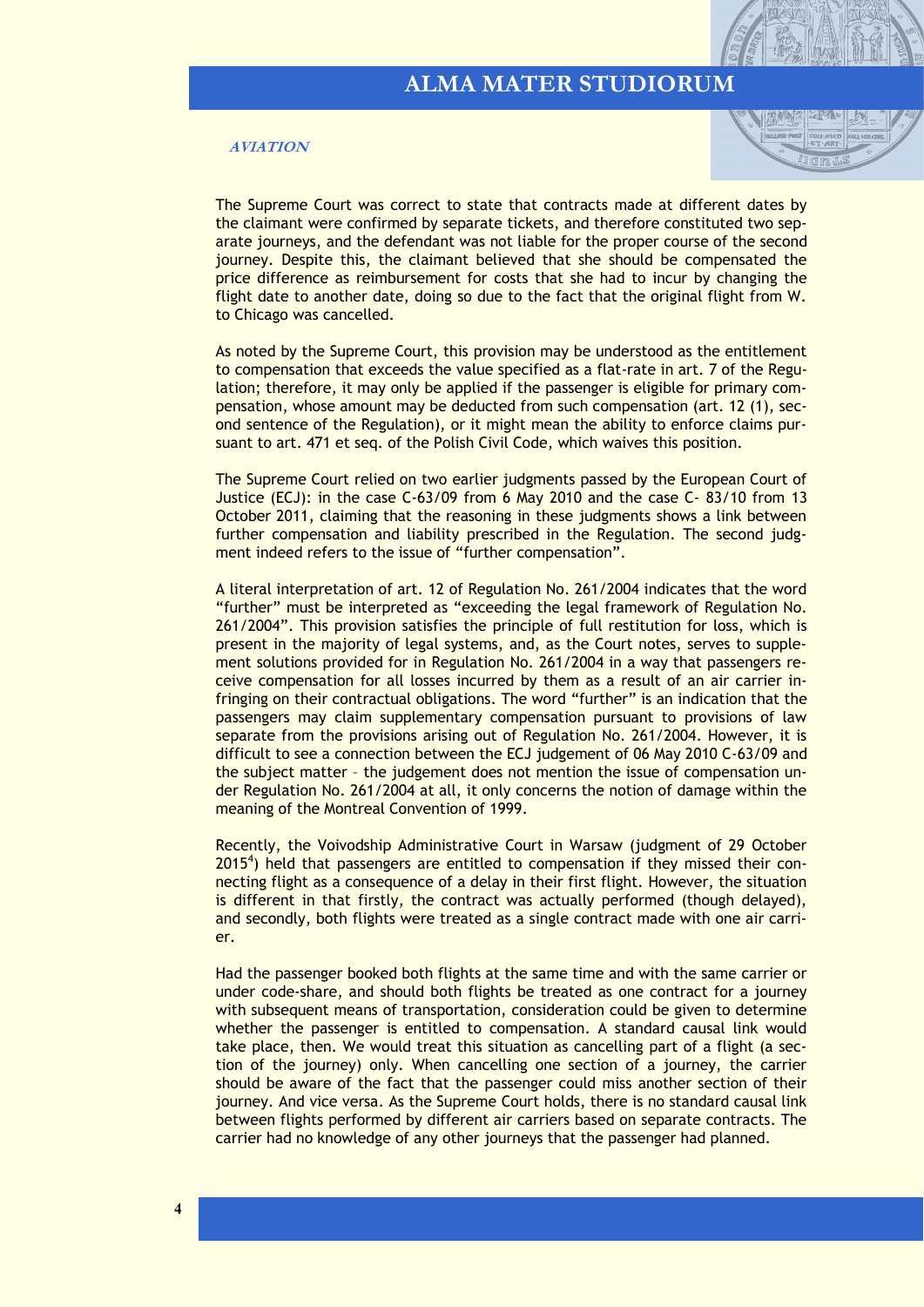| 冷いの間

#### **AVIATION**

In the proposal for a REGULATION OF THE EUROPEAN PARLIAMENT AND OF THE COUNCIL amending Regulation (EC) No. 261/2004 establishing common rules on compensation and assistance to passengers in the event of denied boarding and of cancellation or long delay of flights and Regulation (EC) No 2027/97 on air carrier liability in respect of the carriage of passengers and their baggage by air<sup>5</sup>, we find a partial solution to this problem. Namely, the proposal confirms that passengers that miss a flight connection because their previous flight was delayed have the right to care (to be provided by the operating air carrier of the missed flight which is best positioned to provide this care) and, under certain circumstances, the right to compensation (to be provided by the air carrier operating the delayed flight as it was at the origin of the total delay). $6$  However, such rights would only apply where the connecting flights are part of a single contract of carriage as in the case that the air carriers concerned have committed to and are aware of the intended connection between the flights. The air carriers retain the right to agree on distributing costs between themselves (art. 1 (6) of the proposal – art. 6a of the amended Regulation (EC) No. 261/2004). The article refers to missed connection flights, but one could assume that a maiori ad minus this rule could also apply to cancellations.

The other argument for the Polish Supreme Court's reasoning could lie in the interpretation of the term "flight". According to the ECJ and Federal Court of Justice in Germany, the concept of "flight" within the meaning of the Regulation must be essentially interpreted as an air transport operation, a unit of such transport performed by an air carrier which fixes its itinerary. It follows that an outward and return journey cannot be regarded as a single flight. The fact that the outward and return flights are the subject of a single booking has no effect on the interpretation of that provision (see *Emirates v Schenkel*).<sup>7</sup>

In the matter considered by the Polish Supreme Court, the contract was not performed. It could be adopted that informing the passenger about the cancellation of a flight two weeks in advance should be treated as the air carrier's withdrawal from said contract. The contract is treated as if it had not been made, and whatever performances the parties may have rendered to one another should be returned.

It must be considered whether withdrawal from a contract within the meaning of Regulation No. 261/2004 in Poland should be governed by regulations on the withdrawal from a mutual agreement regulated in the country's Civil Code. According to art. 494 (1) of the Civil Code, the party that withdraws from a mutual agreement is obliged to return to the other party everything that the given party gained under that agreement, and the other party is obliged to accept it. The party that withdraws from the agreement may not only demand the reimbursement of the performances rendered, but they may also demand that the loss incurred due to such failure to perform an obligation be remedied, on general terms. Therefore, even if we assumed that it is not possible to claim so-called further compensation under art. 471 of the Civil Code read together with art. 12 of Regulation No. 261/2004, would the passenger be able to claim reimbursement for the costs of changing her journey plan with another carrier on the general terms governing the remedying of a loss incurred due to the failure to perform an obligation, read together with art. 494 (1) of the Civil Code?

On one hand, the argument for such an interpretation could be the very objective of Regulation No. 261/2004 itself, i.e. strengthening the protection of passengers' rights.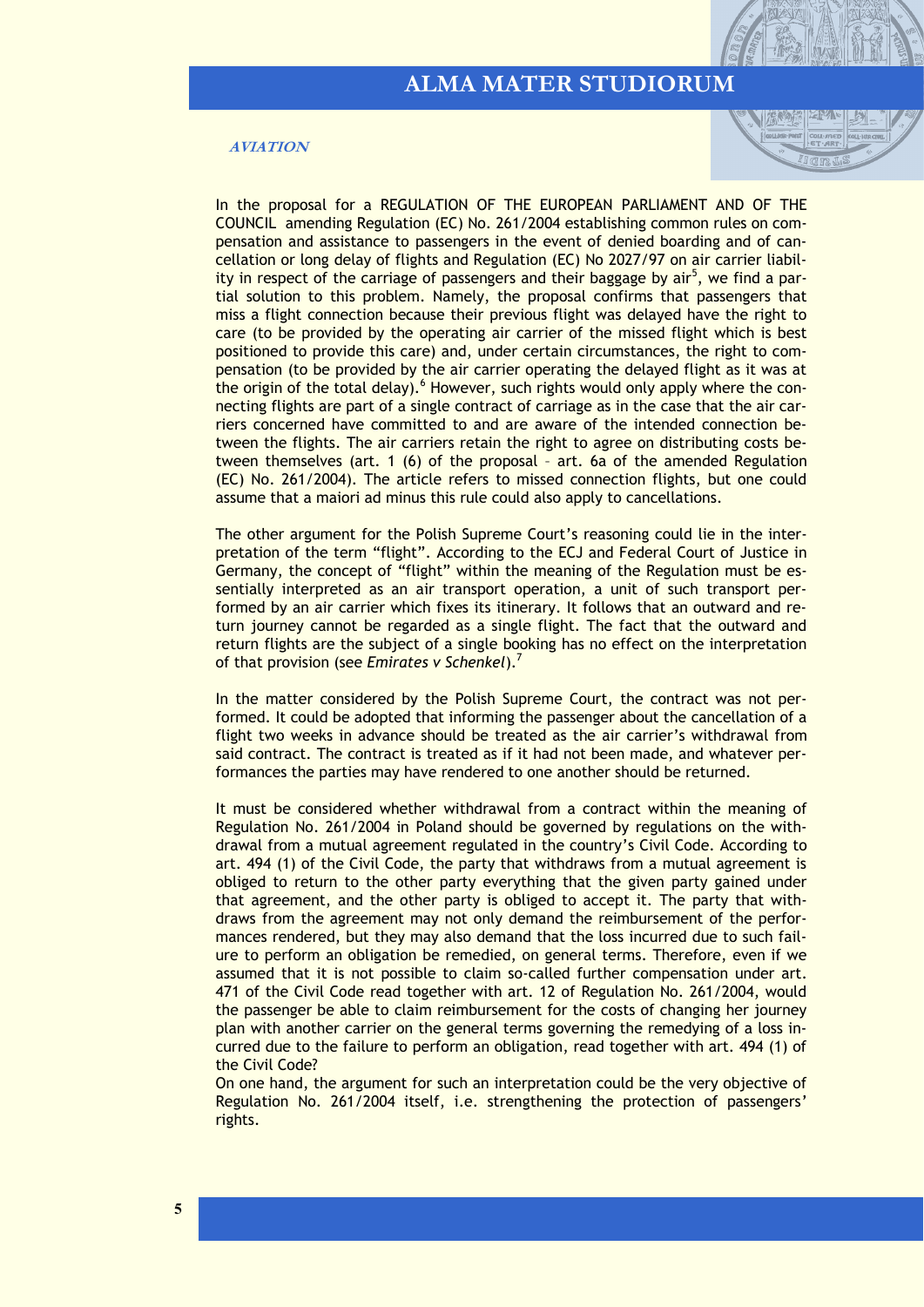#### **AVIATION**



On the other hand, according to the statement of grounds to a decision of the Supreme Court dated 21 August 2014 III CZP 44/14, the provisions of national law should be applied with care regarding air travel contracts, especially due to the fact that they are regulated in separate provisions. Therefore, it seems that the consequences of withdrawing from a carriage contract should only arise from the provisions of the Regulation itself. Moreover, the notion of withdrawal from an agreement varies in each EU Member State. Therefore, if we were to use the interpretation of a withdrawal from an agreement arising out of individual national laws, it could be interpreted as an infringement of the rule of legal certainty, and as being contrary to legislator's intentions since the very core for creating provisions on the protection of air passengers rights is the overall standardization of these provisions.

#### **Conclusions**

The application of EU passenger rights rules has improved since their entry into force, however, we have reached a point where a revision of the legislation itself is necessary to ensure that passenger rights are protected in practice.  $\delta$  As already noted, the proposal for a Regulation amending Regulation (EC) No. 261/2004 foresees a solution in the event of a missed flight connection due to a delay in the previous flight under which the passenger has the right to care and, under certain circumstances, the right to compensation. However, there is no clear solution for a situation where a passenger incurs costs due to changing the time of their flight, which concerns another section of their journey and takes place pursuant to a separate contract made with a different carrier, and is not related to the contract for that part of their journey with respect to which the first flight has been cancelled. According to Polish Supreme Court, the passenger does not have the right to compensation in such a case. The determining factor here should be the presence of a normal causal link. The rulings of the Supreme Court are binding only if the appellate court asks a question of law on the issue that raises doubts. Then, the legal view expressed in the resolution of the Supreme Court is binding on the court in this specific case. Other judgments of the Supreme Court are not formally binding for the lower courts. However, in practice, a lower courts always apply Supreme Court judgments in similar cases – unless they are very strong arguments to the contrary. As one can see, the trend is still the same in Poland – jurisprudence's position has not changed since this decision in 2014.

#### **References**

- Arnold K., EU Air Passenger Rights: Assessment of the Proposal of the European Commission for the Amendment of Regulation (EC) 261/2004 and of Regulation (EC) 2027/97' (2013) 38 *Air and Space Law*, Issue 6
- Arnold K., Application of Regulation (EC) No. 261/2004 on Denied Boarding, Cancellation and Long Delay of Flights', Air and Space Law (2007): 93
- Balfour J., Airline Liability for Delays: The Court of Justice of the EU Rewrites EC Regulation 261/2004' (2010) 35 *Air and Space Law*, Issue 1
- Bofill G. and Giménez S., Indemnizaciones a pasajeros por retrasos y cancelaciones de vuelos, Airline Ninety Two (2004) ; n. 184
- K. Brecke, No Compensation for delay on connecting flight outside EU territory, Travel Law Quarterly, June 2013: 9-12.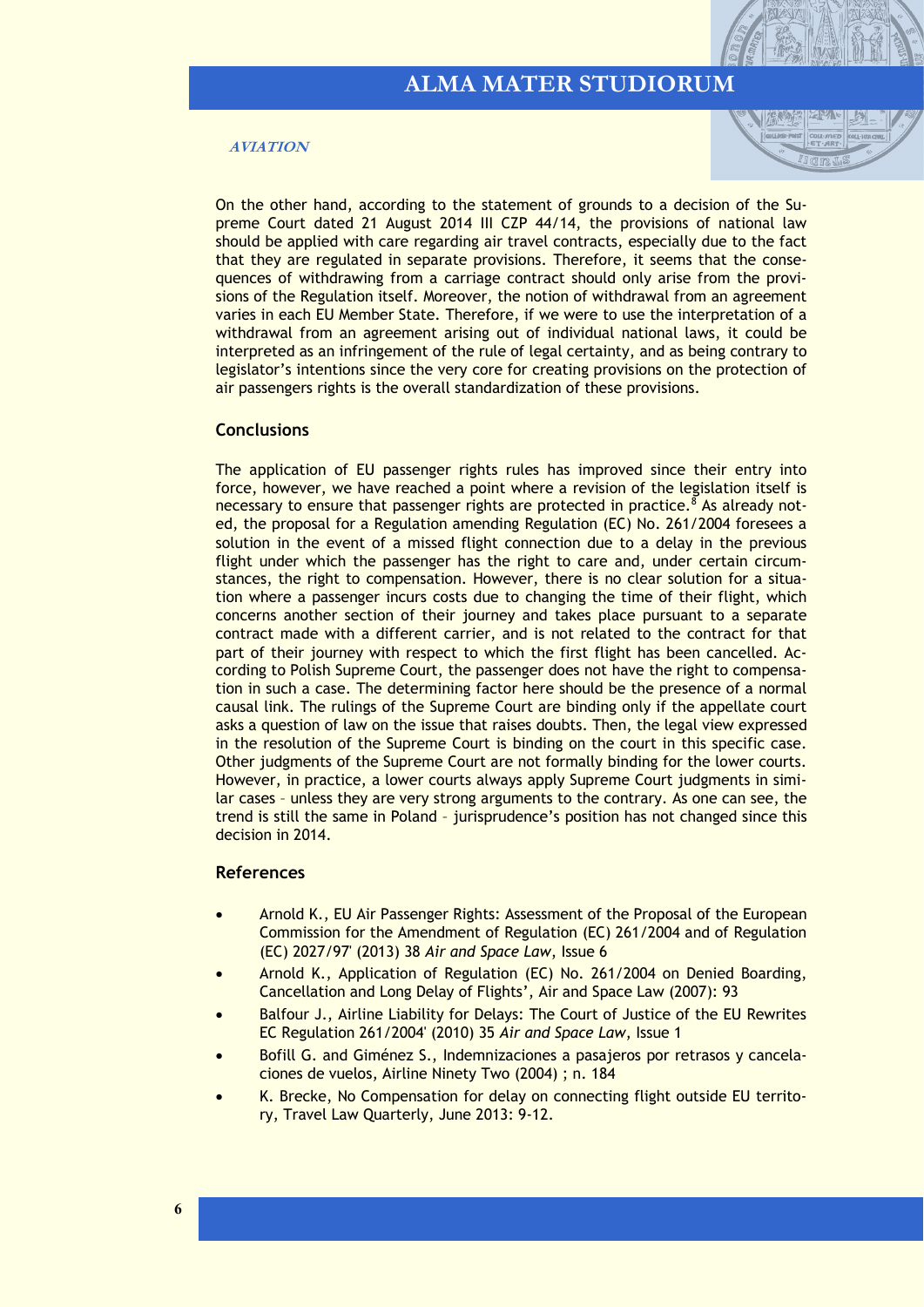#### **AVIATION**



- M. Bobek, J. Prassl, Air Passenger Rights. Ten Years On, Bloomsbury, 2016
- Broberg M., 'Air Passengers' Rights in the European Union: The Air Carriers' Obligations vis-a-vis Their Passengers under Regulation 261/2004', The Journal of Business Law (2009)
- Correia V., The evolution of air passengers' rights in European Union law, The Aviation & Space Journal, April/June 2011, n°2
- Konert A., Odpowiedzialność cywilna przewoźnika lotniczego, Wolters Kluwer, Warszawa 2010
- A. Konert, European Vision for Air Passengers, Wydawnictwo Uczelni Łazarskiego, Warszawa 2014

#### **International Legislation**

- Regulation (EC) No. 261/2004 of the European Parliament and of the Council of 11 February 2004 establishing common rules on compensation and assistance to passengers in the event of denied boarding and of cancellation or long delay of flights, and repealing Regulation (EEC) No. 295/91
- Judgment of the Court (Third Chamber) of 13 October 2011 Aurora Sousa Rodríguez and Others v Air France SA, Case C-83/10
- Judgment of the Court (Third Chamber) of 6 May 2010. Axel Walz v Clickair SA, Case C-63/09
- Polish Supreme Court published its reasoning in the Cases W.C. vs. Polish Airlines LOT case file no. I CNP 7/15
- Voivodship Administrative Court in Warsaw (judgment of 29 October 2015, case file no. VII SA/Wa 64/15

#### **Electronic Sources**

• EC Memo, Air Passenger Rights Revision - Frequently Asked Questions : http:// europa.eu/rapid/press-release\_MEMO-13-203\_en.html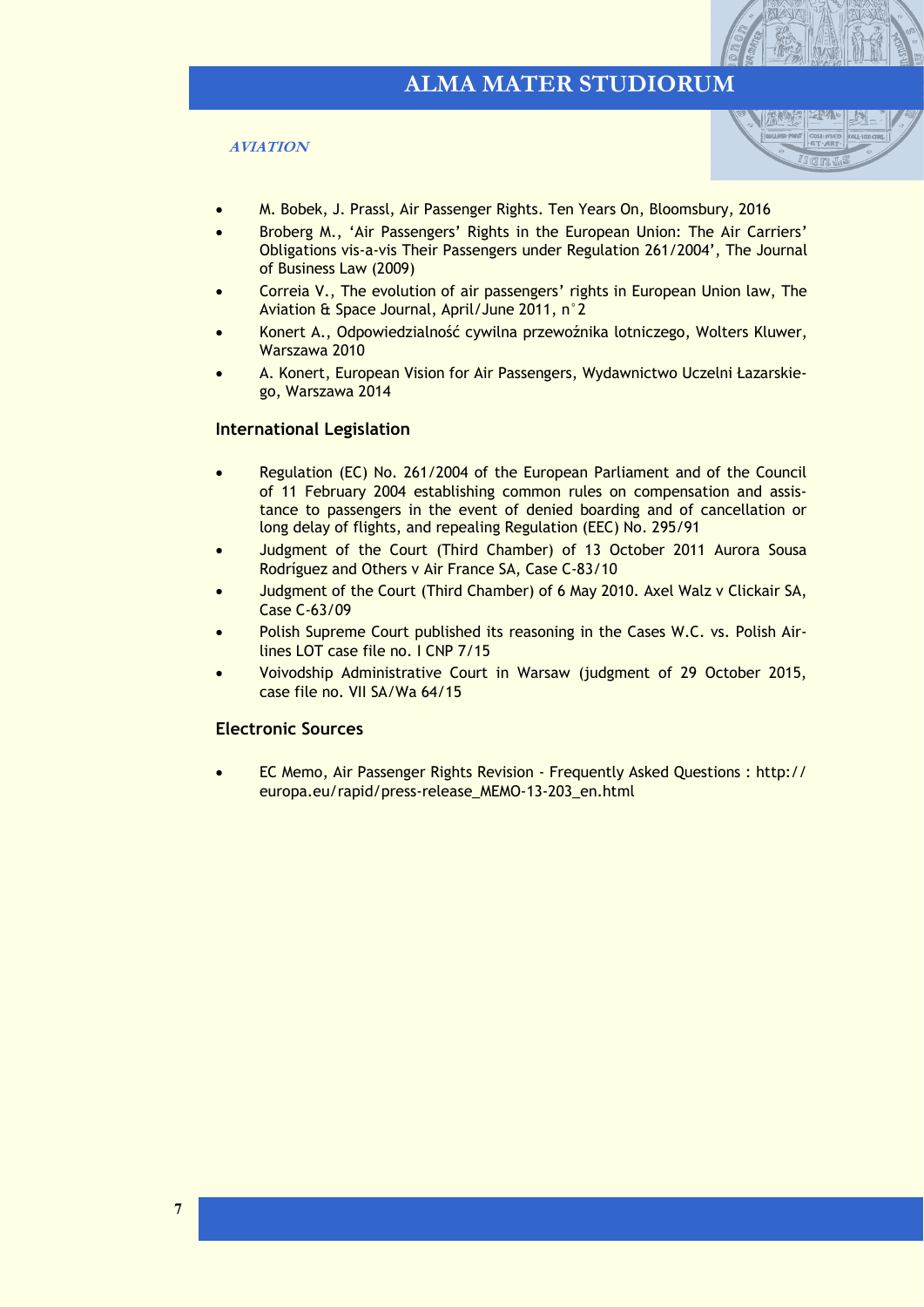#### **AVIATION**



<sup>1</sup>See more about the Regulation: M. Bobek, J. Prassl, Air Passenger Rights. Ten Years On, Bloomsbury, 2016

<sup>2</sup>Case file no. I CNP 7/15.

<sup>3</sup>Arnold K., EU Air Passenger Rights: Assessment of the Proposal of the European Commission for the Amendment of Regulation (EC) 261/2004 and of Regulation (EC) 2027/97' (2013) 38 Air and Space Law, Issue 6; Arnold K., Application of Regulation (EC) No. 261/2004 on Denied Boarding, Cancellation and Long Delay of Flights', Air and Space Law (2007): 93 ; Balfour J., Airline Liability for Delays: The Court of Justice of the EU Rewrites EC Regulation 261/2004' (2010) 35 Air and Space Law, Issue 1.

<sup>4</sup>Case file no. VII SA/Wa 64/15

<sup>5</sup>COM(2013) 130 final 2013/0072 (COD)

\_\_\_\_\_\_\_\_\_\_\_\_\_\_\_\_\_\_\_\_\_\_\_\_\_\_\_\_\_\_\_\_\_

\_\_\_\_\_\_\_\_\_\_\_\_\_\_\_\_\_\_\_\_\_\_\_\_\_\_\_\_\_\_\_\_\_\_\_

6 See more M. Bobek, J. Prassl, Air Passenger Rights. Ten Years On, Bloomsbury, 2016 , pp. 276 .

<sup>7</sup>K. Brecke, No Compensation for delay on connecting flight outside EU territory, Travel Law Quarterly,<br>June 2013: 9-12.

8 http://europa.eu/rapid/press-release\_MEMO-13-203\_en.htm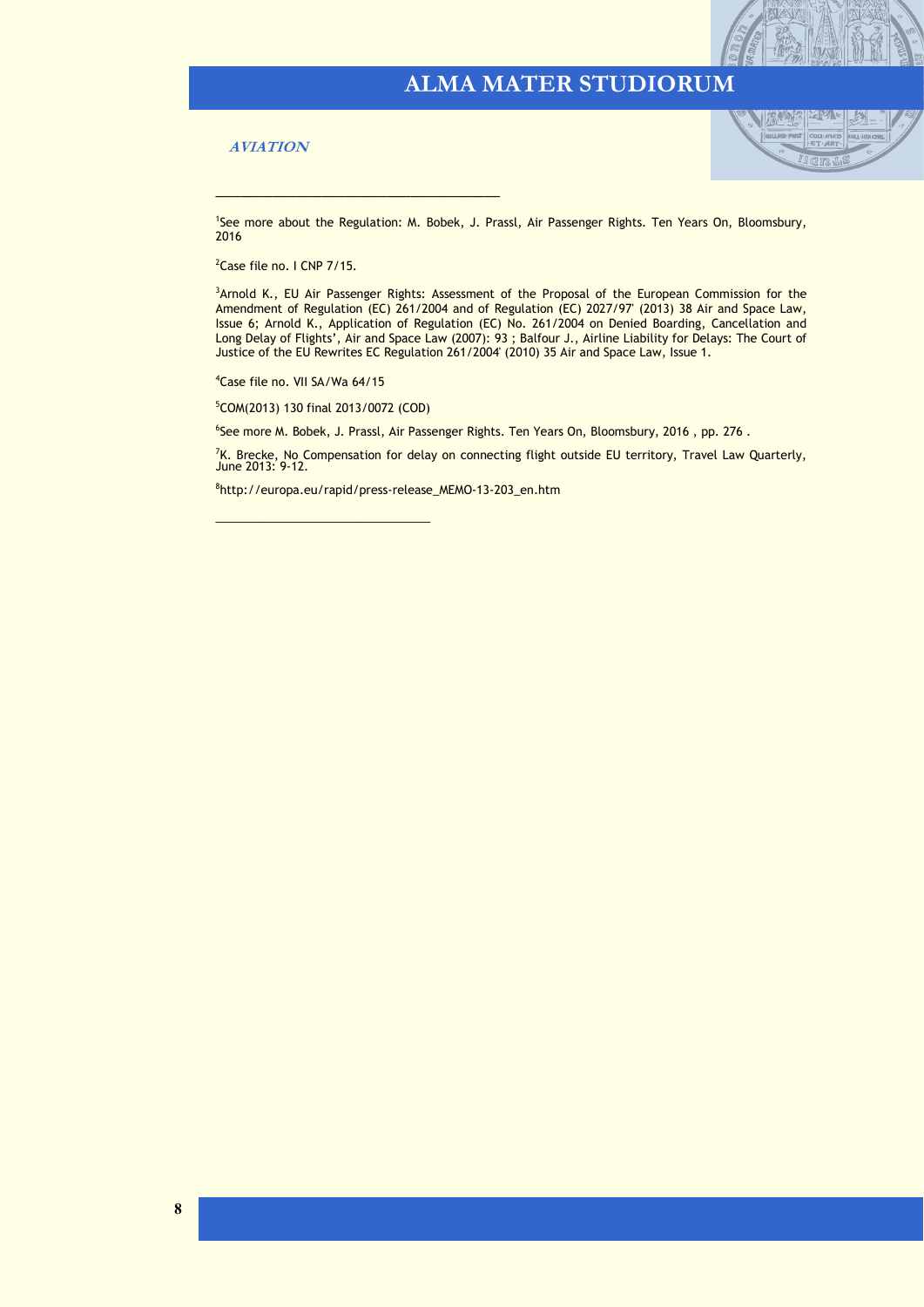<span id="page-8-0"></span>**AVIATION**



### **Wet Lease: Convenience Comes at a Cost Synopsis of the Relevant Rules in the European Union**

#### *Jacomo Restellini\**

#### **Abstract**

*Wet lease offers many advantages and, therefore, attracts more and more airlines around the world. However, this model also involves significant drawbacks. Beside its high price, it does not go without creating concerns in terms of safety, job security and competition. From a safety perspective, some airlines are tempted to rent aircraft from 'trash airlines', often much cheaper, thus creating a safety risk for passengers. From a social perspective, the use of the lessor's cabin crews runs the risk of salary dumping in the country in which the aircraft operates. Also, in specific circumstances, wet leasing may be viewed as a creation of a dominant position by the lessee, leading to a distortion of the competition market. This paper starts by defining the model of wet lease; analyzing its main characteristics. It then goes over the legal framework in place to mitigate the above-mentioned concerns.* 

#### **Introduction**

The acquisition of an aircraft requires substantial capital investment, in particular because of the significant cost of most airplanes. Therefore, direct ownership is often unattractive for airlines who prefer to use other forms of acquisition such as 'leasing'. In addition to offering greater flexibility for airlines, leasing requires lowcapital investment. $<sup>1</sup>$ </sup>

Leasing mainly takes two forms: 'financial leasing' and 'operational leasing'. *Financial leasing* is characterized by the fact that the lessor remains the legal owner of the aircraft, even though the economic risks associated with the aircraft are transferred to the lessee for the duration of the contract. As a consequence, the lessee can include the depreciation of the aircraft in its balance sheet. At the end of the contract, the lessee directly becomes the owner of the aircraft or can exercise a purchase option. *Operational leasing*, on the other hand, is marked by a shorter term and the fact that the lessor retains the economic risk associated with the aircraft, including its depreciation value. The aircraft is not included in the lessee's balance sheet and is returned to the lessor at the end of the contract.<sup>2</sup>

Operational leasing can be divided into two main sub-categories: 'dry lease' and 'wet lease'. The former consists of the simple provision of an aircraft without crew and insurance. The later consists of a turnkey contract including the aircraft, crew, maintenance and insurance. $3$ 

<sup>\*</sup>Senior Associate at Lenz & Staehelin Switzerland, Advanced LL.M. in Air and Space Law Leiden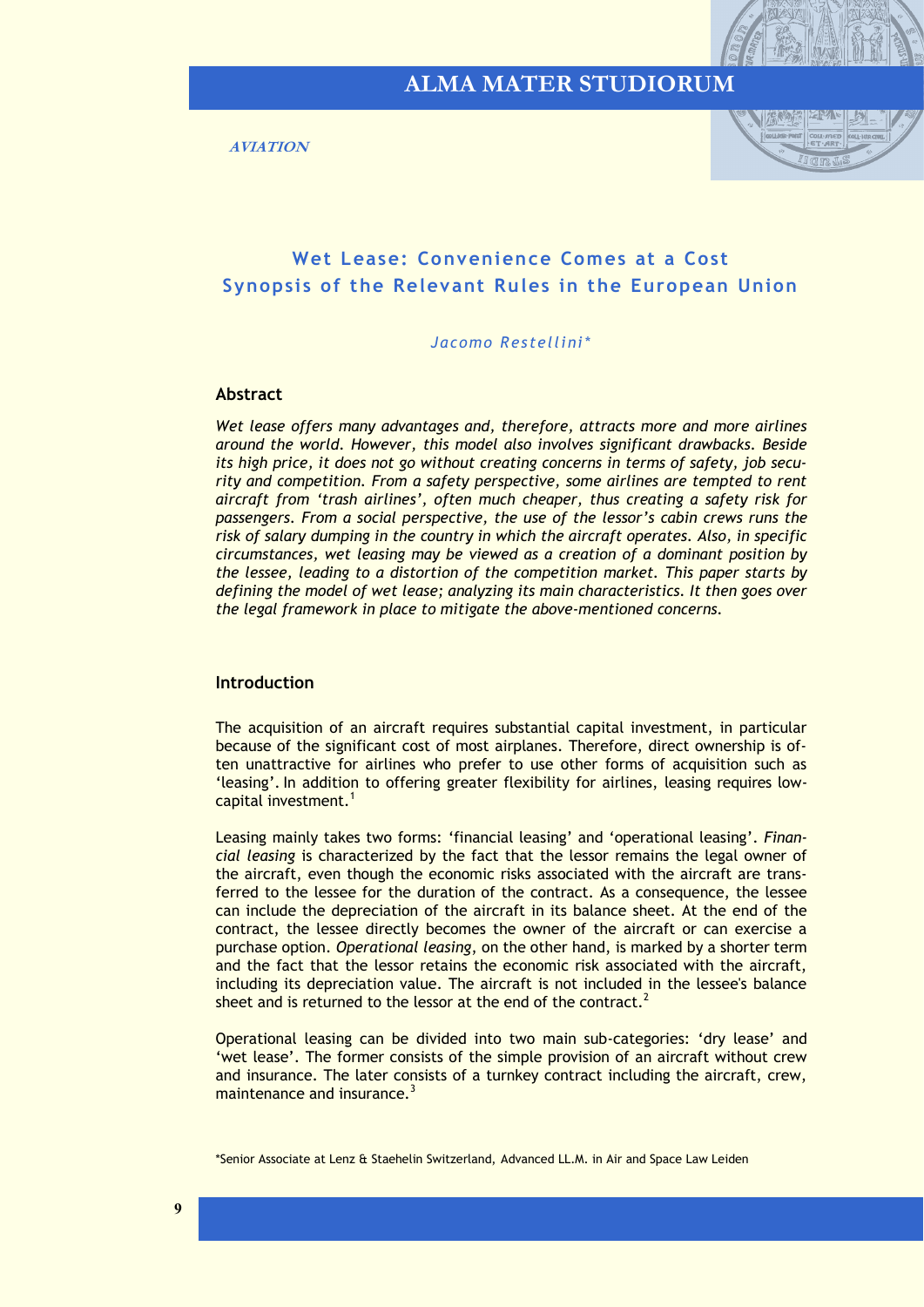#### **AVIATION**



In 2005, the European Commission estimated that of the total EU fleet of 5,081 aircraft, 60% were under operational lease; with 6.6% under wet lease.<sup>4</sup> Since then, wet leasing has been attracting more and more European airlines, not only for short term rentals, but also for long term rentals, which is a new trend. The wet lease market is expected to grow by around 10% between now and 2022.<sup>5</sup>

The growing interest of airlines for wet leasing deserves a special attention. This article starts by presenting the main characteristics of wet leases; analyzing some typical provisions of such contracts. Then, it sketches the contours of the European legal framework governing wet leases, in particular with regard to safety issues. Finally, the article briefly addresses the issue of competition law, since recent decisions from European national competition authorities suggest that wet lease could, under certain circumstances, raise competition concerns.

#### **THE WET LEASE MODEL**

#### **Characteristics of a Wet Lease**

A wet lease is a contract between two airlines that typically runs for a short period; not more than six months to a year. Under a wet lease, the lessor provides the lessee with an aircraft and its crew, as well as technical maintenance and insurance coverage. This against payment of a rent by the lessee. Wet lease is often referred to as 'ACMI', for "Aircraft, Crew, Maintenance and Insurance".<sup>6</sup> When the crew is not made available to the lessee, the contract is referred to as 'damp lease' or 'AMI' for "Aircraft, Maintenance, and Insurance".<sup>7</sup>

Airlines generally use wet lease contracts in specific circumstances, such as making up for the lack of an aircraft in technical maintenance, coping with a seasonal increase in passengers, assessing the potential of a new flight route or obtaining an interim lift prior to taking delivery of new fleet aircraft.<sup>8</sup>

In a wet lease contract, the aircraft is operated under the 'AOC' (Air Operator Certificate) of the lessor which must also hold an 'operating licence' inherent to its status of air carrier.<sup>9</sup> This means that the lessor has the 'operational control' of the aircraft *i.e.* the authority to assess whether safety conditions are met to start a flight and determine the assignment of its cabin crew. The pilot has total discretion over the control of the aircraft as well as the cabin crew and passengers that the lessee must accept.<sup>10</sup> The lessee, for its part, has the 'commercial control' of the aircraft and decides on its use. As such, the lessee sells the aircraft's seats on its own account, provides the flight number and holds the traffic rights.<sup>11</sup>

It is usually the lessor's responsibility to position the aircraft at the right time and at the agreed location. The lessor must also provide parts for maintenance, prove the lessee that all the necessary insurances have been subscribed and ensure that the crew members will follow the lessee's instructions.<sup>12</sup> On the other hand, the lessee ensures the payment of the costs of fuel, landing, parking and storage of the aircraft. The lessee is also responsible for the costs of accommodation, meals and visas for the crew as well as insurance for passengers, baggage and freight.<sup>13</sup>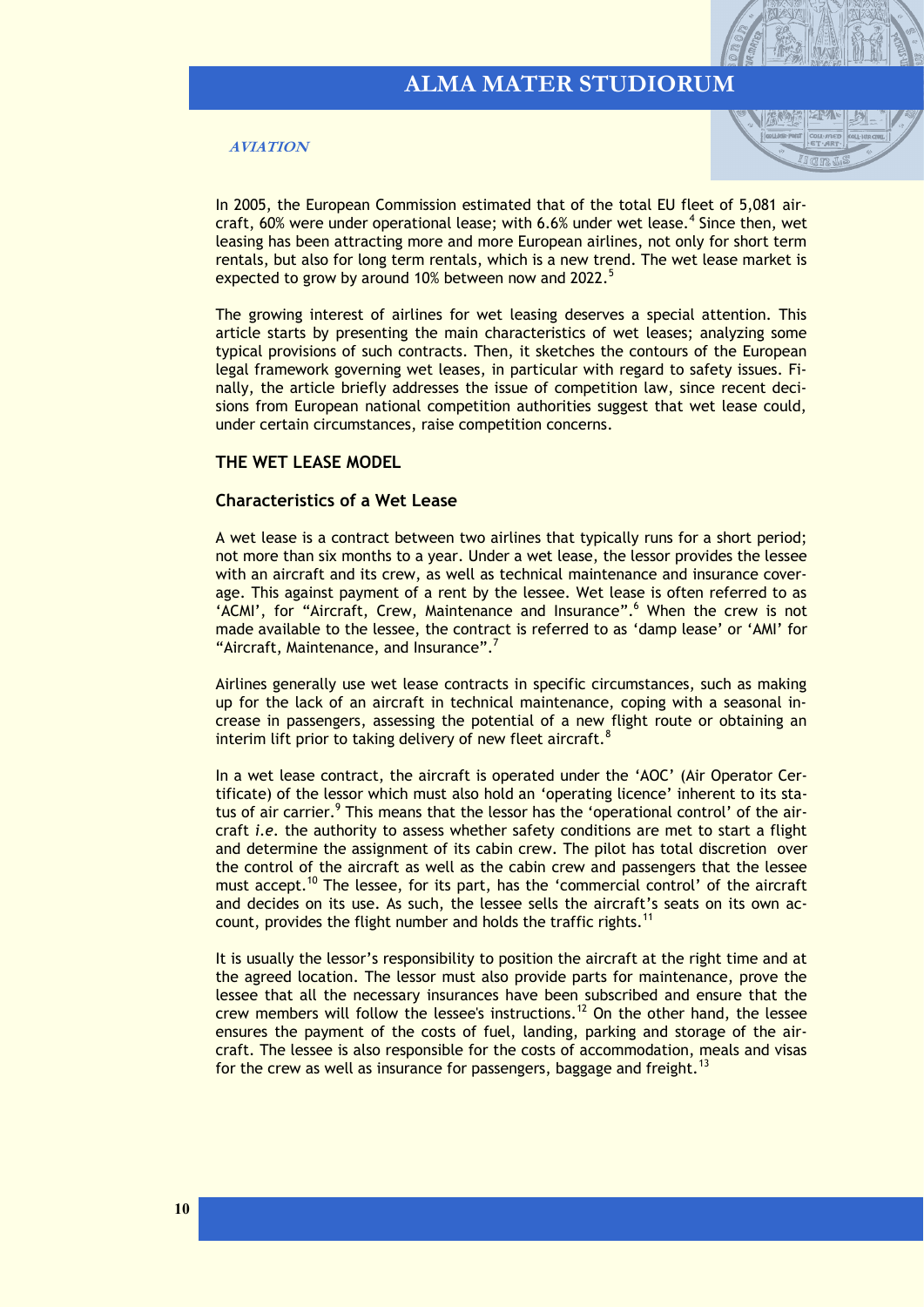



#### **Differences with Dry Leasing**

Dry leasing is a simpler form of operational leasing which is generally used for longer periods of time. Under a dry lease contract, only the aircraft is made available to the lessee, with the crew being provided by the lessee itself.<sup>14</sup> Similarly, both commercial control and operational control belong to the lessee. The leased aircraft is therefore operated through the lessee's AOC, that is, operational control, and the lessee decides on the use of the aircraft, that is, commercial control.<sup>15</sup>

#### **Difference with Charter Contract**

In a charter contract, a 'charterer operator' makes an aircraft and crew available to a lessee, under the instructions of the lessee, for one or more operations.<sup>16</sup> A charter contract is therefore similar to a wet lease contract, with the difference that the lessee is not an airline, but rather a tour operator, and the lessee does not hold its own operating licenses and permits. The aircraft is operated under the licenses and permits of the charter operator.<sup>17</sup>

#### **Advantages and Disadvantages of a Wet Lease**

Wet leasing can be advantageous in certain circumstances. For the lessee, it allows a temporary increase in capacity without increasing the fleet and crew. Furthermore, given its quick implementation, a wet lease can also make it possible to anticipate the access of competitors to new routes. For the lessor, wet leasing guarantees additional activity during off-peak periods and expands indirectly the presence into new markets without incurring commercial costs.<sup>18</sup>

Nonetheless, wet lease can pose a number of problems in practice, in particular for the lessee. There may be circumstances where:

- the aircraft is delivered with a delay, obliging the lessee to cancel flights;
- the lessor runs out of spare parts at the place of operation, constraining the aircraft to remain on the ground;
- the lessor's crew carries an excessive number of luggage items causing inconvenience for the passengers;
- the aircraft is used by the lessor for other airlines notwithstanding the contractual exclusivity; or
- the lessor purchases fuel and other supplies at non-competitive prices and reinvoices them to the lessee.

When such litigious situations occur, the forum elected in the contract, most of the time abroad, makes it difficult for the lessee to bring legal proceedings.<sup>1</sup>

From a safety perspective, the State of registry often encounters difficulties in ensuring supervision of the leased aircraft since the aircraft usually operates in remote airspace over which it does not have jurisdiction.<sup>20</sup> Indeed, Article 83*bis* of the 1944 Chicago Convention offers the possibility for the State of registry to delegate its safety supervision obligations to the State in which the lessor has its principal place of business or, if it has no such place of business, its permanent residence. However, this provision finds its limits in case of a wet lease.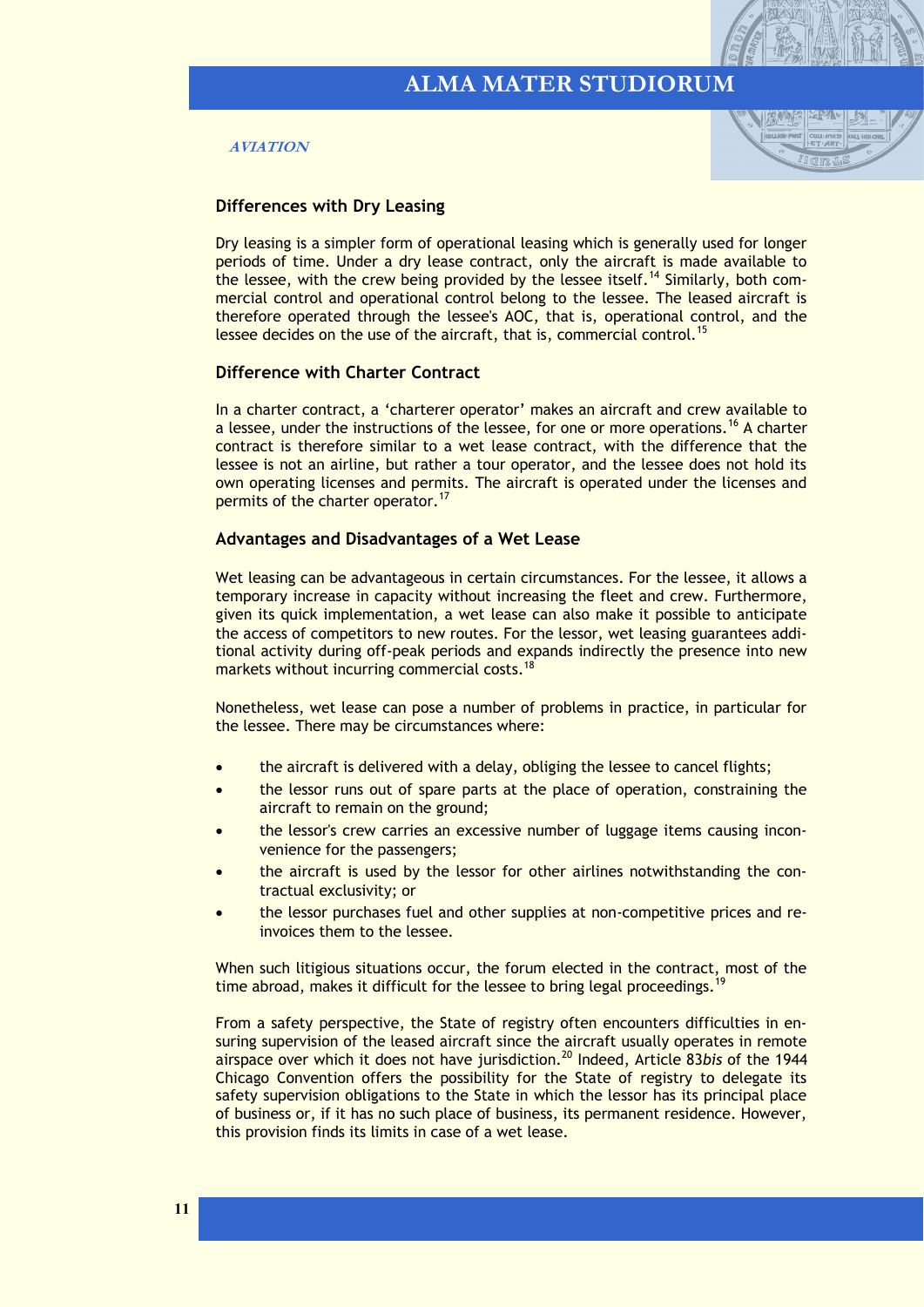#### **AVIATION**



First, because there is in principle a coincidence between the State where the lessor has its principal place of business and the State of registry of the aircraft, which makes the application of Article 83*bis* of the Chicago Convention useless.<sup>21</sup> Second, because in the rare situations where there is a discrepancy between the State of registry and the State where the lessor has its principal place of business, Article 83*bis* is not adapted to the short term wet lease situation given the substantial time required to set up the transfer, that is, long negotiations between the States concerned.<sup>22</sup>

#### **Additional Elements**

In a wet lease, the lessee must be an airline with its own operating licence.<sup>23</sup> In order to obtain such a licence, an EU based airline must demonstrate, *inter alia*, that it has one or more aircraft at its disposal through ownership or a dry lease agreement (Article 4 let. c) Reg. 1008/2008). Therefore, an airline cannot rely exclusively on a wet lease model at the risk of losing its operating licence and no longer being allowed to carry passengers for remuneration.

When a wet lease is in place, passengers booking a flight with airline 'X' finally find themselves transported by an aircraft of airline 'Y'. In order to avoid confusion and to allow passengers to make their choices in full knowledge of the facts, Article 11 of Regulation n° 2111/2005 requires passengers to be informed of the identity of the "operating air carrier" *i.e.* the lessee must inform passengers of the identity of the lessor.<sup>24</sup>

#### **Concluding Remarks**

The wet lease model appears to be a favorable short-term solution for an airline, in particular because of its quick implementation and the flexibility it offers. That being said, given the complexity of the contractual structure of a wet lease contract, the parties should endeavor to precisely define the tasks incumbent on each of them in order to avoid dispute in the performance of the contract. The following chapter will give some examples of typical provisions in a wet lease agreement, specifying which obligations fall upon the lessor and the lessee.

#### **TYPICAL PROVISIONS OF A WET LEASE AGREEMENT**

#### **Rent**

In a wet lease agreement, the rent is usually calculated on the basis of guaranteed minimum monthly hours called "block hours", which must be paid in advance by the lessee, *e.g*. 200 block hours per month. Each block hour corresponds to a fixed amount, *e.g.* 2,000 Euros per block hour.<sup>25</sup> The more the lessee commits to a longterm contract, the lower the hourly rate of a block is. Hours of use in excess of the guaranteed minimum monthly hours are paid as overtime, usually at a lower hourly rate. Most of the time, a compensation system is set up so that if the lessee exceeds the guaranteed minimum monthly hours, overtime can be compensated by unused block hours from previous months.<sup>26</sup>

"*The actual Block Hours performed by the Lessee will be averaged on a [quarterly] basis and the Basic Rent and Extra Block Hour Rent paid with respect to such period*  shall be reconciled and adjusted accordingly" (emphasis added).<sup>27</sup>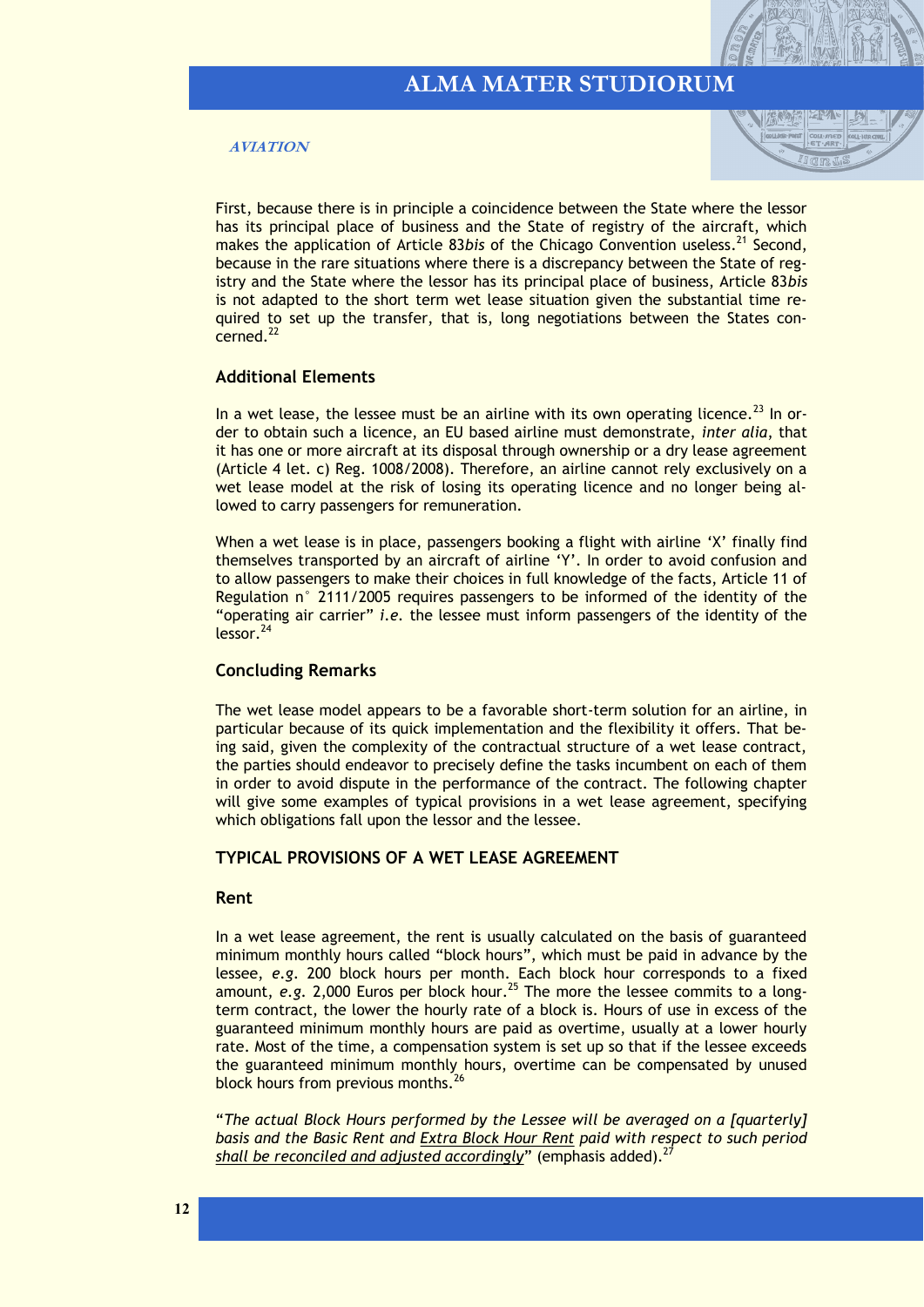#### **AVIATION**



#### **Maintenance**

A wet lease agreement usually provides that maintenance is carried out directly by the lessor. Indeed, the lessor undertakes to provide an aircraft that is properly maintained in an airworthy condition and to operate it in accordance with all applicable rules.<sup>28</sup>

In the EU, Regulation 1321/2014 provides that in the case of commercial air transport, the operator is responsible for the continuing airworthiness of the aircraft.<sup>29</sup> For long-term wet leases or when the distance between the parties is significant, maintenance is sometimes carried out directly by the lessee or one of its subcontractors. In such cases, the lessor remains ultimately responsible for the maintenance.<sup>30</sup>

"*[Lessor's name], pursuant to its statutory and regulatory obligations as the certificate holder, shall have complete and exclusive responsibility for the operation, maintenance and safety of the Aircraft, and for compliance with all applicable Legal Requirements of any Governmental Authority having jurisdiction over the ownership, operation and maintenance of the Aircraft and the ACMI Services to be provid*ed hereunder" (emphasis added).<sup>3</sup>

#### **Liability**

According to Articles 40 and 45 of the 1999 Montreal Convention (MC), the 'contracting carrier' and the 'actual carrier' are jointly and severally liable for damages for which compensation may be claimed under the MC. Towards third parties, an action for damages may be brought, at the discretion of the plaintiff, against the actual carrier or the contracting carrier, or against both together or separately. It being specified that in a wet lease, the lessor is deemed to be the 'actual carrier' and the lessee the 'contracting carrier'.<sup>31</sup>

Notwithstanding the legal principle of joint and several liability, some lease agreements provide that the lessee contractually waive any recourse action against the lessor and guarantee the lessor against any claim for compensation. According to Chassot, this contractual transfer of the transport risk to the contracting carrier reflects the strong position of the lessor's vis-à-vis lessees who are often in a hurry to quickly remedy operational contingencies.<sup>33</sup>

"*Notwithstanding the foregoing, [Lessor's name] indemnification obligations herein (…) are limited to the kinds and amounts of insurance [Lessor's name] agrees to provide herein, unless such insurance coverage is unavailable through the fault of [Lessor's name], and except to the extent such obligations arise from the gross negligence or willful misconduct of [Lessor's name] or its agents or employ*ees" (emphasis added).<sup>34</sup>

#### **Insurance**

A wet lease agreement provides for the obligation of each party to take out insurance to cover the risks it is responsible for. The lessor generally insures the aircraft body and liability toward third parties on the surface. The lessee often insures the damage suffered by passengers, their baggage or goods.<sup>35</sup> A certificate of insurance coverage must be provided by each party indicating that the insurances are in force. Said certificates specify policy numbers, expiry dates and limits of liability.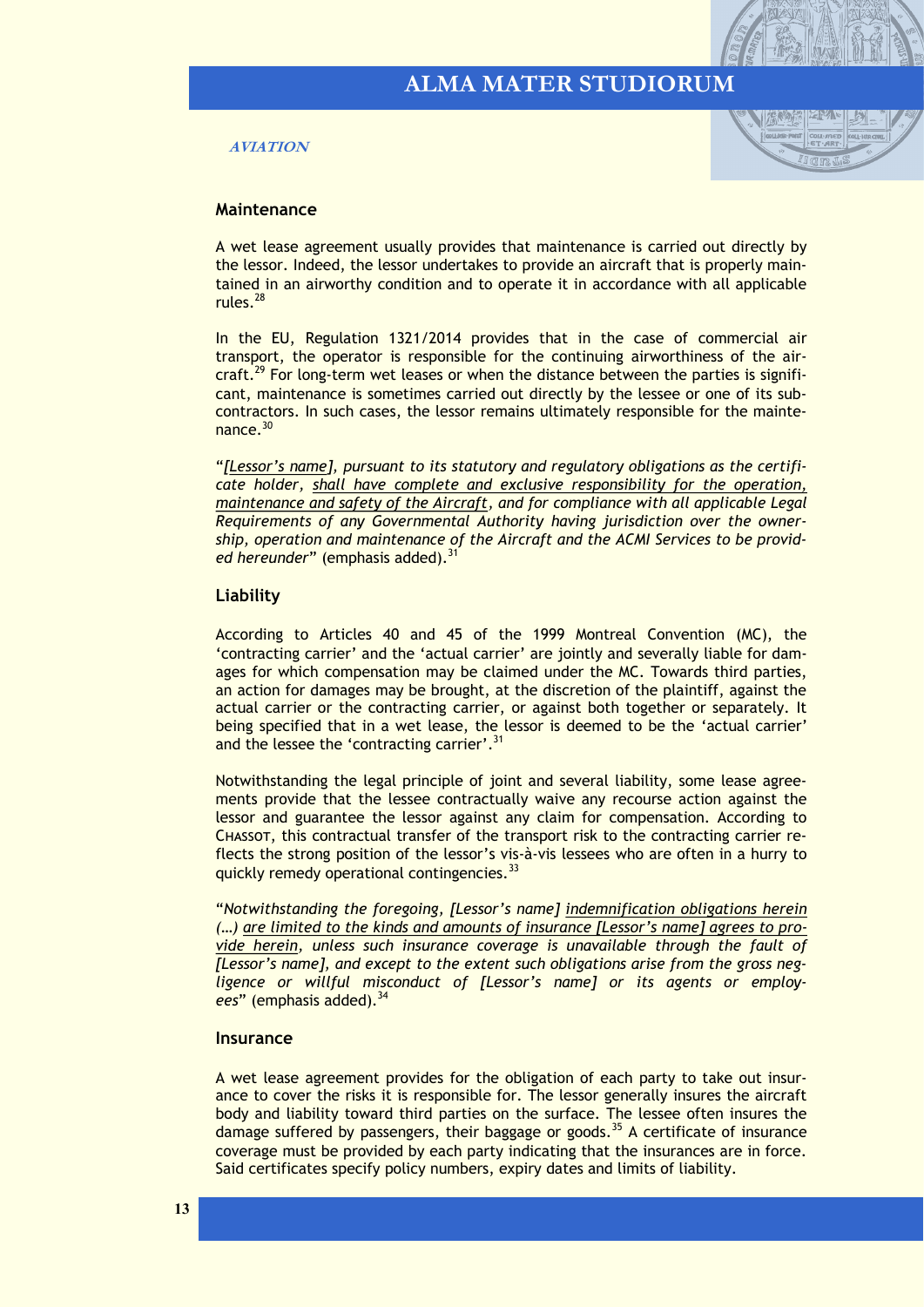**AVIATION**



"*The Party procuring the insurance hereunder shall provide to the other Party hereto prior to the commencement of operations a certificate from the insurers that such insurance is in effect. These certificates shall state policy numbers, dates of*  expiration, and limits of liability thereunder" (emphasis added).<sup>36</sup>

#### **Concluding Remarks**

Unlike the sale of aircraft, there is no standard wet lease contract offered by IATA or other organizations.<sup>37</sup> The provisions of a wet lease agreement are unique and mainly depend on the will of the parties and the nature of the services they wish to implement. In any case, the parties will have to attach particular importance to the dispute resolution provision. Indeed, a forum elected in a foreign country with failing or complacent state courts may, for instance, make it difficult for the lessee to bring legal proceedings. In this context, the establishment of an independent arbitration court based in a third country and composed of arbitrators specialized in aviation law may be an appropriate solution to ensure greater speed of process and competence than a state court.

#### **APPROVAL OF THE AUTHORITIES UNDER EUROPEAN LAW**

#### **EU Legal Regime**

European law contains specific rules applicable to wet lease contracts; the purpose of which is essentially to control the safety aspect of aircraft leasing. Two Regulations are mainly applicable to wet leases: Regulation n° 1008/2008 and Regulation n° 859/2008.

#### **Between Two EU Airlines**

When two European airlines wish to conclude a wet lease contract, the principle of freedom of operation applies, subject to the observance of safety rules.<sup>38</sup> Indeed, according to Regulation n°1008/2008, "Community air carriers may freely operate wet-leased aircraft registered within the Community except where this would lead to endangering safety" (Article 13 § 1). In this context, the lessee, and only the lessee, is responsible for obtaining a prior safety approval "in accordance with applicable Community or national law on aviation safety".<sup>39</sup>

Said approval is issued by the competent authority of the State in which the lessee's principal place of business is situated.<sup>40</sup> The competent authority approves the wet lease agreement after ensuring that the lessor meets continuing airworthiness requirements and air operations in accordance with applicable European rules.<sup>41</sup>

#### **Between an EU airline and a non-EU airline**

#### **Potential Situations**

When one of the two airlines do not fall under European jurisdiction but is an extra-European airline, two situations must be distinguished. Those are discussed in sub sections below.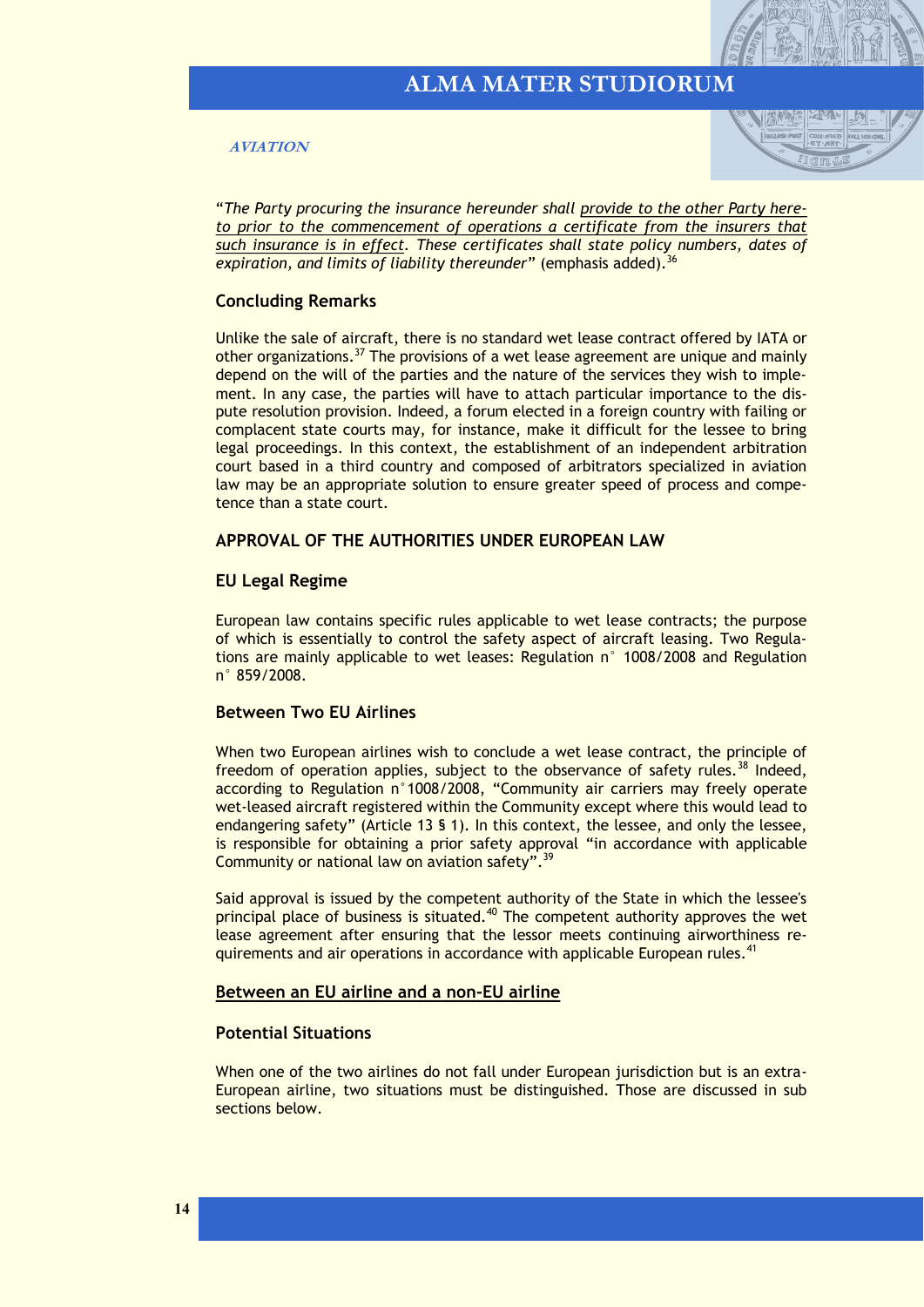#### **AVIATION**



#### *EU lessor and non-EU lessee*

The first situation is where the lessor is a European airline and the lessee is not from the European Union. In such a situation, European law does not require any approval and control of the operation is left to foreign national law.<sup>42</sup>

#### *Non-EU lessor and EU lessee*

The second situation is where the lessor is a non-European airline and the lessee is a European airline. In this situation, European law is applicable and introduces a protectionist approach. Indeed, in addition to the prior safety approval provided for in Article 13 § 2, the lessee must apply for a "prior approval for the operation from the competent licensing authority".<sup>43</sup> For such approval to be granted, the operation must not only meet safety criteria, but also restrictive economic expediency.<sup>4</sup>

From a safety perspective, the lessee shall demonstrate that:

- the non-EU airline holds a valid AOC issued in accordance with ICAO Annex 6;
- the non-EU airline safety standards are equivalent to those imposed by EU law; and
- the aircraft has a standard Certificate of Airworthiness (CofA) issued in accordance with ICAO Annex 8 of the Chicago Convention.<sup>45</sup>

From an economic expediency perspective, the lessee shall demonstrate that one of the following needs exists:

- an exceptional need such as a special oversized cargo or a need for additional capacity for the prospection of new markets. If so, the lease is granted for a maximum of 7 months and may be extended once for a new period of 7 months maximum.<sup>46</sup>
- a seasonal capacity need which cannot be met by wet leasing an aircraft in the European Union (EU). Such situations may occur when there is no suitable aircraft on the EU market. If so, the approval is granted for one or more seasons and may be renewed.<sup>47</sup>
- a need to overcome operational difficulties and it is not possible or reasonable to lease an aircraft registered within the EU. This will be the case, for example, in the event of a breakdown or mechanical incident bringing the aircraft to a standstill. In such a case, the approval is granted for the time necessary to overcome the operating difficulty.<sup>48</sup>

Even if the above conditions are met, the competent authority may refuse to grant its approval if there is no reciprocity as regards wet leasing between the Member State concerned and the third country where the wet-leased aircraft is registered (Article 14 § 4 of Regulation n° 1008/2008).

#### **Concluding Remarks**

The regulatory system set up by the European Union puts EU and non-EU airline on an equal footing when it comes to safety. The requirement for non-EU airlines to meet European safety standards certainly increases passenger safety by preventing these airlines from flying on aircraft that do not comply with European safety standards.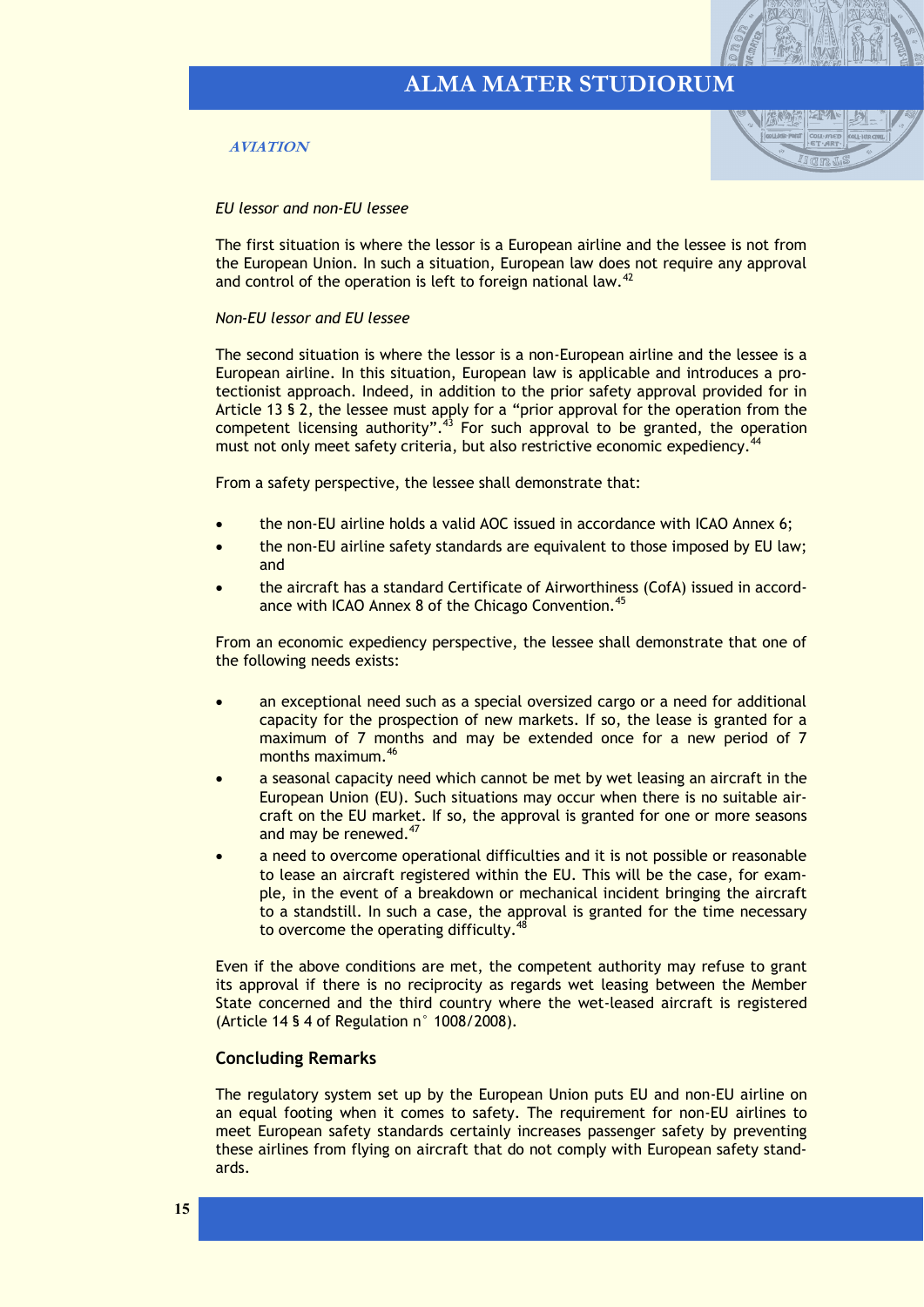#### **AVIATION**



From an economic perspective, the exhaustive list of situations in which EU airlines can call on non-EU airlines and the principle of reciprocity reflect the protectionist nature of European law on wet leasing with third countries. Although this practice certainly prevents the expansion of a free market for wet leasing, it nevertheless protects European aircraft personnel from certain abuses such as salary dumping.

#### **COMPETITION LAW ISSUES**

#### **General Context**

At first glance, competition law has little to do with wet lease. However, two recent decisions of European national competition authorities, in Germany and England respectively, suggest that in certain wet leases, the contracting parties would be well advised to seek the approval of the competition authorities (in addition to the safety approval).

In these two decisions, the national competition authorities have considered whether, by means of the wet lease, the lessee took over the lessor's market position and thereby acquired a dominant position.

#### **Germany: Lufthansa/Air Berlin Case**

In 2016, Lufthansa and Air Berlin entered into a wet lease agreement for the rental of 38 aircraft (Airbus A319 and A320) over a period of 6 years, including a renewal option. The 38 aircraft were all dry leased by Air Berlin from third parties. Prior to the wet lease, the transaction provided that Lufthansa would dry lease 10 aircraft and sub-lease them to Air Berlin and acquire 15 aircraft to dry lease them to Air Berlin. The remaining 13 aircraft would continue to be dry leased by Air Berlin from third parties. The transaction neither involved the transfer of slots nor the transfer of contractual relationships of Air Berlin's customers. Also, the transaction did not cover the transfer of specific routes previously operated by Air Berlin.

In a nutshell, the German "*Bundeskartellamt*" decided that the transaction could potentially create a dominant position of Lufthansa on the market in so far as (*i*) the wet lease could be considered as an acquisition of part of Air Berlin by Lufthansa (*ii*) a 6-year lease period was exceptionally long and (*iii*) the lease of 38 aircraft represented a significant part of Air Berlin's fleet - almost a quarter - thus strengthening Lufthansa's position on the market for flights to and from Germany.

In the case at hand, however, the "*Bundeskartellamt*" considered that Lufthansa did not take over Air Berlin's market position and thereby acquired a dominant position, in particular because no transfer of slots, routes and customers between Air Berlin and Lufthansa was part of the transaction.<sup>49</sup>

#### **England: Aer Lingus/CityJet Case**

At the beginning of 2018, CityJet decided to cease its flight operations and focus solely on wet leasing. In this context, Aer Lingus and CityJet entered into a framework agreement providing for (*i*) the wet lease of several CityJet aircraft, (*ii*) the loan to Aer Lingus of CitiyJet slots (between LCY and DUB), for the duration of the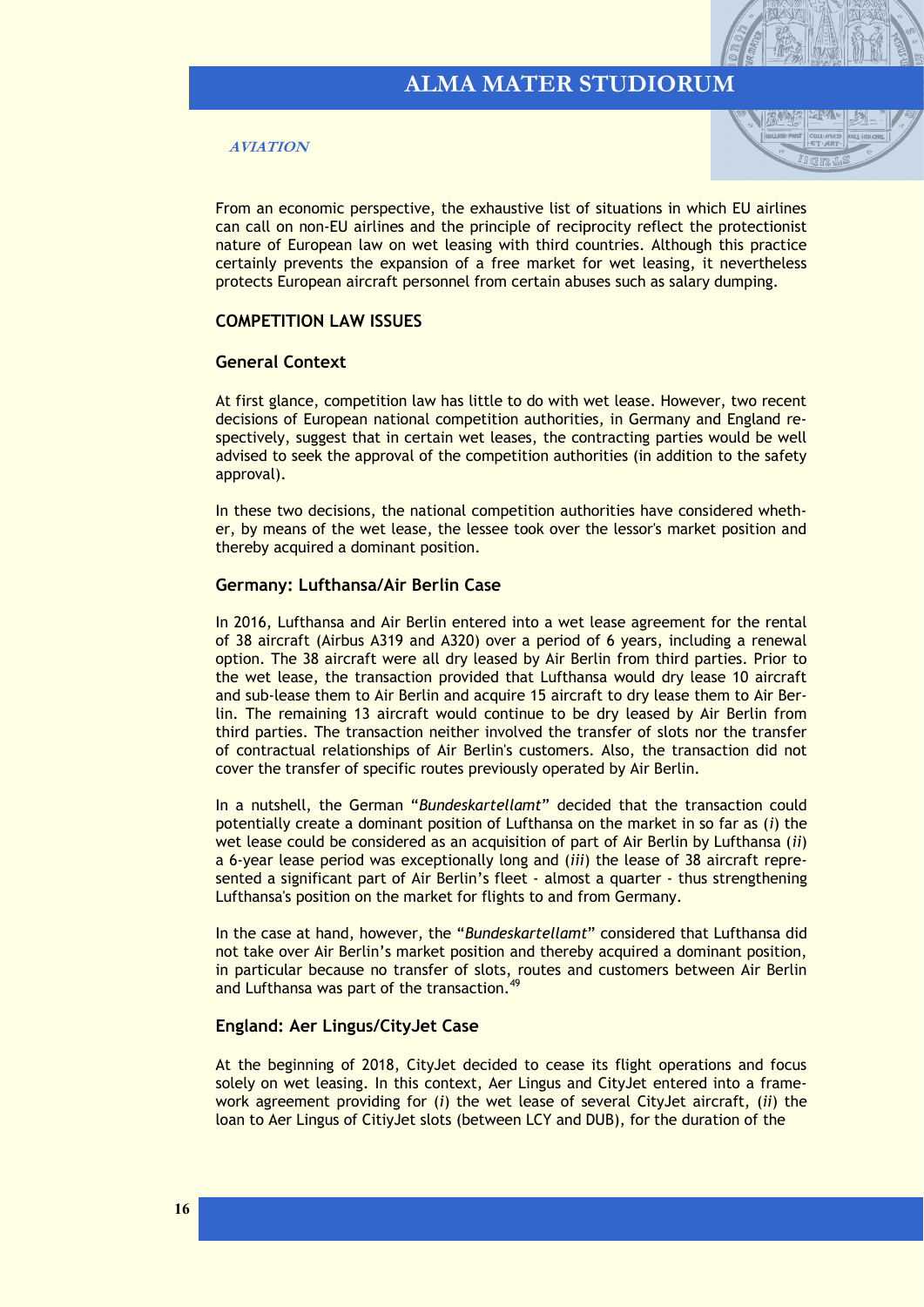**AVIATION**



contract, and (*iii*) the automatic transfer to Aer Lingus of customers who had already booked a CitiyJet flight from LCY to DUB.<sup>50</sup>

The British Competition and Markets Authority (CMA) considered that the transaction had to be treated as a merger.<sup>51</sup> In essence, the CMA argued that the combination of a wet lease agreement with a transfer of slots and customers on a particular route amounted to Aer Lingus taking over the market position of CityJet, referring to the principle of economic continuity. Through this operation, Aer Lingus acquired the ability to control price, quality of service and timing of operations, which were previously controlled by CityJet. The CMA considered that the transaction was likely to have an impact on the competitive structure of the air market between London and Dublin. After the operation, Aer Lingus became the only airline to operate on this route.

In this case, the CMA nevertheless accepted the transaction considering that (*i*) if no merger had taken place, CityJet would have ceased to provide scheduled flights between LCY and DUB in any case; CityJet had indeed decided to cease its flight operations, (*ii*) no other airline would have had the ability or strategic intent to enter into an agreement with CityJet and provide scheduled passenger services on the LCY-DUB route, and (*iii*) the transaction did not create a more anti-competitive result than if CityJet had simply withdrawn from the LCY-DUB route.<sup>52</sup>

#### **Concluding Remarks**

A short-term wet lease of a limited number of aircraft is unlikely to be considered a prohibited concentration in most European jurisdictions. That being said, Burnside and De Backer consider that the contracting parties must be particularly vigilant when the wet lease (*i*) covers all or a large part of an airline's fleet (*e.g.* a quarter), (*ii*) is of long duration, (*iii*) includes the transfer of slots to the lessee, even temporarily, and (*iv*) involves the transfer of contracts or customer files to the lessee.

In such cases, the transaction should be reported to the national competition authority, which could, as the case may be, prohibit the transaction. In this context, the parties may decide to provide for the approval of the competent competition authority as a condition precedent to the entry into force of the wet lease.<sup>53</sup>

#### **CONCLUSIONS AND RECOMMENDATIONS**

On July 2014, the McDonnell Douglas MD-83 of the Spanish airline Swiftair, wet leased to Air Algérie, crashed between Ouagadougou and Alger killing all 116 passengers and crew on board. On May 2018, the Boeing 737 of the Mexican company Global Air wet leased to Cubana de Aviación, which had been forced to ground its fleet of Antonov An-158s due to a lack of spare parts, crashed shortly after take-off from Havana, killing 112 of the 113 occupants of the aircraft.<sup>54</sup> Although these disasters were essentially due to human error, they potentially suggest that the wet lease model consists in the lease of 'trash planes' by unscrupulous airlines, which has probably not helped the reputation of this business model in the aviation industry.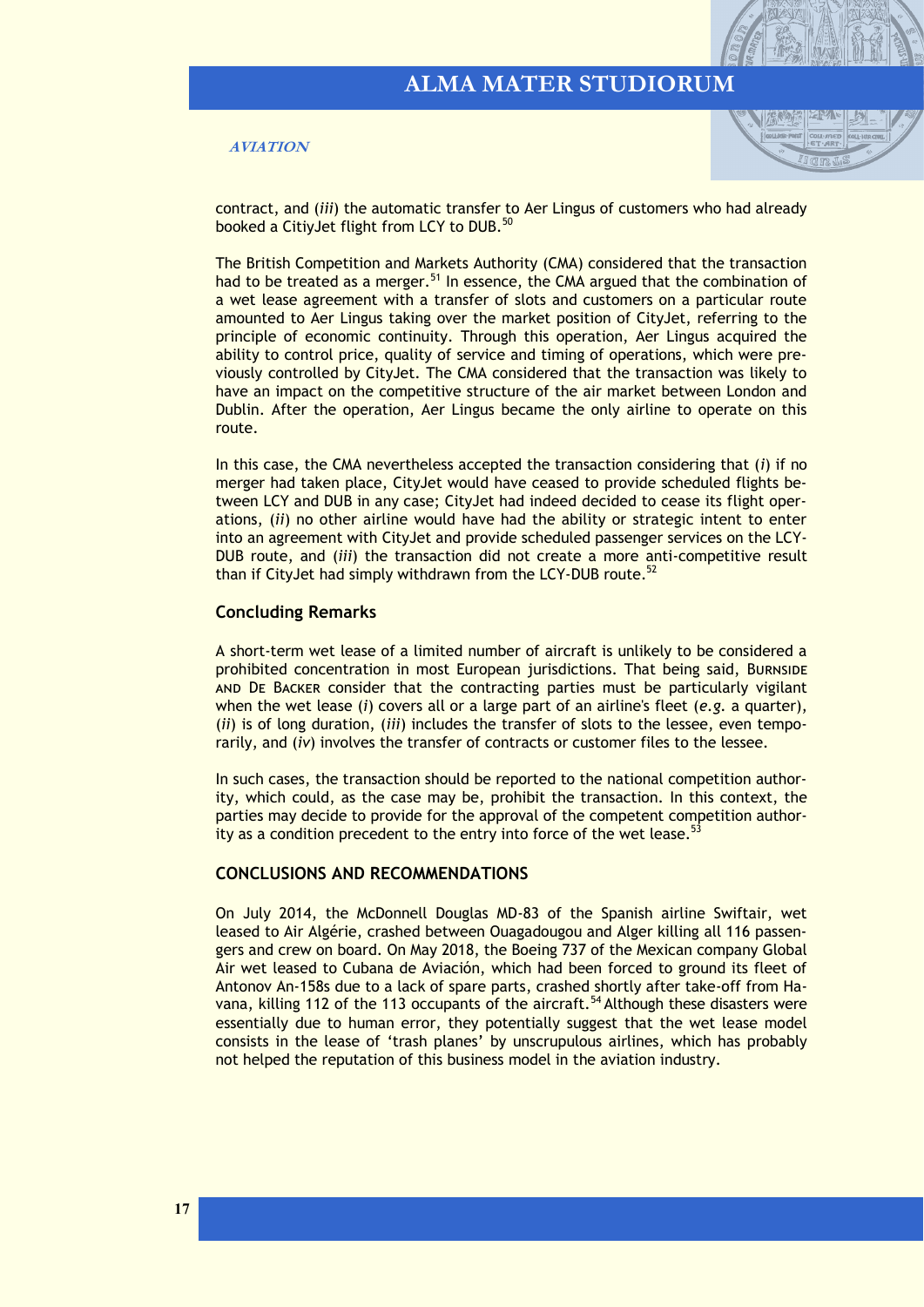#### **AVIATION**

\_\_\_\_\_\_\_\_\_\_\_\_\_\_\_\_\_\_\_\_\_\_\_\_\_\_\_\_\_\_\_\_\_\_\_



However, after this brief overview of the applicable rules, it appears that European legislation has made it possible to alleviate safety risks by imposing safety approvals. Furthermore, whilst the protectionist system put in place for wet leases involving non-EU countries certainly prevents the expansion of a free market for wet leasing, it remains a good option to avoid salary dumping on the European leasing market. As for the system of joint and several liability provided for in the Montreal Convention between the lessor and the lessee, the provision offers appreciable security for passengers since these have the possibility to bring action against either the lessor or the actual carrier, that is, the lessor, or the contracting carrier, that is, the lessee, or against both together or separately.

At the EU level, there is no precedent in which the European Commission's Directorate General for Competition has considered a wet lease to fall within its merger control.<sup>55</sup> That being said, a new trend towards long-term wet leases, taking into account competition law concerns, seems to be taking hold in some European countries. As a consequence, airlines will have to be increasingly vigilant since long duration of a wet lease contract may lead competition authorities to consider the agreement as a prohibited concentration.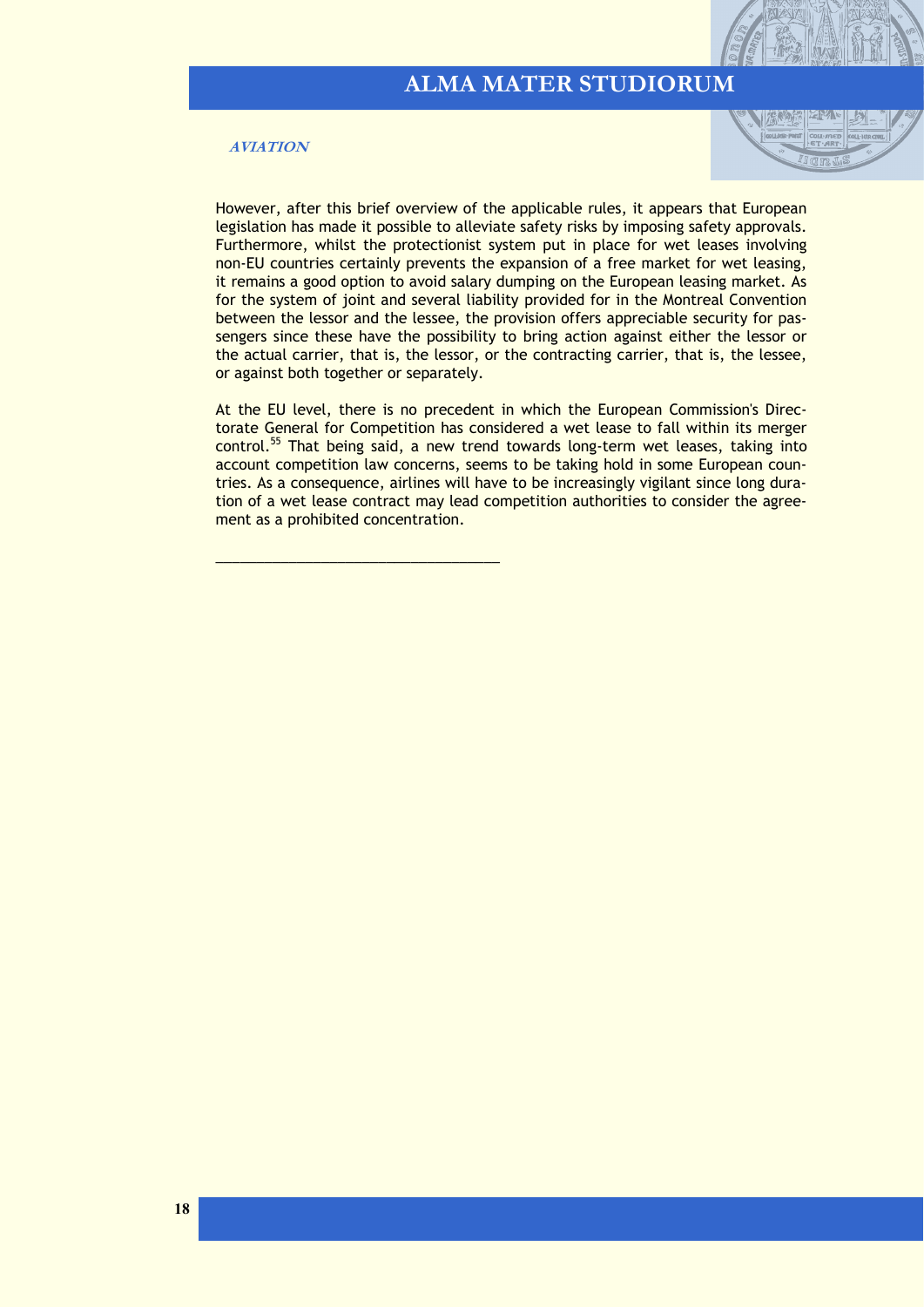**AVIATION**



<sup>1</sup>ENDRIZALOVA E., NOVAK M., NEMEC V., HYRSLOVA J. & MRAZEK P. (2018). Operating lease as a specific form of airlines outsourcing. Business Logistics in Modern Management, 18, p. 642; Schubert, F. (2017). Le droit aérien, Schulthess Verlag, Zürich. p. 76.

<sup>2</sup>LEON, P. (2017). Introduction to air law (10th ed.), p. 470-471; HANLEY, D. (2011). Aircraft operating leasing: A legal and practical analysis in the context of public and private international air law. S.l.: s.n. p. 155.

3 Bournonville, D. & Grigorief, C. (2017), Panorama de la diversité contractuelle, *in* Le droit du financement des aéronefs, Bruylant, Bruxelles. pp. 29 *ff*. Airlines also opt for long-term wet leasing to increase their operating capacity. Some companies are even specialized in long term wet leasing: *See* [https://](https://www.easa.europa.eu/sites/default/files/dfu/Practical%20Guide%20New%20Business%20Models%20Hazards%20Mgt.pdf) [www.easa.europa.eu/sites/default/files/dfu/Practical%20Guide%20New%20Business%20Models%](https://www.easa.europa.eu/sites/default/files/dfu/Practical%20Guide%20New%20Business%20Models%20Hazards%20Mgt.pdf) [20Hazards%20Mgt.pdf.](https://www.easa.europa.eu/sites/default/files/dfu/Practical%20Guide%20New%20Business%20Models%20Hazards%20Mgt.pdf) 

<sup>4</sup>Morrell, P. (2016). Airline finance (4th ed.), p. 242.

\_\_\_\_\_\_\_\_\_\_\_\_\_\_\_\_\_\_\_\_\_\_\_\_\_\_\_\_\_\_\_\_\_\_\_

<sup>5</sup>The grounding of the Boeing 737 MAX is not without incidence. Indeed, many companies had to quickly find alternatives to provide flights, whose tickets were already sold, but whose aircraft were no longer authorized to fly. *See* also: [https://aviationvoice.com/wet](https://aviationvoice.com/wet-lease-to-grow-10-by-2022-2-201803011042/)-lease-to-grow-10-by-2022-2-201803011042/.

 $6$ Bournonville & Grigorieff (2017), p. 32.

7 Panchal, R. (2017). Technical aspects of aircraft leasing (part I of II). Court Uncourt, 4(7), p. 11.

8CASTELLANOS RUIZ, M. (2016). Contratos internacionales de leasing de grandes aeronaves civiles - International leasing contracts for large civil aircrafts. Cuadernos De Derecho Transnacional, 8(2), pp. 139-140; Bunker, D. H. (2005), International aircraft financing. Vol. 1: General Principles. Montreal [etc.] : IATA. p. 229.

<sup>9</sup>Castellanos Ruiz, M. (2012). Los contratos internacionales de utilización de aeronaves: a modo de síntesis. Cuadernos De Derecho Transnacional, 4(1), p. 156; CHASSOT, L. (2017). Le contrat de location d'aéronef avec équipage – Le wet lease in Le droit du financement des aéronefs, Bruylant, Bruxelles. p. 93. *See* also Article 2 § 10 and 25 Regulation n° 1008/2008, Article 3 Regulation n° 1008/2008 and Regulation n° 859/2008 EU-OPS 1.165 a) 2).

10CASTELLANOS RUIZ (2016), p. 140.

<sup>11</sup>Castellanos Ruiz (2012), pp. 155-156; Bournonville & Grigorieff (2017), p. 32.

 $12$ Bunker, D. H. (2000). Aircraft wet leasing: The perils and the benefits. Annals of Air and Space Law, 25, pp. 68-69.

 $<sup>13</sup>$ BELLANDI, F. (2018), Aircraft wet leases: Accounting dissonance with competitive strategy and travelers'</sup> perspectives. International Journal of Business and Management, 13(11), p. 217.

<sup>14</sup>Frühling, P. & Golinvaux, S. (2017). Le contrat de location coque nue – Le dry lease *in* Le droit du financement des aéronefs, Bruylant, Bruxelles, p. 40.

<sup>15</sup>Castellanos Ruiz (2012), pp. 155-156. *See* also Article 2 § 24 Regulation n° 1008/2008 and Regulation n° 859/2008 EU-OPS 1.165 a) 1).

<sup>16</sup>Castellanos Ruiz (2016), p. 140.

<sup>17</sup>Hanley (2011), p. 8.

<sup>18</sup>Bellandi (2018), p. 217.

 $19$ BUNKER (2000), pp.78-81: very comprehensive list of issues associated with wet lease.

 $^{20}$ SCHUBERT (2017), p. 69; REULEAUX, M., HANS JAKOBSEN, M. L. & SAND P. (2019). Aircraft repossession under leasing arrangements pursuant to Article 83*bis* Chicago Convention. Air and Space Law, 44(6), p. 547.

<sup>21</sup> Снаѕѕот (2017), р. 94.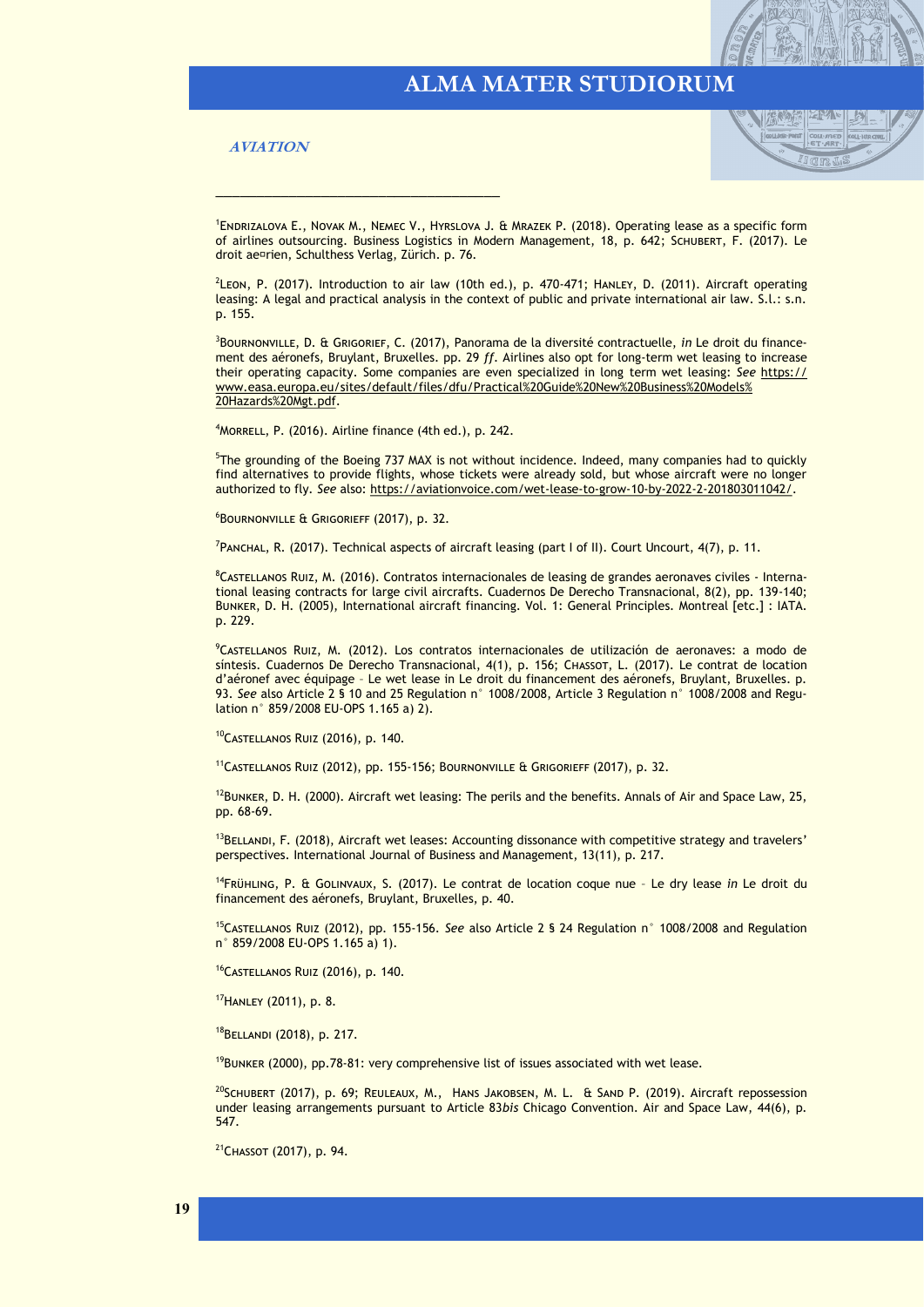#### **AVIATION**



<sup>22</sup>Bunker (2000), p. 74.

<sup>23</sup>Bunker vol. 1 (2005), p. 229.

<sup>24</sup>Castellanos Ruiz (2012), p. 156.

 $^{25}$ In our example, the lessee would pay each month in advance a fixed amount of EUR 400,000 (200x2000).

<sup>26</sup>BUNKER (2000), p. 71; CASTELLANOS RUIZ (2016), p. 141. See also Article X ACMI Service Agreement available at [https://www.sec.gov/Archives/edgar/data/3000/000095016803001198/dex101.htm.](https://www.sec.gov/Archives/edgar/data/3000/000095016803001198/dex101.htm)

<sup>27</sup>BunkER, D. H. (2005). International aircraft financing. Vol. 2: Specific documents. Montreal [etc.]: IATA. p. 265.

<sup>28</sup>Chassot (2017), pp. 106-107.

<sup>29</sup>Regulation n° 1321/2014, Annex I, M.A.201, let. h). In a case of a wet lease, the lessor is the operator of the aircraft and exercises operational control: Castellanos Ruiz (2016), p. 140.

<sup>30</sup>Bunker (2000), p. 74.

<sup>31</sup>Article II, Section 2.4 (a) ACMI Service Agreement (*see* note 26).

 $32K$ OSENINA, A. (2014). Liability of aircraft lessors is the residual amount of protective coating sufficient to shield lessors from growing into an alternative source for plaintiff's damage recovery. Zeitschrift fur Luft- und Weltraumrecht German Journal of Air and Space Law, 63(2), p. 273; Chassot (2017), p. 102.

33 CHASSOT (2017), p. 110.

<sup>34</sup>Article VIII, Section 8.1 ACMI Service Agreement (*see* note 26).

<sup>35</sup>Chassot (2017), pp. 111-112.

<sup>36</sup>Article VIII, Section 8.5 ACMI Service Agreement (*see* note 26).

<sup>37</sup>Снаssот (2017), р. 105.

<sup>38</sup>GRELLIÈRE, V. (2019). Droit aérien et spatial available at : [http://publications.ut](http://publications.ut capitole.fr/32897/1/TRAITE_DROIT_AERIEN_SPATIAL_Grelliere.pdf) capitole.fr/32897/1/ [TRAITE\\_DROIT\\_AERIEN\\_SPATIAL\\_Grelliere.pdf,](http://publications.ut capitole.fr/32897/1/TRAITE_DROIT_AERIEN_SPATIAL_Grelliere.pdf) p. 252.

<sup>39</sup>Article 13 § 2 of Regulation n°1008/2008 and Regulation n° 965/2012 ORO.AOC.110 a).

<sup>40</sup>Article 3 of Regulation n°965/2012 and ORO.GEN.105.

<sup>41</sup>Regulation n° 965/2012 ORO.AOC.110 a), 4); Chassot (2017), p. 97.

<sup>42</sup>Grellière (2019), p. 253.

<sup>43</sup>Article 13 § 3 of Regulation n°1008/2008. The authority may or may not coincide with the authority issuing the safety approval provided for in Article 13 § 2. *See* also Chassot (2017), p. 98.

*<sup>44</sup>See* note 42.

<sup>45</sup>Article 13 § 3 let. a) of Regulation n° 1008/2008; Regulation n° 965/2012 ORO.AOC.110 c) 1-3). This approval overlaps with the safety requirements laid down in Article 13 § 2: *See* Chassot (2017), pp. 98- 99.

<sup>46</sup>Article 13 § 3 let. b) i) Regulation n° 1008/2008. *See* also Guidance for leasing and code sharing (2015), available at: [https://www.samgongustofa.is/media/flug/flugrekstur/GM009\\_Leasing\\_codeshare.pdf,](https://www.samgongustofa.is/media/flug/flugrekstur/GM009_Leasing_codeshare.pdf) p.8.

*<sup>47</sup>Ibidem*, let. ii) Regulation n° 1008/2008. *See* also Chassot (2017), p. 99.

<sup>48</sup>*Ibidem*, let. iii) Regulation n° 1008/2008. See also GRELLIÈRE (2019), p. 254.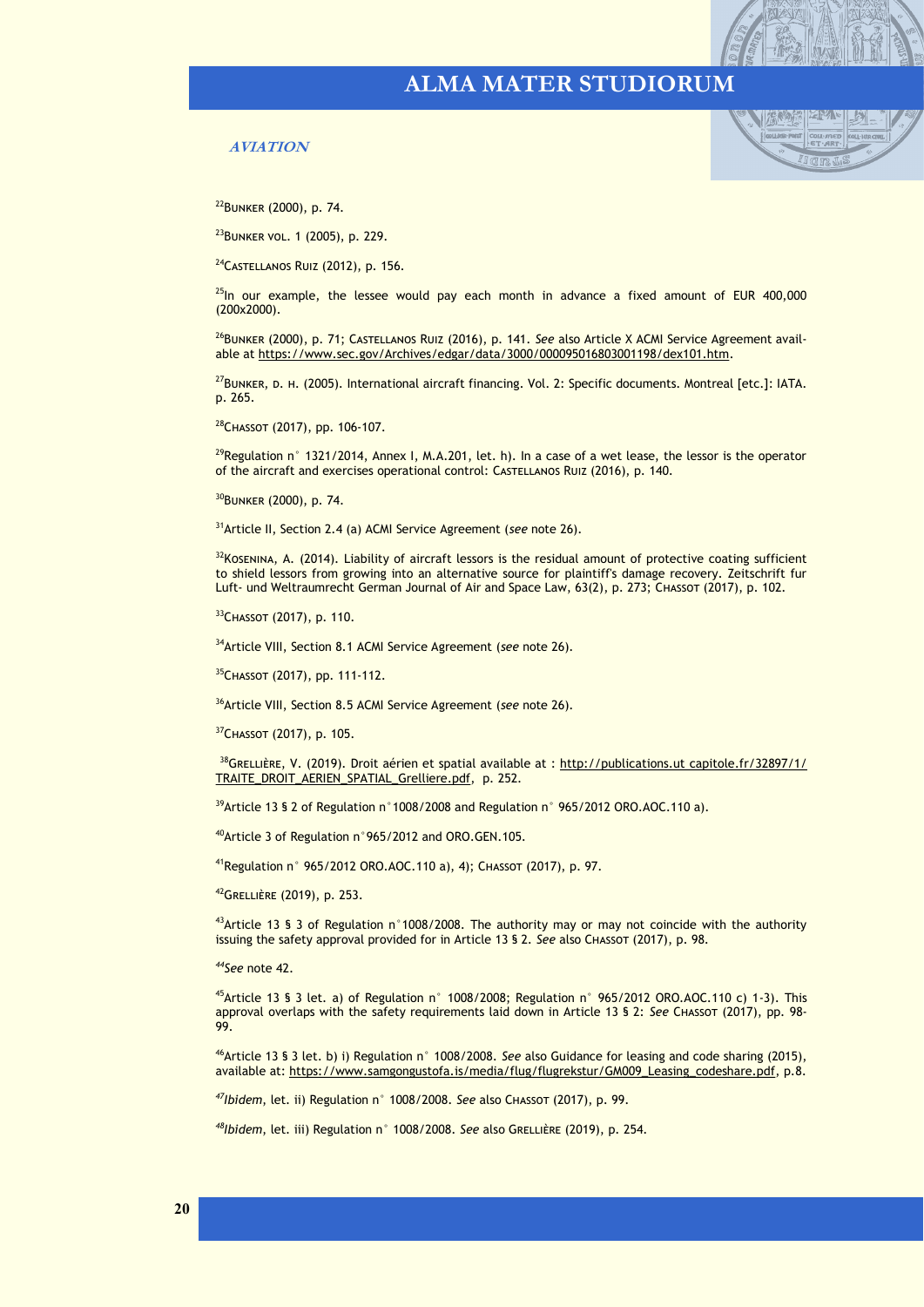#### **AVIATION**



<sup>49</sup>Decision of the German competition authority (30 January 2017), B9-190/16 - Lufthansa darf Flugzeuge von Air Berlin leasen, available at [https://www.bundeskartellamt.de/SharedDocs/Entscheidung/DE/](https://www.bundeskartellamt.de/SharedDocs/Entscheidung/DE/Fallberichte/Fusionskontrolle/2017/B9-190-16.html) [Fallberichte/Fusionskontrolle/2017/B9](https://www.bundeskartellamt.de/SharedDocs/Entscheidung/DE/Fallberichte/Fusionskontrolle/2017/B9-190-16.html)-190-16.html (2017), pp. 1-2 and 8.

<sup>50</sup>Decision of the Competition and Markets Authority (CMA) (21 December 2018), ME/6782/18 - Aer Lingus Limited and Cityjet Designated Activity Company, available at [https://assets.publishing.service.gov.uk/](https://assets.publishing.service.gov.uk/media/5c46de96ed915d38a2f5e262/AerLingus_CityJet_Full_Text_Decision.pdf) [media/5c46de96ed915d38a2f5e262/AerLingus\\_CityJet\\_Full\\_Text\\_Decision.pdf,](https://assets.publishing.service.gov.uk/media/5c46de96ed915d38a2f5e262/AerLingus_CityJet_Full_Text_Decision.pdf) pp. 3-4.

<sup>51</sup>Under UK competition rules, a merger occurs, in particular, when two companies cease to be distinct. *See* Enterprise Act 2002, s. 23: [https://www.legislation.gov.uk/ukpga/2002/40/contents.](https://www.legislation.gov.uk/ukpga/2002/40/contents) 

*<sup>52</sup>See* note 50, pp. 7, 11-12, 14-20.

\_\_\_\_\_\_\_\_\_\_\_\_\_\_\_\_\_\_\_\_\_\_\_\_\_\_\_\_\_\_\_\_\_\_\_

53BURNSIDE A. & DE BACKER M. (2019). Wet lease agreements and competition law. Air and Space Law, 44 (3), pp. 313-315.

<sup>54</sup>CEAIAC final report (2016) available at https://reports.aviation-[safety.net/2014/20140724](https://reports.aviation-safety.net/2014/20140724-0_MD83_EC-LTV.pdf)-0\_MD83\_EC-[LTV.pdf](https://reports.aviation-safety.net/2014/20140724-0_MD83_EC-LTV.pdf) and Cuban CEIAA final report (2020) available at [https://reports.aviation](https://reports.aviation-safety.net/2018/20180518-0_B732_XA-UHZ.pdf)[safety.net/2018/20180518](https://reports.aviation-safety.net/2018/20180518-0_B732_XA-UHZ.pdf)-0\_B732\_XA-UHZ.pdf.

<sup>55</sup>BURNSIDE & DE BACKER (2019), p. 306. The authors also put forward a few hypotheses explaining the potential incompetence of the European Commission's Directorate General for Competition with regard to wet leasing, these are (*i*) the aircraft and crew remain under the control of the lessor (operational control), (*ii*) the duration of a wet lease is generally limited and (*iii*) the assets, even in combination, can be mere inputs and not amount to a business to which a market presence can be attributed.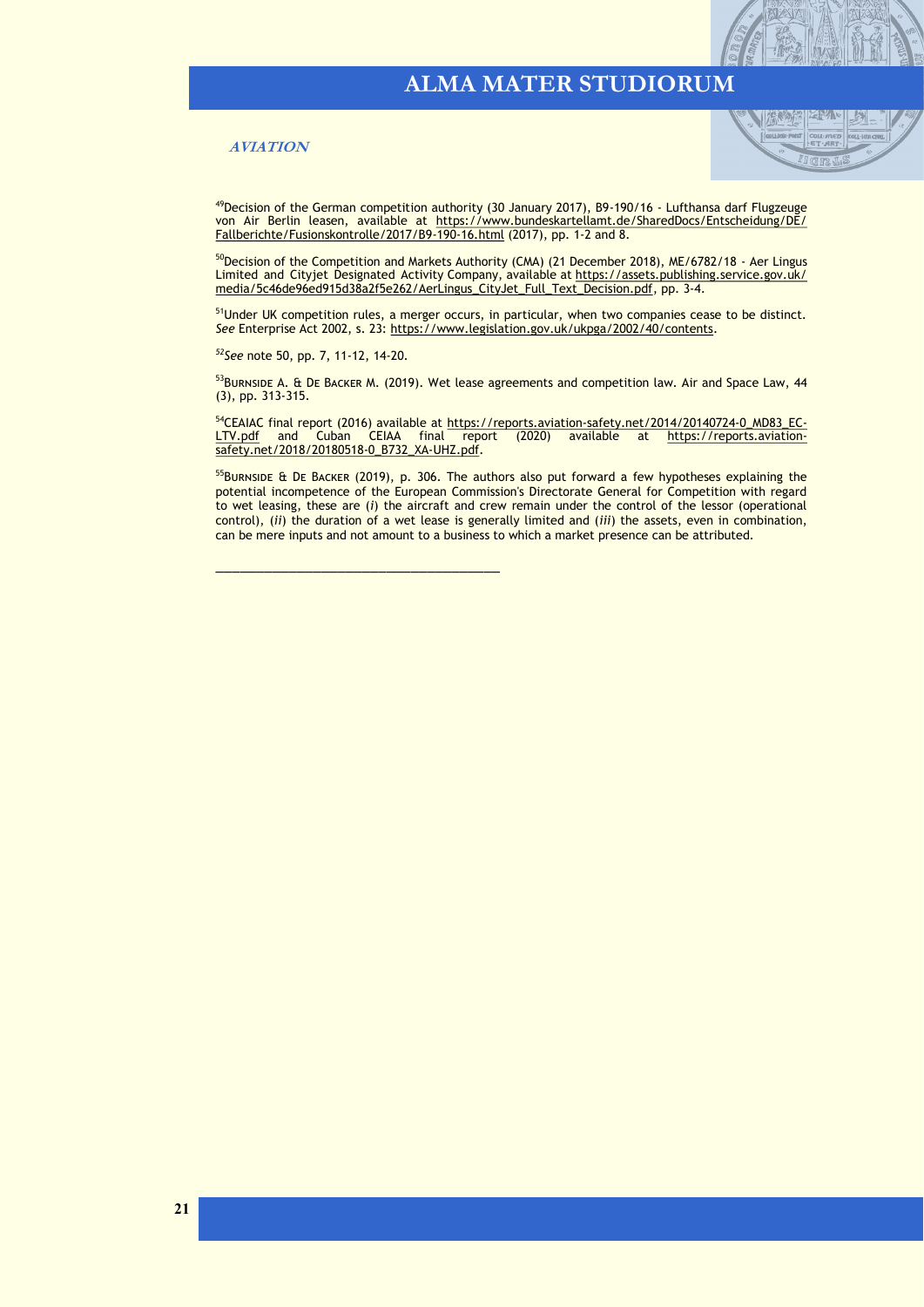<span id="page-21-0"></span>**SPACE**



#### **International Space Law and Turkey**

*Serap Zuvin\* Onur Can Ucarer\*\**

#### **Origins**

When giving advice about law, the first thing a lawyer keeps in mind should be the jurisdiction in which that certain act is taking place. All the legislation, rules, procedures or customs have jurisdictional boundaries. So, in a world where every new technologic innovation is exceeding the boundaries of humankind, which rules govern the outer world? What are the rights and obligations of the States on Earth regarding exploring or possibly even colonizing outer world? And how does a developing country such as Turkey find its place in this dynamic environment?

Although some of the aspects of possible rules governing the outer world were discussed in the early 20th century<sup>1</sup>, this issue became much more relevant after 1950s when humans became able to travel to space and reach to the moon or even planets. Therefore, the then newly established United Nations (UN) started to gather and regulate the States' rights and obligations in their actions affecting or taking place in outer world. The foundational stones of the international space law were built then, as corpus juris spatialis, the fundamental law governing space activities, through the initiatives taken by the UN. The basis of international space law consists of five international treaties which are ratified by more than 100 countries around the world and five principles preceding them.

#### **International Principles of Space Law**

With the growing interest in space activities in the 1950s, the first action by the international community to establish basic rules regarding the conduct in space was set forth by adopting principles. These principles relating to functioning of the international outer space law were adopted by the General Assembly of the UN. The UN's initial purpose in such enactment was to guide the Member States with certain principles in their space explorations. Although these principles were not international treaties, they were confirmed in the UN General Assembly with an overwhelming majority of the Member States, and they have been embedded in the international treaties that were written in 1960s and 1970. Therefore, some scholars argue that they have the status of customary international law.<sup>2</sup>

1) The "Declaration of Legal Principles": the Declaration of Legal Principles<sup>3</sup> is adopted by the UN General Assembly in 1963 and it underscores the fact that exploration of the outer space must be carried out only for the benefit of all humankind on an equitable basis among all states in a peaceful manner. It is further stated that the outer space and celestial bodies are not subject to national appropriation by claim of sovereignty or occupation.

<sup>\*</sup>Çakmak Avukatlık Ortaklığı, Beşiktaş law firm in Istanbul.

<sup>\*\*</sup>Legal Trainee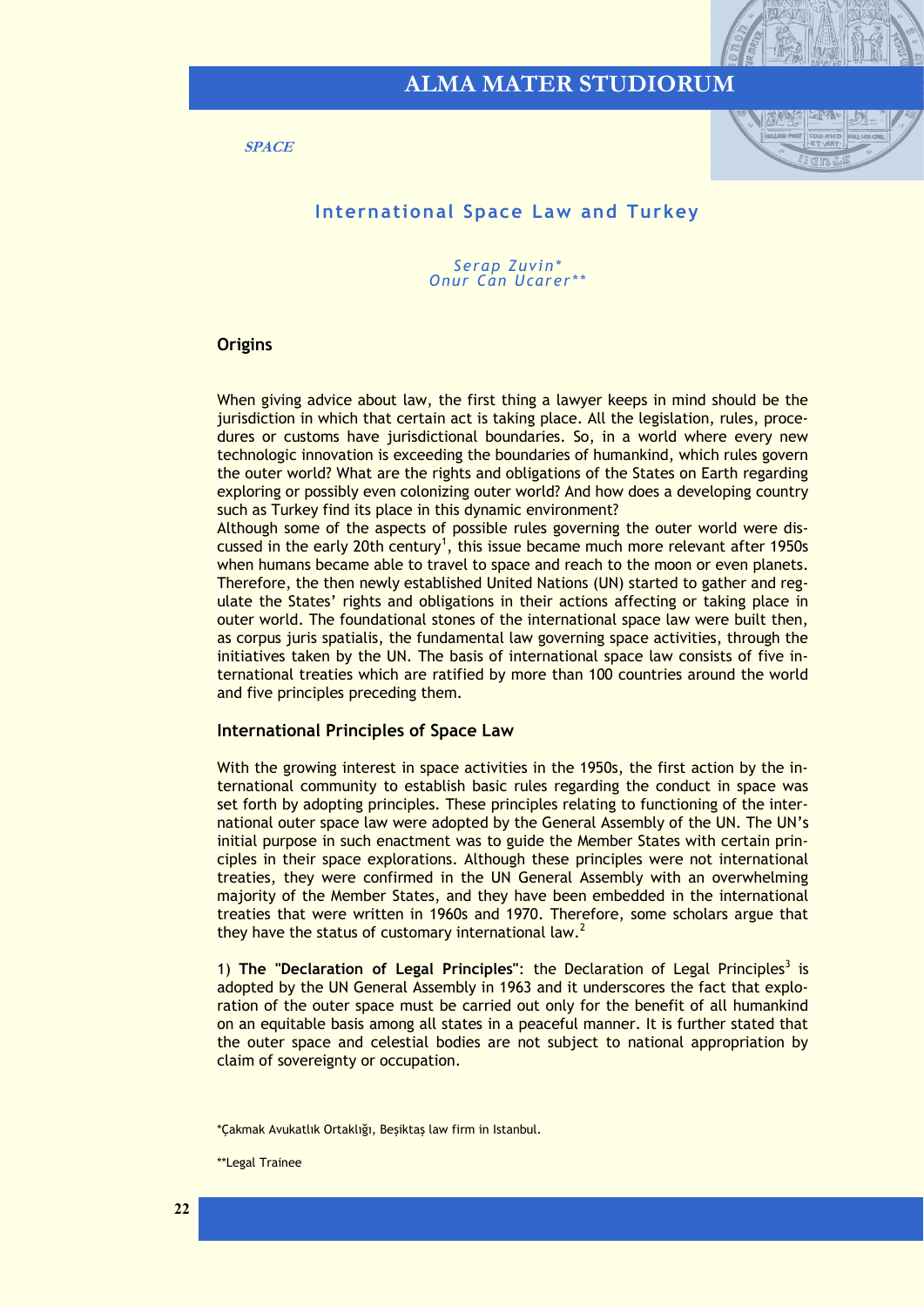



2) The "Broadcasting Principles": these principles<sup>4</sup> encompass acts of the states' conducts regarding the use of satellites for international television broadcasting. It is stated that "principle of non-intervention" is important and each State must respect each other's' right to seek, receive and impart information.

3) The "Remote Sensing Principles": this UN General Assembly Resolution<sup>5</sup> establishes fifteen rules regarding the use of remote sensors to analyze earth's surface from space via the use of electromagnetic waves. These principles mainly outline that the remote sensing activities shall be carried out for the benefit of all countries based on equality. For this reason, states must cooperate with each other in order to enhance the benefits from such activities.

4)**The "Nuclear Power Sources" Principles**: these principles<sup>6</sup> mainly recognize the use of nuclear power sources in outer space vehicles and their applications, provided that their safety have been assured.

5) The "Benefits Declaration": this declaration<sup>7</sup> underlines the importance of international cooperation in the use of outer space on an equitable and mutually acceptable basis.

#### **Fundamental International Treaties (the Rights and Obligations of the States)**

The UN Committee on the Peaceful Uses of Outer Space ("UNCOPUOS") was established in 1958, one year after the launch of Sputnik, as an ad hoc committee of the UN with the purpose of reviewing the scope of international cooperation in peaceful uses of outer space, oversee the implementation of the international treaties regarding space, disseminate information on outer space matters and research legal issues that arises from the exploration of outer space. $8$  One year later, it was given a permanent status under UN resolution 1472 (XIV).<sup>9</sup> When it was first established, it had 18 Member States; yet with the rise of space industry and the general interest in space, currently the committee has  $95$  Member States.<sup>10</sup> The committee played a pivotal role in drafting the five fundamental treaties that govern the activities of countries in outer space and currently it has the duty to oversee the implementation of these treaties by States Parties.

**1) Treaty on Principles Governing the Activities of States in the Exploration and Use of Outer Space, including the Moon and Other Celestial Bodies (the "Outer Space Treaty"):**

**Introduction** 

The Outer Space Treaty is the main pillar for setting up the rules regarding the States' activities in outer space. It entered into force on 10 October 1967 with three depository states: United States, United Kingdom and Soviet Union (now Russian Federation). Currently, there are 110 Parties to the Outer Space Treaty.<sup>11</sup>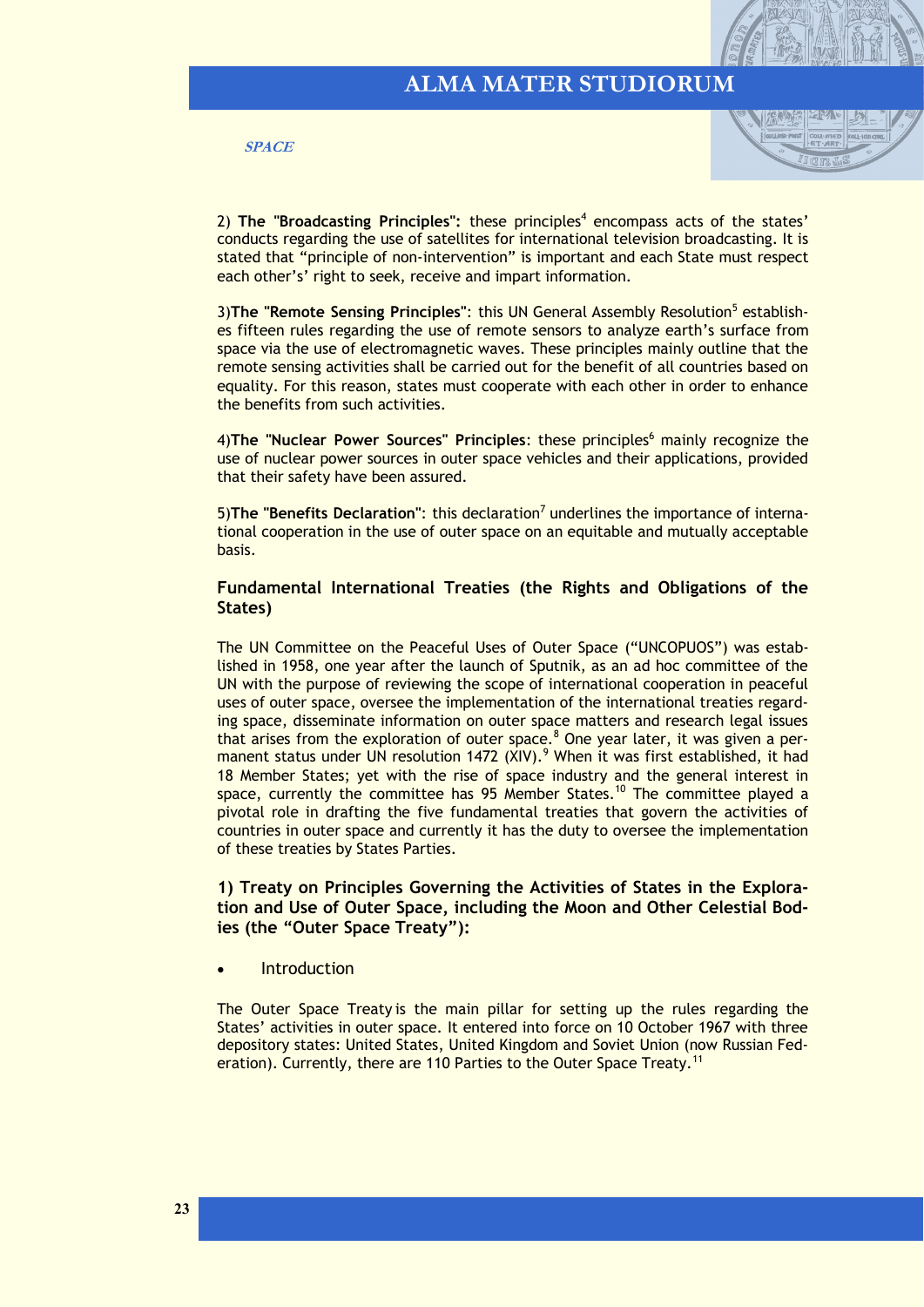**SPACE**



#### **States' Rights and Obligations**

Firstly, the Outer Space Treaty makes it clear that the exploration and use of outer space shall be carried out only for peaceful purposes and for the benefit and interests of all countries on Earth.<sup>12</sup> It sets forth that neither the outer space nor the celestial bodies in space can be claimed by any Party as their own territory; with a prohibition on claims of sovereignty or occupation.<sup>13</sup> Underlining the obligation for the peaceful exploration of space, it forbids the Parties from placing any object carrying nuclear weapons or any other kinds of weapons of mass destruction. Furthermore, it prohibits the establishment of military bases and fortifications in outer space.<sup>14</sup> The Treaty requires the Parties to provide assistance in case an astronaut is in distress. In addition, it sets forth the international responsibility of the Parties for their national activities carried out in outer space regardless of the entity being governmental or private.<sup>15</sup> The Treaty states that each Party that launches an object into outer space is internationally liable in case such an activity causes damage to natural or legal persons that are a national of another Party. Lastly, this Treaty obligates the Parties to be guided by the principle of cooperation and mutual assistance while carrying out activities that falls within the scope of this Treaty, and that the Parties must pay due regard to the corresponding interests of all other Parties.

#### • Current Developments

With a growing interest in the space activities in the last decade, there have been several actions by Parties such as the establishment of space forces of military or the possibility of mining the resources from other celestial bodies such as moon or asteroids. These acts are controversial in international space law and may be in conflict with States' obligations under the Outer Space Treaty.

As opposed to 1950s, the space industry nowadays has a number of private companies such as SpaceX that are conducting outer space activities and private companies are aiming for certain commercial interest out of their acts. An important commercial opportunity is extraterrestrial mining. NASA estimates that the elements found within the asteroids may be valued at around \$700 quintillion.<sup>16</sup> There are differing opinions in the legal doctrine on whether the mining of the elements found in the Moon, other planets or asteroids would infringe the Outer Space Treaty. The Treaty states that outer space is "the province of all mankind" and that it is the "common heritage of all mankind". Furthermore, although the Treaty does not refer to mining, as elaborated above, Article II states that outer space and other celestial bodies are "not subject to national appropriation by claim of sovereignty". From these provisions, some scholars argue that mining of celestial bodies would violate the Treaty since it would constitute the appropriation of celestial objects for commercial purposes, as an extension of their national sovereignty.<sup>17</sup> On the other hand, other scholars state that the Treaty is insufficient and ambiguous in terms of providing clear rules on mining activities, and in the lack of a clear provision banning mining in celestial bodies, it shall be allowed.<sup>18</sup>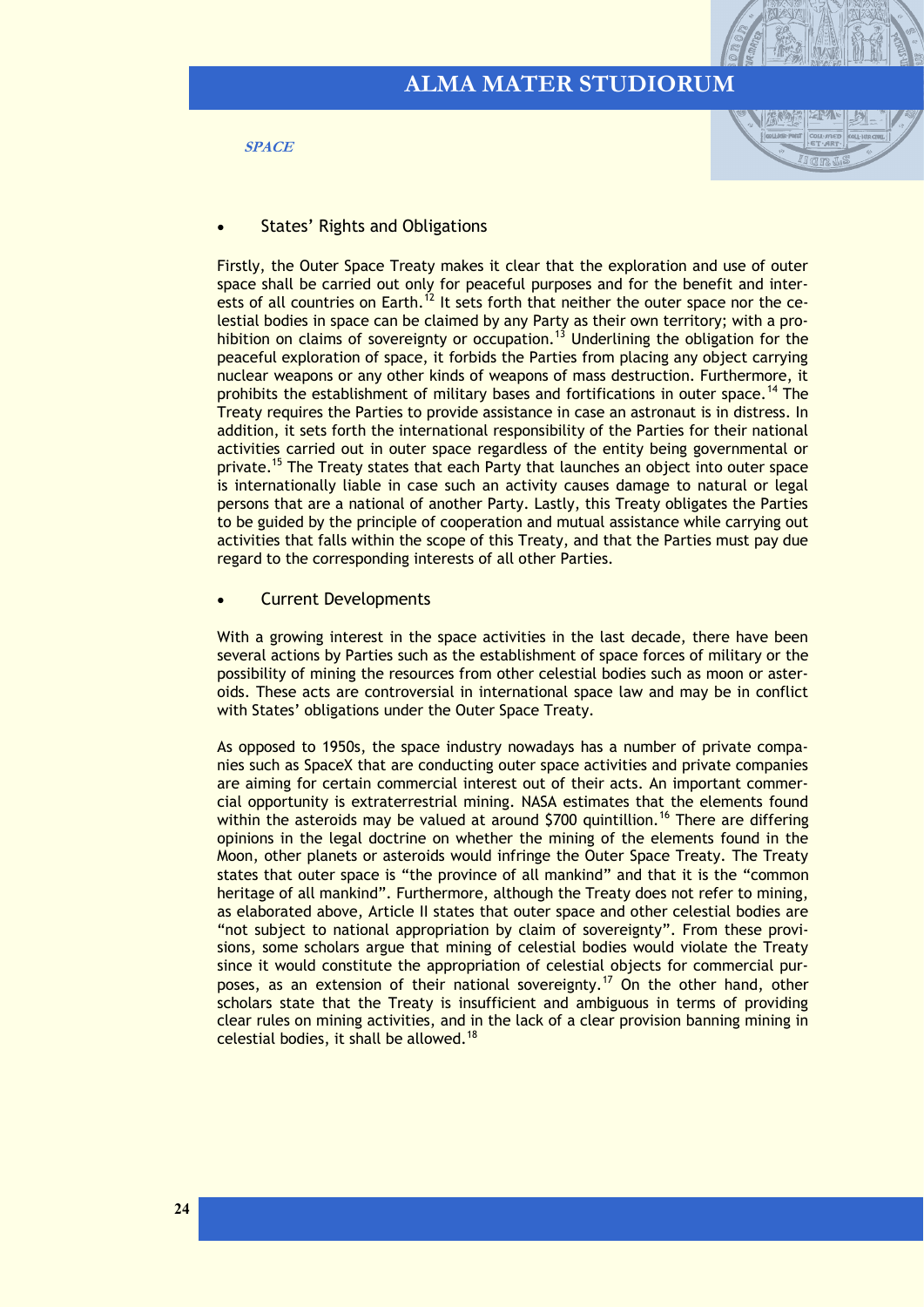**SPACE**



Another highly debated topic concerns the establishment of space forces in the military branches of States Parties. As mentioned above, the Outer Space Treaty prohibits the use and installation of nuclear weapons and weapons of mass destruction in outer space and on celestial bodies. Furthermore, Article IV of the Treaty states that the moon and other celestial bodies can only be used for peaceful purposes only. It further prohibits the establishment of military installations, fortifications and the testing of any type of weapons and the conduct of military maneuvers on celestial bodies. While some Parties argue that the establishment of military space forces is not prohibited and that these forces can be of use for peaceful purposes, others state that such an establishment goes against the rationale that the whole Treaty is based on: international cooperation for peaceful purposes.<sup>19</sup>

#### **2) The Agreement on the Rescue of Astronauts, the Return of Astronauts and the Return of Objects Launched into Outer Space (the "Rescue Agreement")**

**Introduction** 

In the years preceding this Agreement, States' activities in space were increasing rapidly and astronauts were being sent to outer space regularly by the United States and the Soviet Union. Although a reasonable amount of these activities were being conducted without any problems, in certain occasions, the missions were encountering problems. Therefore, the UN drafted the Rescue Agreement in case everything does not goes accordingly to the plan during the States' outer space activities. The Agreement entered into force on 3 December 1968 and currently has 98 States Parties.<sup>20</sup>

#### **States' Rights and Obligations**

Article I of the Rescue Agreement provides that in case a Party receives information or discovers that the personnel of a spacecraft is in distress or have suffered an accident; or that a spacecraft conducts an emergency landing in their territory, the Party shall notify the launching authority and the Secretary-General of the UN. Furthermore, Article II states that if a Party notices spacecraft personnel within their territory after an accident or due to distress, the Party shall immediately take all possible steps necessary to rescue them. The Agreement further requires the Parties to take all the necessary action for the return of the spacecraft personnel to the representatives of the launching authority. Article V of the Agreement states that States Parties are under the obligation to provide assistance for the return of the space objects to the launching authority. Lastly, the Agreement has provisions regarding the return of space objects that have accidentally landed in the territory of a State Party.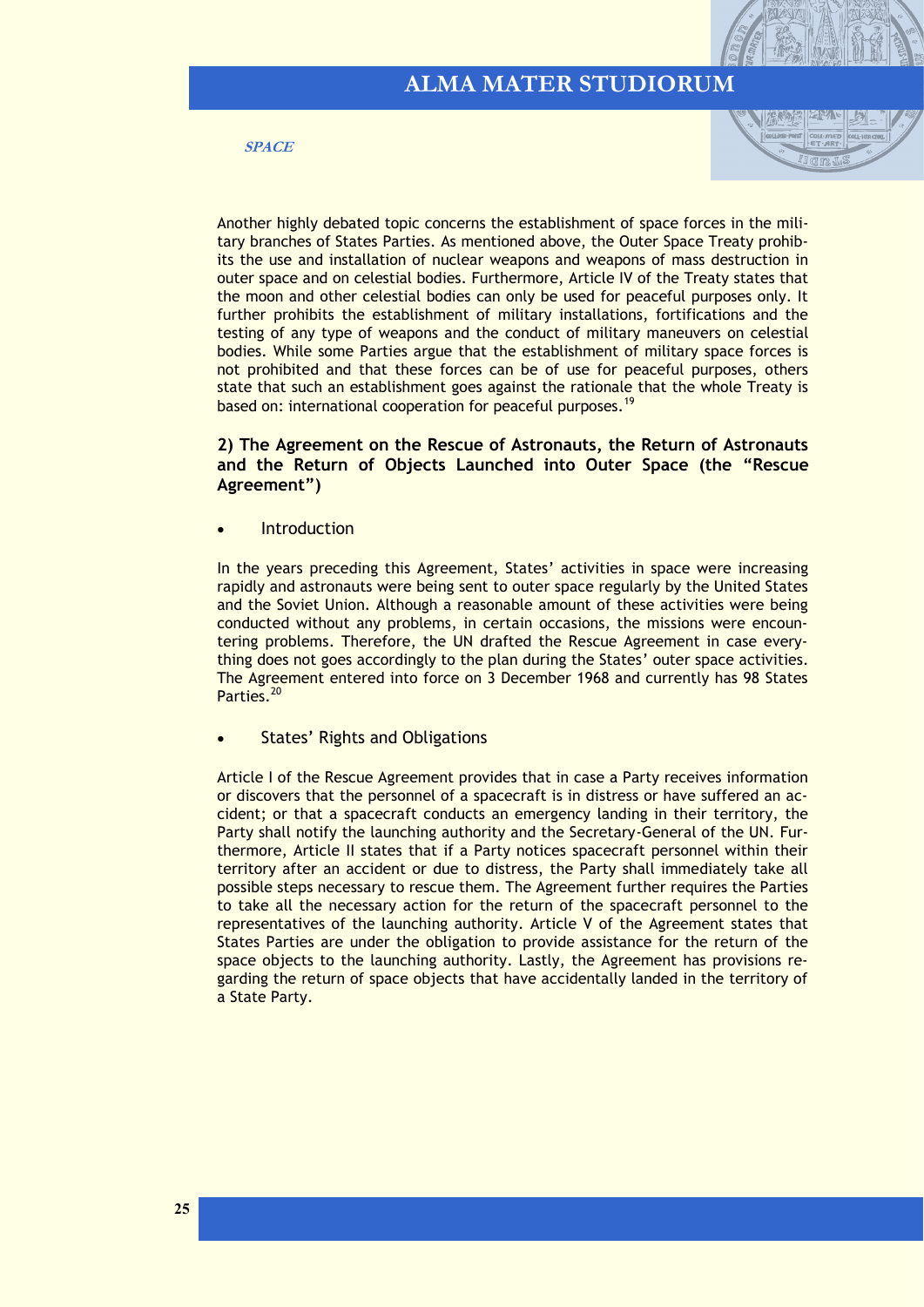**SPACE**



#### • Current Developments

The Rescue Agreement is instrumental in providing guidance regarding how the States Parties must act in case a spacecraft personnel or a space object lands in their territory due to unforeseen reasons. However, this Agreement is criticized for lacking clarity on the definitions of the subjects which are entitled for rescue. While it regulates how States Parties shall give assistance in searching, locating and returning the spacecraft personnel, it does not define the term 'spacecraft personnel'. This provision is ambiguous in today's world, since it is not clear whether the space tourists in a spacecraft (such as the planned space trips of Virgin Galactica) would be entitled for the guidance it would provide to astronauts.

#### **3) The Convention on International Liability for Damage Caused by Space Objects (the "Liability Convention")**

**Introduction** 

As the number of the objects that are sent to outer space grew in the second half of 20th century, the number of accidents of space objects also rose. Therefore, the international community found it necessary to provide a legal avenue for compensating the damages that are caused by space objects in the territory of States Parties. The Liability Convention entered into force on 1 September 1972 and it currently has 98 States Parties.<sup>21</sup>

States' Rights and Obligations

Article II of this Convention provides that the launching State is "absolutely liable" to pay compensation for damage caused during the flight or on the surface of the earth by a space object that is either launched from their territory. The Convention further regulated the diplomatic and legal avenues that are required to ensure that the compensation has been made to the damaged Party. It also provides rules regarding different scenarios where there are multiple states responsible for the launch of a spacecraft. It is important to underline that only States can claim compensation from another State under this Convention. So, if a damage is incurred by private persons within the territory of a State Party, they must arrange for their country to make a claim under the Convention against the State that launched the space object. The only claim that is made via this Convention was caused by the crash of Soviet satellite Kosmos 954 in Canadian territory in 1978.

#### **4) The Convention on Registration of Objects Launched into Outer Space (the "Registration Convention")**

**Introduction** 

With the growing number of objects being launched to space, the international community saw it necessary to establish a central registry on which the registration of all space objects that are being launched into outer space would be mandatory. Therefore, the Registration Convention was drafted by the UN and entered into force on 15 September 1976. Currently, there are 69 States Parties to the Convent-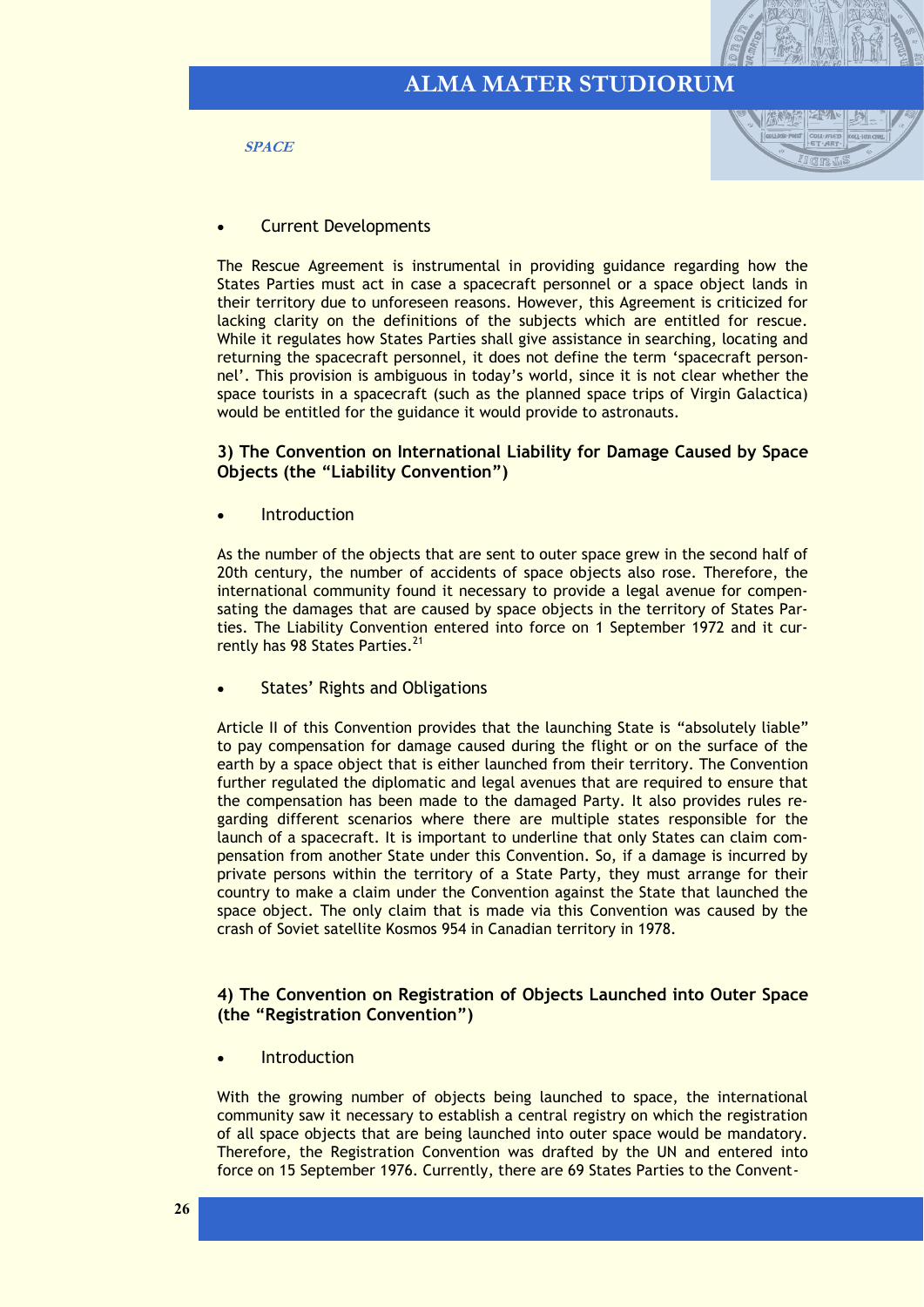**SPACE**



Therefore, the Registration Convention was drafted by the UN and entered into force on 15 September 1976. Currently, there are 69 States Parties to the Convent–  $ion.<sup>22</sup>$ 

**States' Rights and Obligations** 

According to Article II of this Convention, the States Parties are required to register the space objects that are launched by them through an entry in the registry kept by the Secretary-General of the UN. The registry aims at being able to identify the space objects and enable the States Parties to figure out which space object has caused damage to it or to any of its natural or legal persons. The Convention further details the information that is required to be entered into the registry and the duties of the Secretary-General of the UN with regard to keeping this registry.

#### **5) The Agreement Governing the Activities of States on the Moon and Other Celestial Bodies (the "Moon Agreement")**

**Introduction** 

The main aim of developing the Moon Agreement was to ensure the developing countries and non-space powers that they would not be excluded from benefiting the resources in the celestial bodies in outer space.<sup>23</sup> It was the first international treaty in which the usage of resources in outer world was being regulated.<sup>24</sup> After more than a decade-long drafting process, the Moon Agreement entered into force on 11 July 1984. Yet, the States Parties to this Agreement is very low with only 18 countries.<sup>25</sup> None of the states which have engaged in self-launched spaceflight have signed or ratified this agreement.

States' Rights and Obligations

Under the Moon Agreement, Article I declares that the moon should be used to the benefit of all states of the international community and underlines that the resources found in the moon are not subject to national appropriation. It seeks to establish a framework of laws or an international regime to govern the exploitation of the natural resources of the moon. It requires the States Parties to inform the public and the Secretary-General of the UN in case they have discovered any natural resources on the moon. Furthermore, Article XI states that the placement of a vehicle on the surface of the moon does not entitle the launching State a right of ownership on that area.

This Agreement has introduced two new concepts to the international space law: firstly, it designated the moon as a "common heritage of mankind"; and secondly, it provided a procedure for the designation of rules for using the natural resources found in moon. However, the countries which conduct most of the space activity have objections regarding this Agreement since they have the understanding that the resources they obtain from space during their outer space activities become the property of the State that obtains the material.<sup>26</sup> Therefore, with the lack of major space powers as signatory to this Agreement, it does not have considerable influence on the conduct of the States regarding their activities on the moon.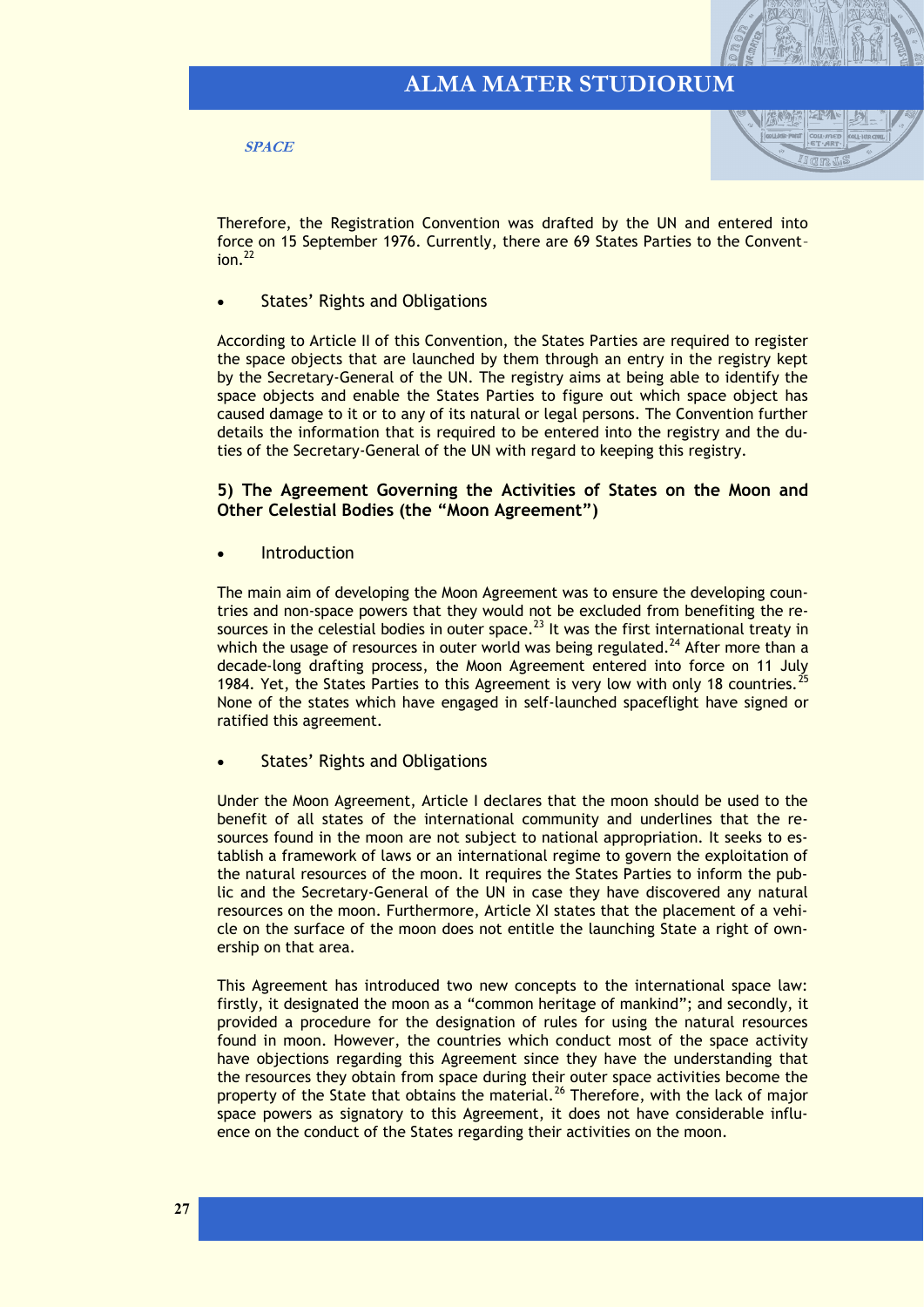**SPACE**



**The Convention on International Interests in Mobile Equipment (the "Cape Town Convention") and the Protocol to the Convention on International Interests in Mobile Equipment on Matters specific to Space Assets (the "Space Protocol")**

With the rising capital of private companies, there are now a number of large international companies that are willing to use space for commercial purposes such as space travelling, exploration or mining in celestial bodies. Therefore, while the international rules that we have mentioned up until now contain public international law characteristic, with the modernization and the increase in privatization of spacecraft and space missions, need for establishing legislative pieces to regulate the private law part of space law became inevitable. At this point, Cape Town Convention became prominent.

The Cape Town Convention<sup>27</sup> is designed to regulate and facilitate the cross-border financings of the mobile assets such as aircraft and railway rolling stock. It creates an optional private international law regime that facilitates financing of a mobile equipment by qualifying the equipment as an international interest, establish default remedies for the creditors, create an international registry of international interests for the financiers which is transparent and easy to access by electronic means, meet the needs of the industry and increase the investment confidence of potential investors. All these facts ultimately lower the cost of financings.  $28$ 

Compared with international maritime commerce and international air commerce, outer space commerce is at an earlier stage of development. Unlike other movable assets such a ships and airplanes, spacecraft do not have nationality<sup>29</sup>. However, nationality for spacecraft would resolve the confusion which now prevails regarding jurisdiction over space objects.

Moreover, the Space Protocol is the first private international law treaty on outer space activities which was first published in 2012 with only 4 states as signatories and is not ratified by neither of them. A clear example regarding the purpose of the Space Protocol was given in Paul B. Larsen's article on Berlin Space Protocol<sup>30</sup>. According to Paul B. Larsen, *"A satellite operator may borrow money from a financier, enter into contract with Boeing to build a satellite, contract with Arianespace to launch that satellite from French Guyana, and finally may engage in the business of remote sensing from outer space. Subsequently the operator may become insolvent and may default on the security agreement by failure to make payments to the financier, or the satellite may be sold to another operator of a different nationality in violation of the security agreement. The satellite operator may also seek surreptitiously to use that satellite as security for other loans, thus raising the issue of priorities of security interests. The treaty establishes a unique international law governing security interests in space assets based on the principle of asset-based financing."*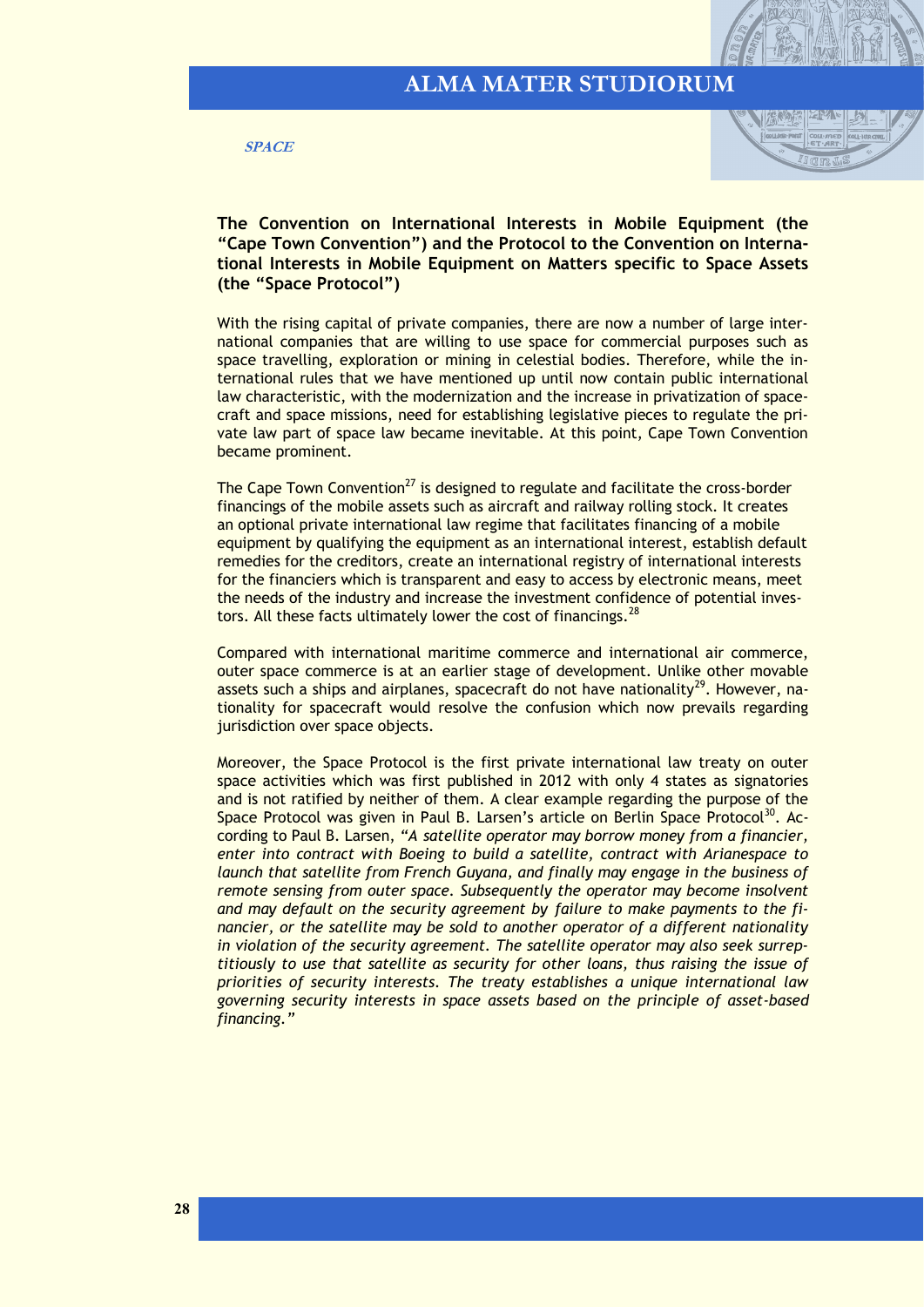**SPACE**



After processing the purpose of the Space Protocol, the question comes into mind whether it is possible for creditors to exercise their remedies under the Space Protocol. The Space Protocol takes into account the physical impossibility of repossession in two ways $31$ :

- Assignability of debtor's rights: The Space Protocol recognizes the importance of revenue streams in relation to the space asset for the creditor, and it contains detailed provisions on the assignment of debtor's rights such as "rights to payment or other performance due or to become due to a debtor by any person with respect to a space asset".
- Tracking, Telemetry and Control Enforcement mechanism: Moreover, the remedies section of the Space Protocol contains a provision on the tracking, telemetry and control ("TT&C") of space assets, which can be found within the command codes associated with the space asset. Article XIX of the Space Protocol allows parties to specifically agree to the placement of TT&C and related data and materials with a third party so that the creditor may establish control over or operate the space asset upon debtor's default.

Once the articles of the Space Protocol are examined closely, it is undeniable that there are countless benefits of the Space Protocol to space financing. For example, the Space Protocol, by facilitating asset-based financings, allows actors within the space industry to create a lower level risk for financiers. It creates a uniformed regulatory regime for the recognition and protection of security interests in space assets. The benefit of asset-based financing is that, in the case where the debtor cannot pay its debt to the creditor, the asset itself, or interests in the asset, may transfer to the creditor, be it the ownership or the control of the asset. Not only facilitating the transaction process but the Space Protocol also ensure secured finance. It provides that by creating an international registry where interests in space assets can be recorded. The fact that the Space Protocol additionally introduces a strong set of remedies in the case of a default, may allow creditors from across the world to invest capital in space assets.

Prior to the Space Protocol, there were no international legal framework providing for asset-based financing within the space industry. In order to have some contribution in the development of the space industry, an efficient international regime should be developed. The Space Protocol provides a stable and secure legal environment for transactions in space assets based on asset financing.

However, according to the UNIDROIT's records $^{32}$ , today the Space Protocol to the Cape Town Convention is not in force. Thus, there are only four states which have signed the Space Protocol, namely Burkina Faso, Saudi Arabia, Zimbabwe, and Germany<sup>33</sup>. Since conditions regulated under Article XXXVIII of the Space Protocol, which carries the title *entry into force*, are not met yet, the Space Protocol is not in force. The reason why the Space Protocol is not in force is that, it is unlikely to be welcomed by the industry, and it is opposed by space industry organizations such as the Satellite Industry Association ("SIA")<sup>34</sup>. The general opinion of industry is that the existing models and practice of space assets finance are sufficient and the Space Protocol has added an unnecessary supra-national layer of law to the financing industry<sup>35</sup>. As it is stated in the foregoing, our position on this issue is to provide harmonization and development between the states on space asset related matters.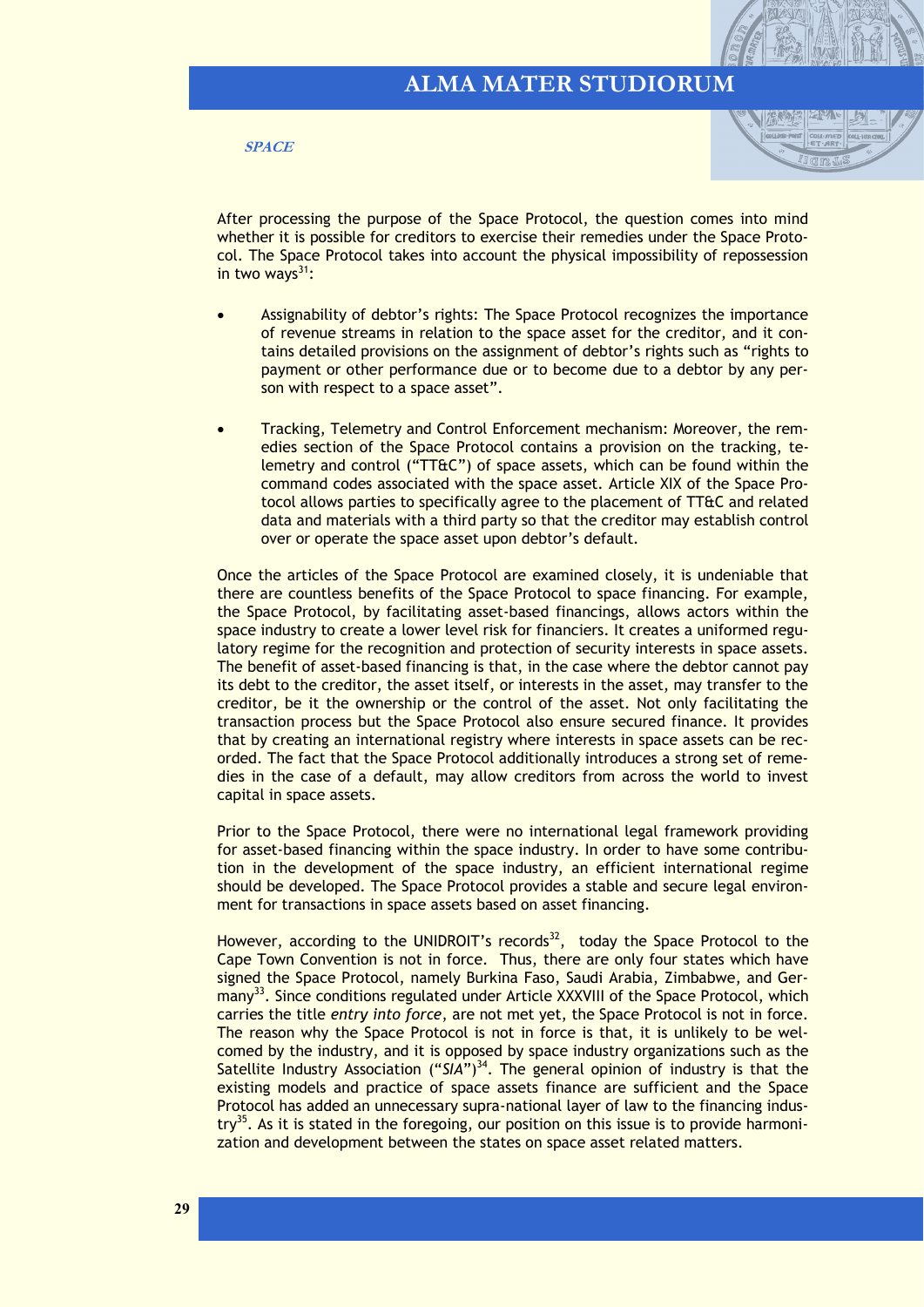**SPACE**



#### **Turkey's Role**

Turkey has signed and ratified all of the foregoing international agreements that are considered as the fundamental international space laws, except for the Space Protocol of the Cape Town Convention.<sup>36</sup> When all those international agreements are scrutinized, it is clear that satellites, as space assets, constitutes the most important in all legislative pieces we have examined. Satellites are basically foundational components of today's society. They carry out communication, global positioning, space studies and other activities. Satellites can be used for observation purposes such as remote sensing satellites are used to study the Earth, including weather forecast, ecological trends and ocean temperatures. According to the Union of Concerned Scientists ("UCS"), which maintains a database of active satellites in orbit, as of 1 April 2020, there were a total of 2,666 satellites in Space<sup>37</sup>, of which 1,918 were in low Earth orbit. They also can be used for solar system and deep space studies which is essential for physicists to understand our universe.

As of September 2020, Turkey has six active satellites in the space, orbiting the Earth. While three of them (the Turksat satellites) are used for communication purposes, the other three are used for observational purposes.<sup>38</sup> Turksat 3A, 4A and 4B satellites were launched in the first half of 2010s and their main function is to emit television signals. Turkey's oldest actively working observation satellite is named Rasat, which has been orbiting the Earth since 2011 and it has conducted more than 2,716 missions during the last decade, picturing an area of nearly 15 million square kilometers. Göktürk-2 is the second satellite that is being used for observational purposes. It was launched into the space in 2012 and is mainly used for environmental, urban, agricultural and forestry observational needs of Turkey. Lastly, Göktürk-1 was sent to the space in 2016 and since then, it is mainly used for providing highresolution images and intelligence to the Turkish military for their operations.

In the coming years, Turkey is planning to launch four more satellites to the space. Three of them are going to be communication satellites. The launch of Turksat 5A is expected on 30 December 2020 by Elon Musk's company, Space X. In addition to this, Turksat 5B and 6A are expected to launch in  $2021.<sup>39</sup>$  Lastly, the fourth satellite, named IMECE, is being planned to be used for high-resolution image capturing and observational purposes.

Besides launching satellites, Turkey wants to be a more active player in the space industry. For that reason, the Turkish Space Agency ("**TSA**") was established with the Presidential Decree<sup>40</sup> in 2018. The duties of the TSA are enumerated in Article 4 of the Decree<sup>41</sup>: Its main aims and duties are to prepare a National Space Program and prepare long-term strategic plans in order to develop a competitive space and aviation industry. The TSA is also authorized to decide on the use of national sovereignty rights of Turkey regarding spacecraft and space systems.

In August 2019, TSA organized a conference to prepare the National Space Program. The program is expected to cover a long-term plan of ten (10) years regarding Turkey's future space endeavors. According to the Director of TSA, the program includes important emphasis on access to space within Turkey through exploration of possible spacecraft launch sites. Furthermore, TSA is in cooperation with relevant authorities and companies to produce and launch Turksat 6A and IMECE satellites to space by 2021.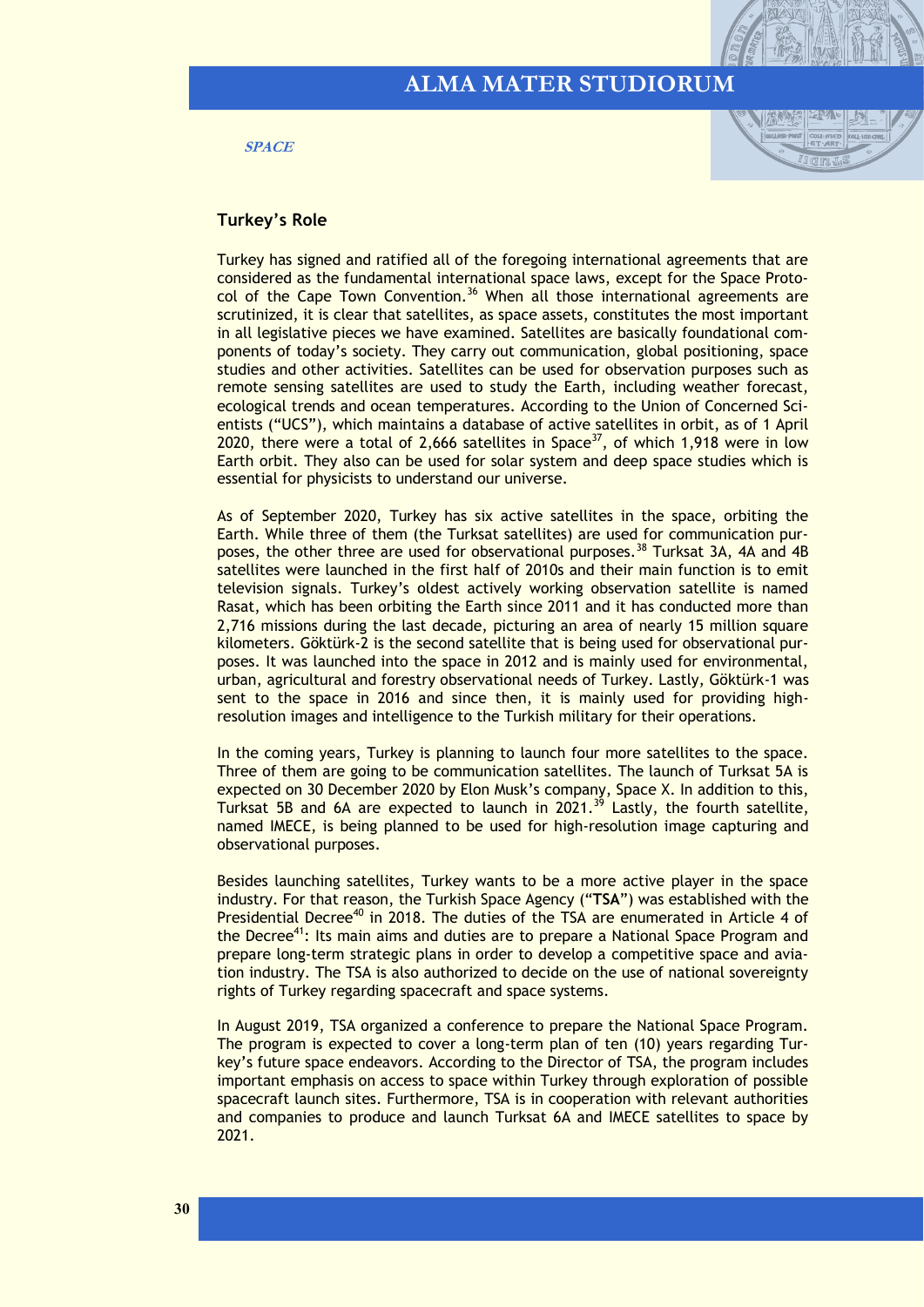**SPACE**



#### **Conclusion**

\_\_\_\_\_\_\_\_\_\_\_\_\_\_\_\_\_\_\_\_\_\_\_\_\_\_\_\_\_\_\_\_\_\_\_

In today's world, where the number of actors that engage in space activities increases every day, it is of the utmost importance to ensure that all actors comply with the requirements of international space law in developing international and regional space cooperation. For that reason, we must examine all international and domestic legislative pieces, along with following up to date developments in the industry. As it is stated in the foregoing, our position on this issue is to provide harmonization and development between the states on space asset related matters.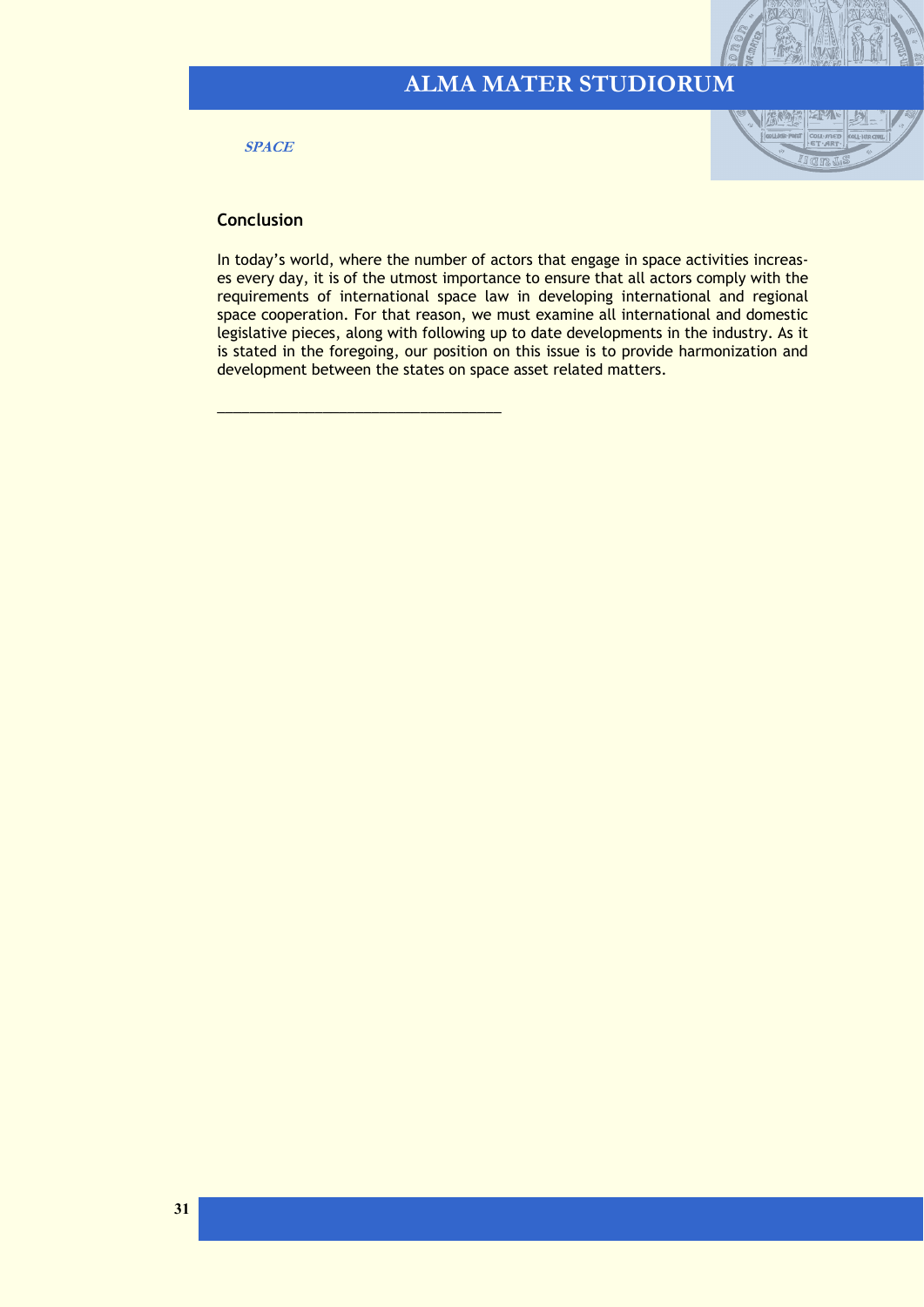**SPACE**



<sup>1</sup>Stephen E. Doyle, Concise History of Space Law, A, 53 Proc. Int'l Inst. Space L. 3 (2010). At page 3.

\_\_\_\_\_\_\_\_\_\_\_\_\_\_\_\_\_\_\_\_\_\_\_\_\_\_\_\_\_\_\_\_\_\_\_

<sup>2</sup>Jakhu, Ram S. and Freeland, Steven, The Relationship Between the Outer Space Treaty and Customary International Law (2016). Available at SSRN: <https://ssrn.com/abstract=3397145> or [http://](https://dx.doi.org/10.2139/ssrn.3397145) [dx.doi.org/10.2139/ssrn.3397145](https://dx.doi.org/10.2139/ssrn.3397145)

<sup>3</sup>The Declaration of Legal Principles Governing the Activities of States in the Exploration and Use of Outer Space, RES 1962 (XVIII), General Assembly 18<sup>th</sup> session, December 13, 1963, is one of the most important texts concerning the Space Law.

<sup>4</sup>General Assembly of the United Nations Office for Outer Space Affairs adopted a resolution numbered 36/35 dated 18 November 1981 in which it decided to consider at its thirty-seventh session the adoption of a draft set of principles governing the use by States of artificial Earth satellites for international direct television broadcasting.

<sup>5</sup>General Assembly of the United Nations Office for Outer Space Affairs adopted a resolution numbered 41/65 on Principles Relating to Remote Sensing of the Earth from Outer Space.

<sup>6</sup>General Assembly of the United Nations Office for Outer Space Affairs adopted the Principles Relevant [to the Use of Nuclear Power Sources in Outer Space](https://www.unoosa.org/oosa/en/ourwork/spacelaw/principles/nps-principles.html) (NPS Principle) on the work of its thirty-fifth session with the Resolution numbered 47/68 dated 14 December 1992.

<sup>7</sup>The Benefits Declaration is adopted by the General Assembly of the United Nations Office for Outer Space Affairs with its Resolution numbered 51/122 dated 1996.

8 https://www.unoosa.org/oosa/en/timeline/index.html

9 https://www.unoosa.org/oosa/oosadoc/data/resolutions/1959/general\_assembly\_14th\_session/ res\_1472\_xiv.html

<sup>10</sup>https://www.unoosa.org/oosa/en/ourwork/copuos/members/evolution.html

<sup>11</sup>https://www.unoosa.org/documents/pdf/spacelaw/treatystatus/TreatiesStatus-2020E.pdf

<sup>12</sup> Articles I and III of the Outer Space Treaty.

13 Article II of the Outer Space Treaty.

<sup>14</sup> Article IV of the Outer Space Treaty.

<sup>15</sup> Article VI of the Outer Space Treaty.

<sup>16</sup>http://www.digitaljournal.com/tech-and-science/technology/the-race-for-space-is-on-think-asteroidmining-worth-trillions/article/524405

<sup>17</sup>https://www.orfonline.org/research/if-space-is-the-province-of-mankind-who-owns-its-resources-47561/#\_edn52

<sup>18</sup>https://www.inverse.com/article/34935-luxembourg-s-asteroid-mining-is-legal-says-space-law-expert

<sup>19</sup>http://opiniojuris.org/2018/09/13/the-legality-of-a-u-s-space-force/

<sup>20</sup>https://www.unoosa.org/documents/pdf/spacelaw/treatystatus/TreatiesStatus-2020E.pdf

 $21$ ibid.

<sup>22</sup>https://treaties.un.org/Pages/ViewDetailsIII.aspx?src=TREATY&mtdsg\_no=XXIV-1&chapter=24&Temp=mtdsg3&clang=\_en

<sup>23</sup> James R. Wilson, Regulation of the Outer Space Environment Through International Accord: The 1979<br>Moon Treaty. At page 175. (https://ir.lawnet.fordham.edu/cgi/viewcontent.cgi? At page 175. (https://ir.lawnet.fordham.edu/cgi/viewcontent.cgi? article=1325&context=elr)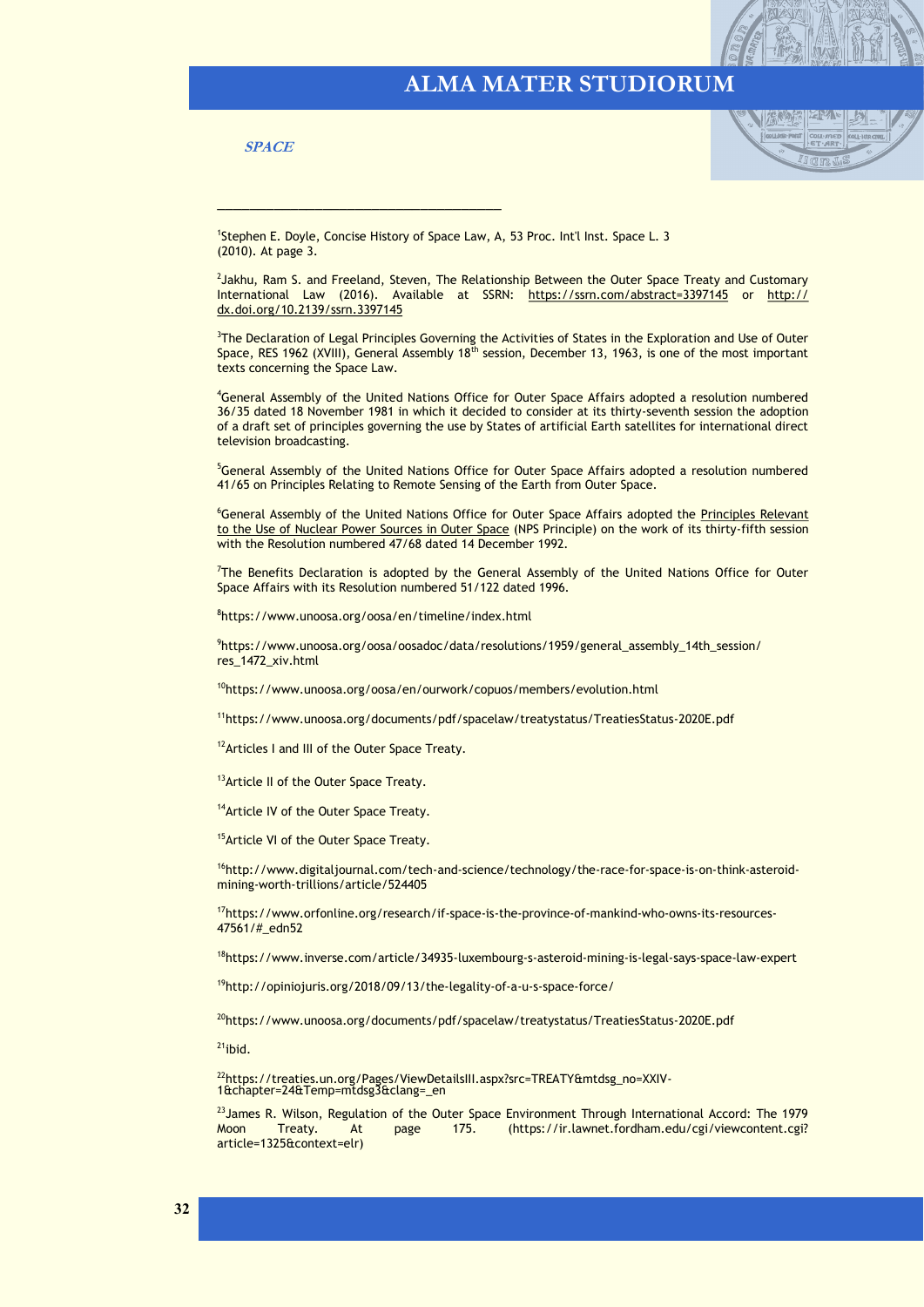#### **SPACE**



 $24$ ibid.

<sup>25</sup>https://www.unoosa.org/documents/pdf/spacelaw/treatystatus/TreatiesStatus-2020E.pdf

<sup>26</sup>Supra 23.

<sup>27</sup>The Cape Town Convention on International Interests in Mobile Equipment is entered into force in April 2004. Turkey became party to the Cape Town Convention on International Interests in Mobile Equipment with Law No. 6192 dated 10 March 2011 and published in the Official Gazette numbered 27899 dated 29 March 2011.

<sup>28</sup>Roy Goode, Convention on International Interests in Mobile Equipment and Protocol Thereto on Matters Specific to Space Assets, Official Commentary, para. 2.6.

<sup>29</sup>Bin Cheng, Studies in International Law, Chapter 17, Nationality for Spacecraft, at page 491.

<sup>30</sup>Berlin Space Protocol: Update, Paul B. Larsen, 2015, page 365.

<sup>31</sup> Hamza Hameed from UNIDROIT, Conference on Harmonized system of secured transactions law for space assets: The Space Protocol of the Cape Town Convention, 2019

<sup>32</sup>[https://www.unidroit.org/status](https://www.unidroit.org/status-2012-space)-2012-space

33UNIDROIT, STATUS - UNIDROIT Protocol to the Convention on International Interests in Mobile Equipment on Matters Specific to Space Assets (Berlin, 2012)

<sup>34</sup>https://sia.org/

<sup>35</sup>Mark J. Sunahl, The Cape Town Convention: Its Application to Space Assets and Relation to the Law of Outer Space (2013), page 35

<sup>36</sup>Ratification of the Outer Space Treaty was published in the Official Gazette dated 24 July 1967 numbered 12655. Ratification of the Rescue Agreement was published in the Official Gazette dated 7 May 2004 numbered 25455. Ratification of the Liability Convention and Registration Convention was published in the Official Gazette dated 4 May 2004 numbered 25452. Ratification of the Moon Treaty was published in the Official Gazette dated 11 June 2011 numbered 27961.

<sup>37</sup>https://www.ucsusa.org/resources/satellite-[database#:~:text=In%2Ddepth%20details%20on%](https://www.ucsusa.org/resources/satellite-database#:~:text=In%2Ddepth%20details%20on%20the,purpose%2C%20and%20other%20operational%20details) [20the,purpose%2C%20and%20other%20operational%20details.](https://www.ucsusa.org/resources/satellite-database#:~:text=In%2Ddepth%20details%20on%20the,purpose%2C%20and%20other%20operational%20details)

38[https://www.aa.com.tr/tr/bilim](https://www.aa.com.tr/tr/bilim-teknoloji/turkiyenin-uzaydaki-gozleri/1448858)-teknoloji/turkiyenin-uzaydaki-gozleri/1448858

39[https://spacewatch.global/2020/01/turkey](https://spacewatch.global/2020/01/turkey-to-unveil-national-space-programme-soon-launch-several-satellites-over-next-two-years/)-to-unveil-national-space-programme-soon-launch-several[satellites](https://spacewatch.global/2020/01/turkey-to-unveil-national-space-programme-soon-launch-several-satellites-over-next-two-years/)-over-next-two-years/

<sup>40</sup>Presidential Decree numbered 23 dated 12 December 2018.

\_\_\_\_\_\_\_\_\_\_\_\_\_\_\_\_\_\_\_\_\_\_\_\_\_\_\_\_\_\_\_\_\_\_\_

<sup>41</sup>[https://spacewatch.global/2020/01/turkey](https://spacewatch.global/2020/01/turkey-to-unveil-national-space-programme-soon-launch-several-satellites-over-next-two-years/)-to-unveil-national-space-programme-soon-launch-several[satellites](https://spacewatch.global/2020/01/turkey-to-unveil-national-space-programme-soon-launch-several-satellites-over-next-two-years/)-over-next-two-years/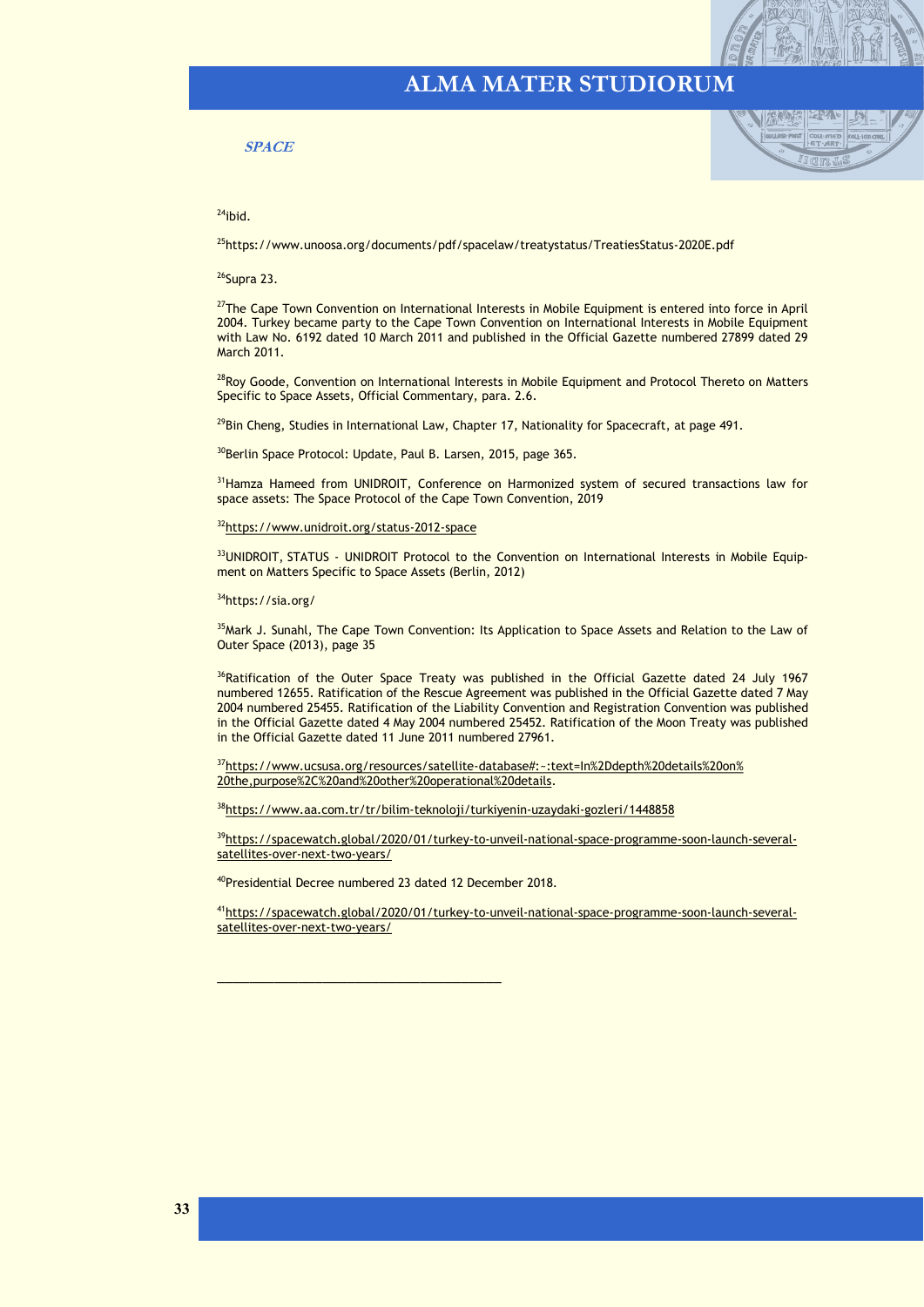

<span id="page-33-0"></span> **MISCELLANEOUS MATERIAL OF INTEREST**



### **The jurisdiction clause and the consumer ' s protection in the event of cancellation of a flight**

*Carla Bonacci\**

#### **Abstract**

On the 18th of November 2020, the Court of Justice of European Union issued a judgment which specified the applicability of the consumers' protection and of the jurisdiction clause included in the general terms and conditions of a contract.

#### **Overview**

The limitations to the possibility to travel during the peak of the Covid-19 pandemic led to mass cancellations of flights. Since the EU Commission stated that the measures to contain the pandemic shall be considered extraordinary circumstances<sup>2</sup> - as referred to in Article 5(3) of Regulation (EC) No 261/2004<sup>3</sup> - passengers' difficulties to get their compensations for cancelled flights notably increased.

With regard to the compensation for cancellation of a flight it is worth highlighting a recent CJEU judgment, which specified the applicability of the consumers' protection and of the jurisdiction clause included in the general terms and conditions of a contract. This judgment has been issued in Case C-519/19<sup>4</sup>, Ryanair v. DelayFix, concerning the interpretation of Article 25(1) of Regulation (EU) No 1215/2012<sup>5</sup> and of Directive 93/13/EEC<sup>6</sup>.

Parties to the proceedings were Passenger Rights (now DelayFix), a company specialised in the recovery of claims and to which a passenger assigned his rights, and the airline Ryanair. The dispute concerned the payment of a compensation for the cancellation of a flight on the basis of Article 7(1) of Regulation (EC) No 261/2004.

Specifically, Passenger Rights requested the District Court for the Capital City of Warsaw to order Ryanair to pay a sum of 250 euro for the cancellation of a flight between Milan and Warsaw to a passenger of that flight.

Since Section 2.4 of Ryanair general terms and conditions of carriage – to which the passenger agreed when he purchased his ticket online- provides that any subsequent proceedings between the parties is subject to the jurisdiction of the Irish Courts, Ryanair asserted that Polish Courts did not have jurisdiction in the case. According to Ryanair, Passenger Rights, as the assignee of that passenger's claim, was bound by that clause too.

<sup>\*</sup>University of Bologna, Italy.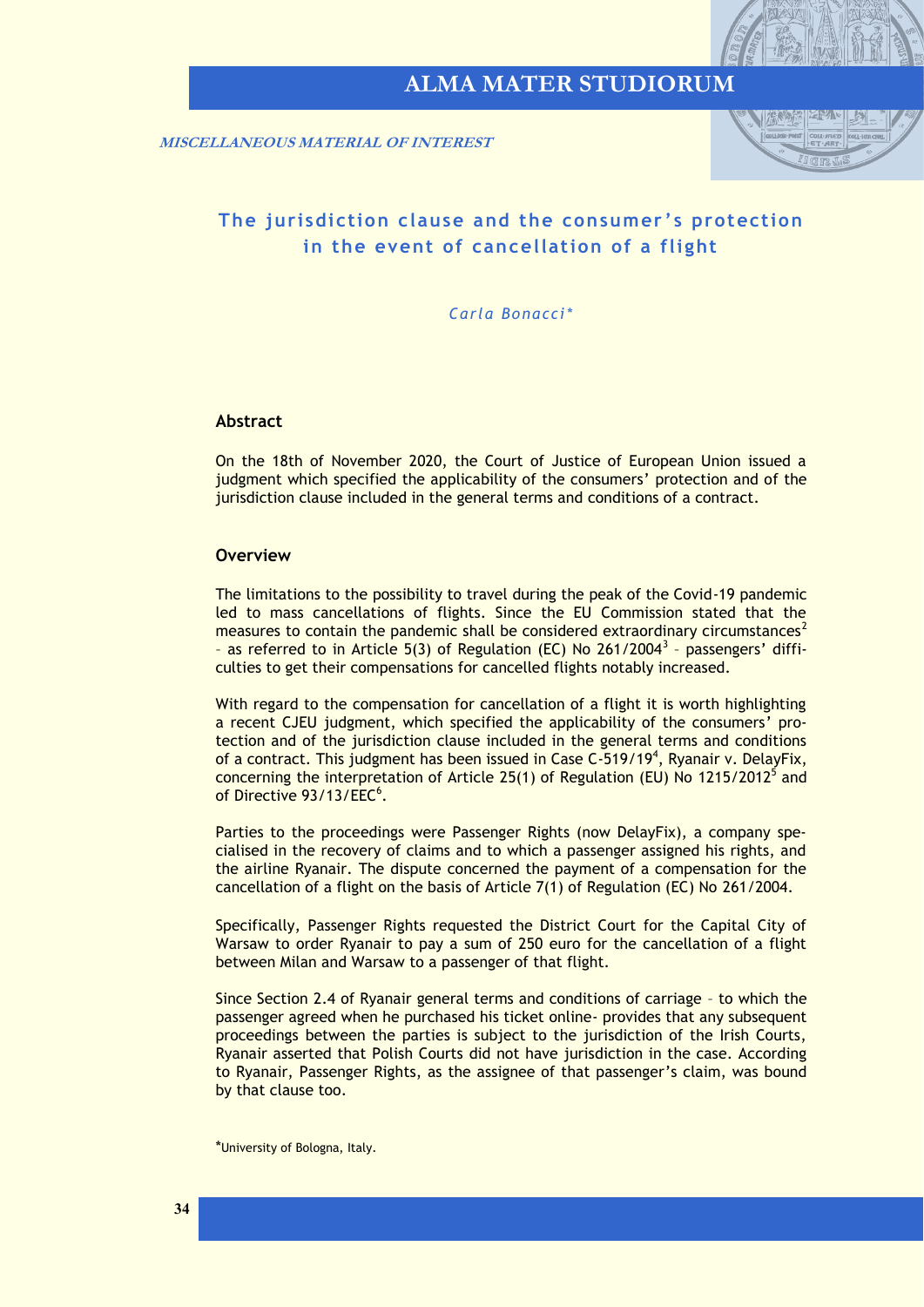| 冷いの間

 **MISCELLANEOUS MATERIAL OF INTEREST**

By means of a decision of 15 February 2019, the District Court for the Capital City of Warsaw rejected Ryanair's plea of lack of jurisdiction. The Polish Court alleged that the jurisdiction clause encompassed in the contract between the passenger and the airline was unfair within the meaning of Directive 93/13 and that Passenger Rights, as the assignee of the passenger's claim for the cancellation of the flight, could not be bound by such a clause.

Subsequently, Ryanair brought an appeal before the Regional Court of Warsaw asserting that as Passenger Rights was not a consumer it could not benefit from the jurisdictional protection provided for consumer contracts. The Regional Court of Warsaw noted that "*the unfairness of a term of a contract could be established in the context of the assessment of a claim for damages brought against a liable per*son by a professional party who has acquired the claim of a consumer"<sup>7</sup>. However, the Regional Court of Warsaw asked CJEU whether, under Articles 3(1) and 6(1) of Directive 93/13, the assignee of a consumer's claim may also be considered as a consumer.

More specifically, the Regional Court of Warsaw asked whether the assignment to a professional party of the consumer's claim takes over the consumer's rights, allowing the professional party to rely on the EU regime of consumer protection which arises from that Directive. The Court also asked for clarification about the application of Regulation (EU) No 1215/2012 and about the regime of the jurisdiction clauses laid down in Article 25 and in Section 4 of Chapter II.

Firstly, CJEU stated that the concept of a jurisdiction clause must be interpreted as an independent concept of EU law to give full effect to the principle of freedom of choice on which Article 25(1) of Regulation (EU) No 1215/2012 relies<sup>8</sup>. In particular, according to CJEU, the fact that the contract between Ryanair and the passenger was concluded online did not invalidate that principle.

Furthermore, Article 25(1) of Regulation (EU) No 1215/2012 does not specify whether a jurisdiction clause may bound - beyond the circle of the parties to a contract – a third subject who is party to a subsequent contract and who is successor to the rights and obligations of one of the parties to the initial contract.

In this case, the jurisdiction clause was not enforced against one of the parties to the original contract in which it appears but against a third party (i.e. Passenger Rights). However, CJEU noticed that while neither Passenger Rights agreed to be bound to Ryanair by a jurisdiction clause, neither Ryanair consented to be bound to that collection agency.

Based on this, CJEU specified that in order to challenge the jurisdiction of a Court to hear an action for compensation on the basis of Regulation (EC) No 261/2004 brought against an airline, a jurisdiction clause incorporated in the contract of carriage between a passenger and that airline cannot be enforced by the latter against a collection agency to which the passenger has assigned the claim. Only if the third party had succeeded to an original contracting party's rights and obligations, that third party could be bound by a jurisdiction clause to which it had not agreed.

Regarding the relationship between Directive 93/13 and the rights of air passengers such as those deriving from Regulation (EC) No 261/2004, CJEU stated that this Directive provides a general consumer protection that shall be applied in all sectors of economic activity, including air transport sector.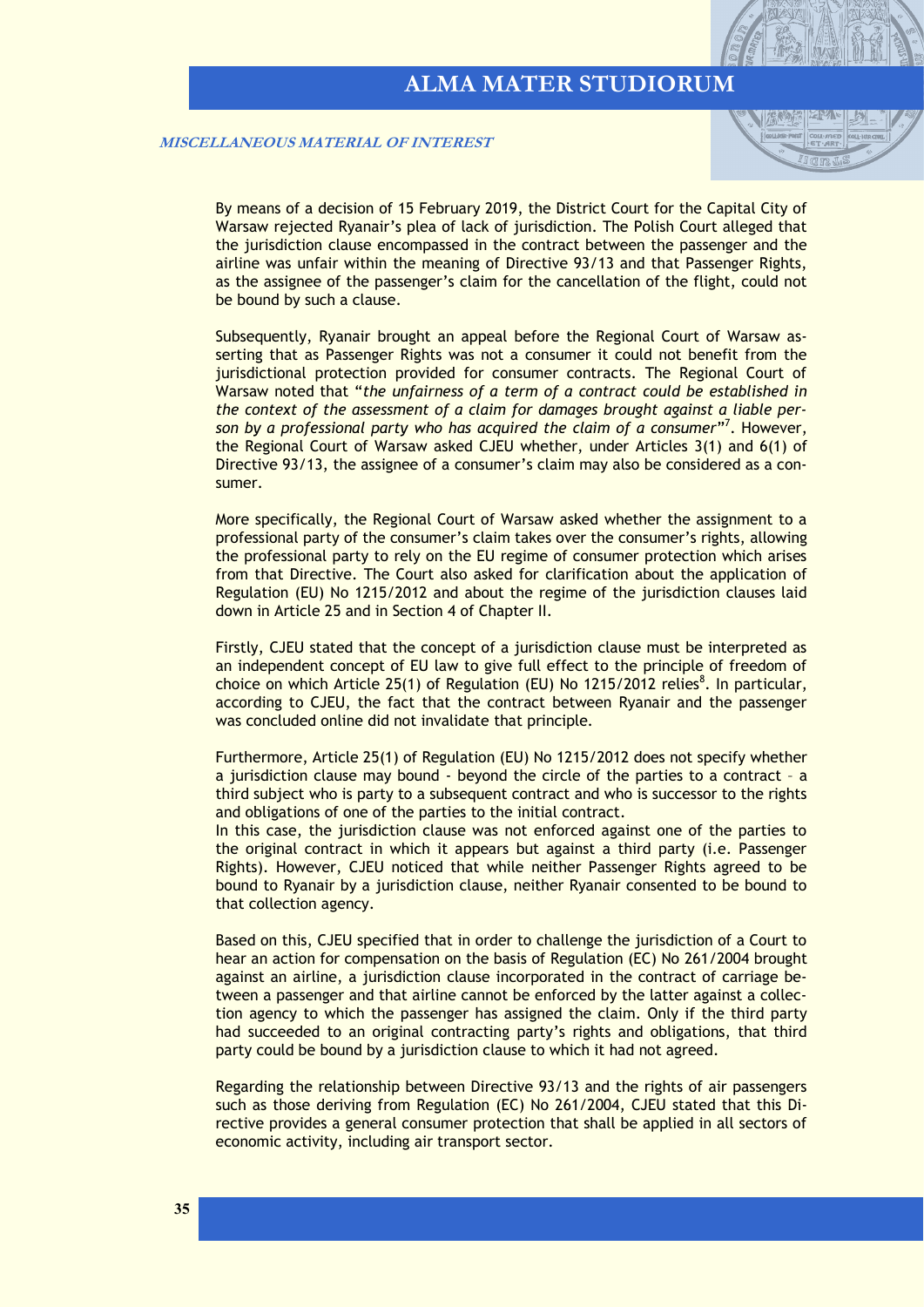陈心

 **MISCELLANEOUS MATERIAL OF INTEREST**

According to Articles 1(1) and 3(1), the Directive applies to the terms which have not been individually negotiated and which are incorporated in contracts concluded between a seller or a supplier and a consumer.

CJEU held that a jurisdiction clause incorporated in a contract between a consumer and a seller or supplier, which was not subject to an individual negotiation and which confers exclusive jurisdiction to the Courts in whose territory that seller or supplier is based, shall be considered unfair under Article 3(1) of Directive 93/13 if, contrary to requirement of good faith and in damage of the consumer, it causes significant imbalance in the parties' rights and obligations arising under the contract<sup>9</sup>.

In conclusion, the CJEU judgment clarifies that the jurisdiction clause incorporated in the contract of carriage between a passenger and an airline cannot be enforced by the latter against a collection agency to which the passenger has assigned the claim, in order to challenge the jurisdiction of a Court to hear an action for compensation brought against the airline and based on Regulation (EC) No 261/2004.

This, unless the third party had succeeded to an original contracting party's rights and obligations in accordance with national law. In any case, a jurisdiction clause, which was not subject to individual negotiation and which confers exclusive jurisdiction to the Courts in whose territory that seller/supplier is based, must be considered unfair if it causes imbalance in the parties' rights and obligations.

Even if it does not arise precisely from a case of cancellation of flight due to the Covid-19 restrictions, this judgment could be considered useful to understand how the jurisdiction clause can be enforced in the actions for the compensation to an air passenger for the cancellation of a flight and how a professional party can act against an airline if the passenger decides to assignee his claim, in consideration of the difficulties that passengers are still facing in order to obtain compensations for their cancelled flights.